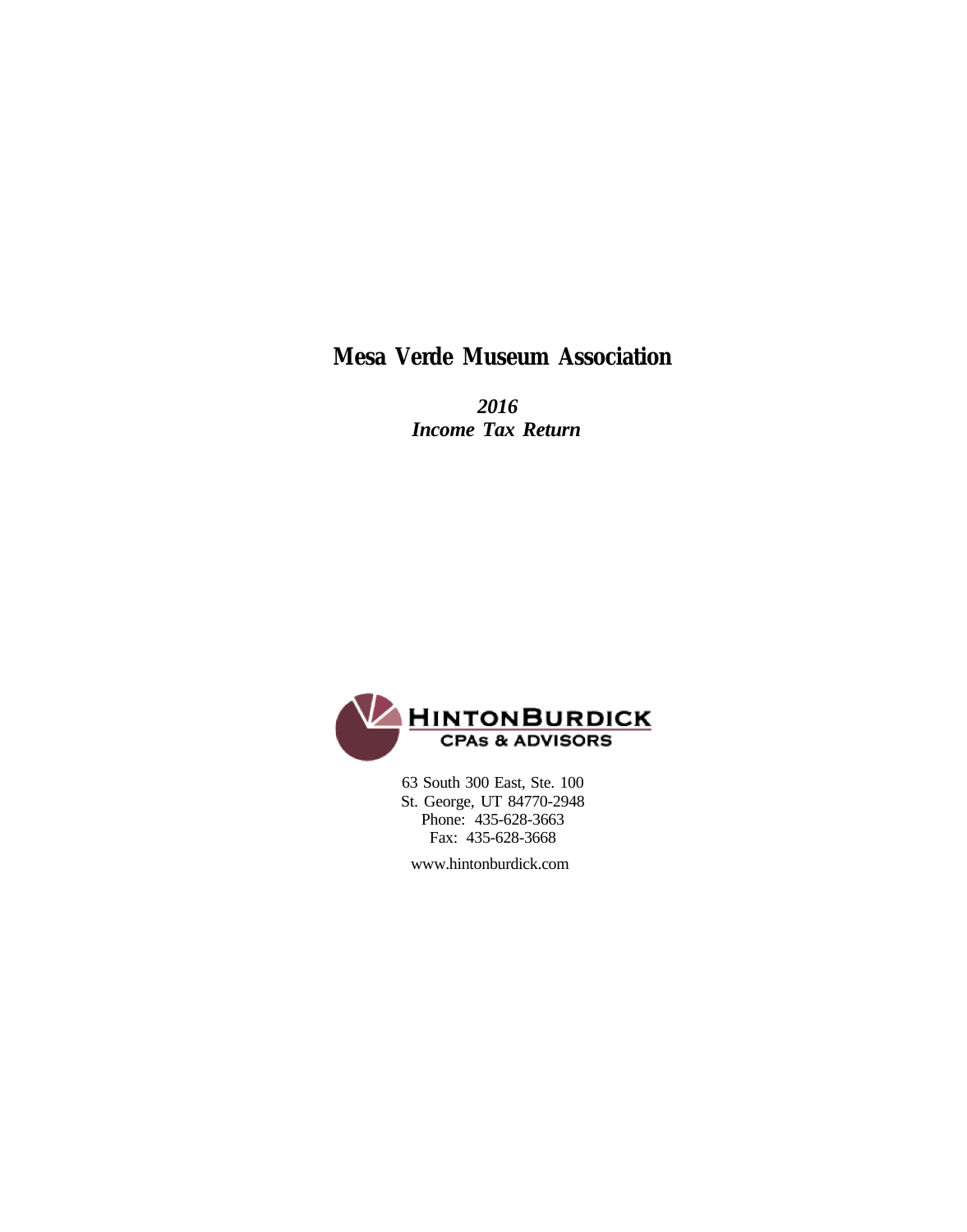# **HintonBurdick** *CPAs & Advisors*

May 1, 2017

Mesa Verde Museum Association PO Box 38 Mesa Verde National, CO 81330

Dear Client:

We have prepared the following returns from information provided by you.

Return of Organization Exempt From Income Tax (Form 990)

We suggest that you examine these returns carefully to fully acquaint yourself with all items contained therein to ensure that there are no omissions or misstatements. Attached are instructions for signing and filing each return. Please follow those instructions carefully.

Enclosed is any material you furnished for use in preparing the returns. If the returns are examined, requests may be made for supporting documentation. Therefore, we recommend that you retain all pertinent records for at least seven years.

In order that we may properly advise you of tax considerations, please keep us informed of any significant changes in your financial affairs or of any correspondence received from taxing authorities.

If you have any questions, or if we can be of assistance in any way, please call.

Sincerely,

Morris J. Peacock, CPA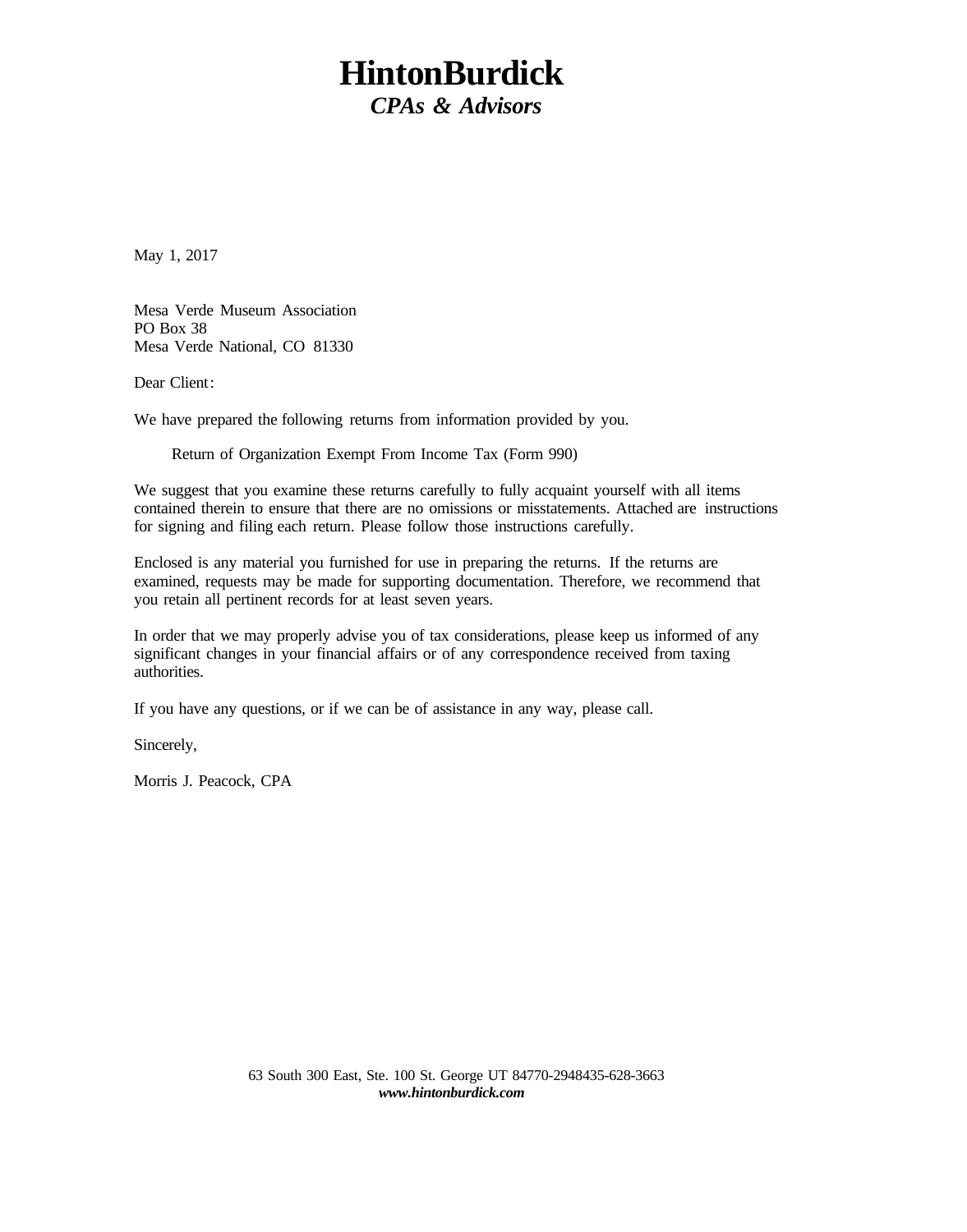#### **Filing Instructions**

### **Mesa Verde Museum Association**

## **Exempt Organization / Private Foundation Tax Return(s)**

## **Taxable Year Ended December 31, 2016**

#### **Federal Filing Instructions**

None is required. Your Form 990 for the year ended 12/31/16 shows no balance due.

You are using a Personal Identification Number (PIN) for signing your return electronically. Sign the IRS e-file Authorization and mail it as soon as possible to:

> HintonBurdick, PLLC 63 South 300 East, Ste. 100 St. George, UT 84770-2948

If previously signed and returned no further action is required for Form 8879-EO.

Your return is being filed electronically with the IRS and is not required to be mailed. Mailing a paper copy of your return to the IRS will delay the processing of your return.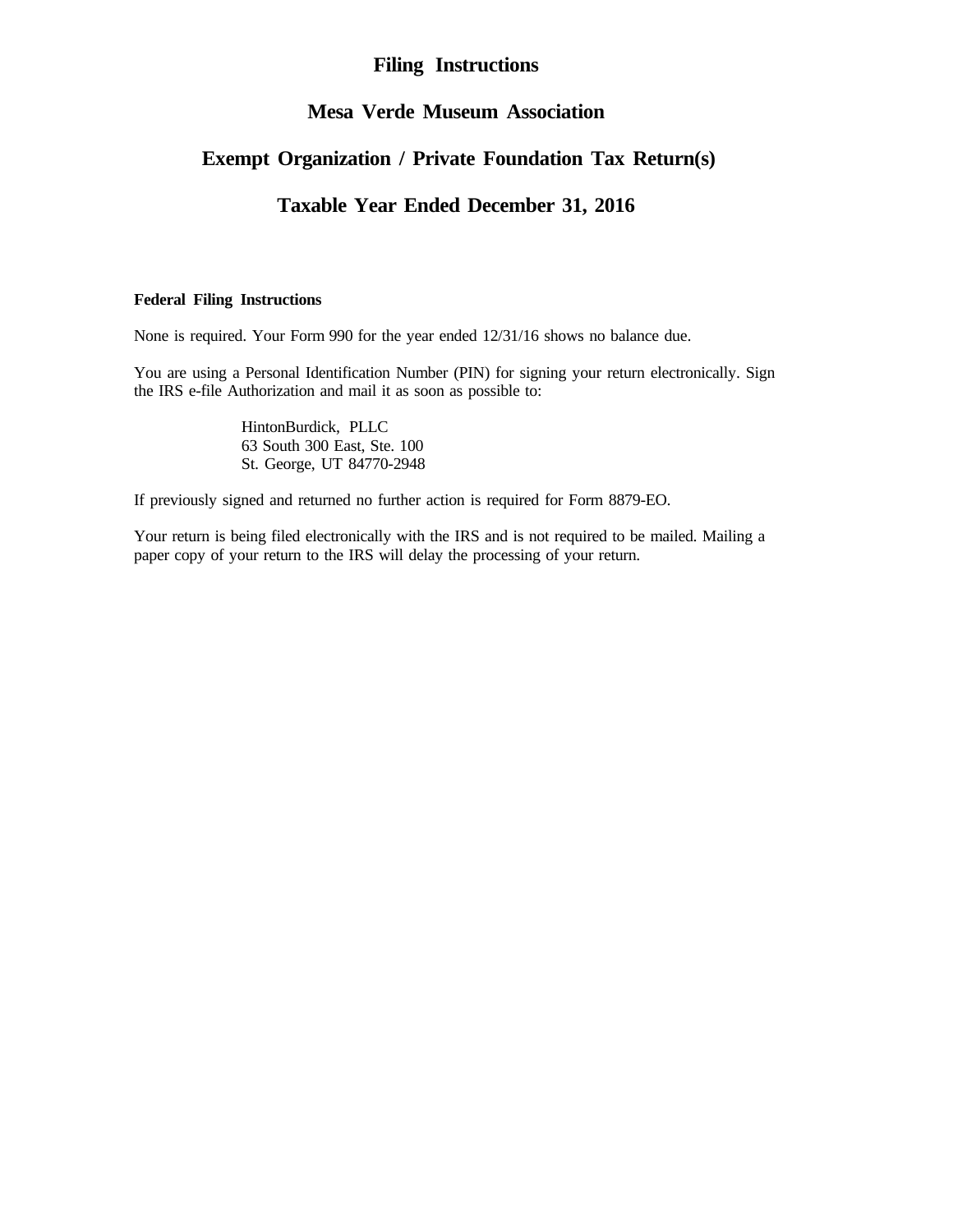| Form | 90                                                     |
|------|--------------------------------------------------------|
|      | Department of the Treasury<br>Internal Revenue Service |

# **990 a Return of Organization Exempt From Income Tax 2016**<br> **Particular Solution 501(c), 527, or 4947(a)(1) of the Internal Revenue Code (except private foundations) <b>2016**

**u** Do not enter social security numbers on this form as it may be made public.

**u** Information about Form 990 and its instructions is at *www.irs.gov/form990.* 

OMB No. 1545-0047 **Open to Public<br>Inspection** 

|                                |                                 |                       | For the 2016 calendar year, or tax year beginning                                                                                                                          | and ending             |                                              |                          |                                            |
|--------------------------------|---------------------------------|-----------------------|----------------------------------------------------------------------------------------------------------------------------------------------------------------------------|------------------------|----------------------------------------------|--------------------------|--------------------------------------------|
| в                              | Check if applicable:            |                       | C Name of organization                                                                                                                                                     |                        |                                              |                          | D Employer identification number           |
|                                | Address change                  |                       | MESA VERDE MUSEUM ASSOCIATION                                                                                                                                              |                        |                                              |                          |                                            |
|                                | Name change                     |                       | Doing business as                                                                                                                                                          |                        |                                              |                          | 84-0469675                                 |
|                                |                                 |                       | Number and street (or P.O. box if mail is not delivered to street address)                                                                                                 |                        | Room/suite                                   | E Telephone number       |                                            |
|                                | Initial return<br>Final return/ |                       | PO BOX 38<br>City or town, state or province, country, and ZIP or foreign postal code                                                                                      |                        |                                              |                          | $970 - 529 - 4445$                         |
|                                | terminated                      |                       |                                                                                                                                                                            |                        |                                              |                          |                                            |
|                                | Amended return                  |                       | CO 81330<br>MESA VERDE NATIONAL<br>F Name and address of principal officer:                                                                                                |                        |                                              | G Gross receipts\$       | 1,759,930                                  |
|                                |                                 | Application pending   |                                                                                                                                                                            |                        | H(a) Is this a group return for subordinates |                          | Х<br>Yes<br>No                             |
|                                |                                 |                       | TERI PAUL                                                                                                                                                                  |                        | H(b) Are all subordinates included?          |                          | Yes<br>No                                  |
|                                |                                 |                       | 921 N MARKET ST                                                                                                                                                            |                        |                                              |                          | If "No," attach a list. (see instructions) |
|                                |                                 |                       | CORTEZ                                                                                                                                                                     | CO 81321               |                                              |                          |                                            |
|                                |                                 | Tax-exempt status:    | Χ<br>501(c)(3)<br>501(c)<br>) $t$ (insert no.)                                                                                                                             | 4947(a)(1) or<br>527   |                                              |                          |                                            |
|                                | Website: U                      |                       | HTTP://WWW.MESAVERDE.ORG/                                                                                                                                                  |                        | H(c) Group exemption number U                |                          |                                            |
| κ                              |                                 | Form of organization: | X<br>Corporation<br>Trust<br>Association<br>Other <b>u</b>                                                                                                                 |                        | <b>L</b> Year of formation: $1960$           |                          | <b>M</b> State of legal domicile: $CO$     |
|                                | Part I                          |                       | <b>Summary</b>                                                                                                                                                             |                        |                                              |                          |                                            |
|                                |                                 |                       | 1 Briefly describe the organization's mission or most significant activities:                                                                                              |                        |                                              |                          |                                            |
|                                |                                 |                       | AID TO THE NATIONAL PARK SERVICE.                                                                                                                                          |                        |                                              |                          |                                            |
|                                |                                 |                       |                                                                                                                                                                            |                        |                                              |                          |                                            |
| Governance                     |                                 |                       |                                                                                                                                                                            |                        |                                              |                          |                                            |
|                                |                                 |                       | 2 Check this box $\mathbf{u}$ if the organization discontinued its operations or disposed of more than 25% of its net assets.                                              |                        |                                              |                          |                                            |
| ೲ                              |                                 |                       | 3 Number of voting members of the governing body (Part VI, line 1a)                                                                                                        |                        |                                              | 3                        | 11                                         |
|                                | 4                               |                       | Number of independent voting members of the governing body (Part VI, line 1b) [10] [10] [10] [10] [10] [10] [1                                                             |                        |                                              | $\blacktriangle$         | 11                                         |
| <b>Activities</b>              |                                 |                       | Total number of individuals employed in calendar year 2016 (Part V, line 2a) [11] [20] [11] Total number of individuals employed in calendar year 2016 (Part V, line 2a)   |                        |                                              | 5                        | 28                                         |
|                                |                                 |                       | 6 Total number of volunteers (estimate if necessary)                                                                                                                       |                        |                                              | 6                        | $\Omega$                                   |
|                                |                                 |                       | 7a Total unrelated business revenue from Part VIII, column (C), line 12                                                                                                    |                        |                                              | 7a                       | $\cup$                                     |
|                                |                                 |                       |                                                                                                                                                                            |                        |                                              | 7b                       | <sup>0</sup>                               |
|                                |                                 |                       |                                                                                                                                                                            |                        | <b>Prior Year</b>                            |                          | Current Year                               |
|                                |                                 |                       | 8 Contributions and grants (Part VIII, line 1h)<br>$\overline{\phantom{a}}$                                                                                                |                        |                                              | 75,286                   | 67,642                                     |
| Revenue                        | 9                               |                       | Program service revenue (Part VIII, line 2g)                                                                                                                               |                        |                                              | 64,904                   | 75,279                                     |
|                                |                                 |                       | 10 Investment income (Part VIII, column (A), lines 3, 4, and 7d)                                                                                                           |                        |                                              | 73                       | 105                                        |
|                                |                                 |                       | 11 Other revenue (Part VIII, column (A), lines 5, 6d, 8c, 9c, 10c, and 11e)                                                                                                |                        |                                              | 663,640                  | 818,127                                    |
|                                |                                 |                       | 12 Total revenue - add lines 8 through 11 (must equal Part VIII, column (A), line 12)                                                                                      |                        |                                              | 803,903                  | 961,153                                    |
|                                |                                 |                       | 13 Grants and similar amounts paid (Part IX, column (A), lines 1-3)                                                                                                        |                        |                                              | 158,260                  | 155,155                                    |
|                                |                                 |                       | 14 Benefits paid to or for members (Part IX, column (A), line 4)                                                                                                           |                        |                                              |                          |                                            |
|                                |                                 |                       | 15 Salaries, other compensation, employee benefits (Part IX, column (A), lines 5-10)                                                                                       |                        |                                              | 427,872                  | 414,437                                    |
| xpenses                        |                                 |                       |                                                                                                                                                                            |                        |                                              |                          | $\left( \right)$                           |
| ш                              |                                 |                       | <b>b</b> Total fundraising expenses (Part IX, column (D), line 25) <b>u</b>                                                                                                | .                      |                                              |                          |                                            |
|                                |                                 |                       | 17 Other expenses (Part IX, column (A), lines 11a-11d, 11f-24e)                                                                                                            | .                      |                                              | 545                      | 170,056                                    |
|                                |                                 |                       | 18 Total expenses. Add lines 13-17 (must equal Part IX, column (A), line 25) [                                                                                             |                        | 763                                          | 677                      | 739,648                                    |
|                                |                                 |                       | 19 Revenue less expenses. Subtract line 18 from line 12                                                                                                                    |                        | Beginning of Current Year                    | 40,226                   | 221,505<br>End of Year                     |
| Net Assets or<br>Fund Balances |                                 |                       | 20 Total assets (Part X, line 16)                                                                                                                                          |                        |                                              | 331,132                  | 545,050                                    |
|                                |                                 |                       | 21 Total liabilities (Part X, line 26)                                                                                                                                     |                        |                                              | 40,945                   | 33,358                                     |
|                                |                                 |                       |                                                                                                                                                                            |                        |                                              | 290,187                  | 511<br>692                                 |
|                                | Part II                         |                       | <b>Signature Block</b>                                                                                                                                                     |                        |                                              |                          |                                            |
|                                |                                 |                       | Under penalties of perjury, I declare that I have examined this return, including accompanying schedules and statements, and to the best of my knowledge and belief, it is |                        |                                              |                          |                                            |
|                                |                                 |                       | true, correct, and complete. Declaration of preparer (other than officer) is based on all information of which preparer has any knowledge.                                 |                        |                                              |                          |                                            |
|                                |                                 |                       |                                                                                                                                                                            |                        |                                              |                          |                                            |
| <b>Sign</b>                    |                                 |                       | Signature of officer                                                                                                                                                       |                        |                                              | Date                     |                                            |
| Here                           |                                 |                       | PAUL<br>LEB L                                                                                                                                                              |                        | EXECUTIVE                                    | DIRECTOR                 |                                            |
|                                |                                 |                       | Type or print name and title                                                                                                                                               |                        |                                              |                          |                                            |
|                                |                                 |                       | Print/Type preparer's name<br>Preparer's signature                                                                                                                         |                        | Date                                         | Check                    | PTIN<br>if                                 |
| Paid                           |                                 |                       |                                                                                                                                                                            |                        |                                              |                          |                                            |
|                                | Preparer                        |                       | MORRIS J. PEACOCK, CPA<br><b>PLLC</b>                                                                                                                                      | MORRIS J. PEACOCK, CPA |                                              | $05/01/17$ self-employed | P00038696<br>87-0492866                    |
|                                | <b>Use Only</b>                 | Firm's name           | HINTONBURDICK,                                                                                                                                                             |                        |                                              | Firm's $EIN$ }           |                                            |
|                                |                                 |                       | SOUTH 300 EAST, STE. 100<br>63<br>GEORGE,                                                                                                                                  | 84770-2948             |                                              |                          | 435-628-3663                               |
|                                |                                 | Firm's address        | ST.<br>UT                                                                                                                                                                  |                        |                                              | Phone no.                |                                            |
|                                |                                 |                       | May the IRS discuss this return with the preparer shown above? (see instructions)                                                                                          |                        |                                              |                          | $X$ Yes<br><b>No</b>                       |

**For Paperwork Reduction Act Notice, see the separate instructions.**<br>DAA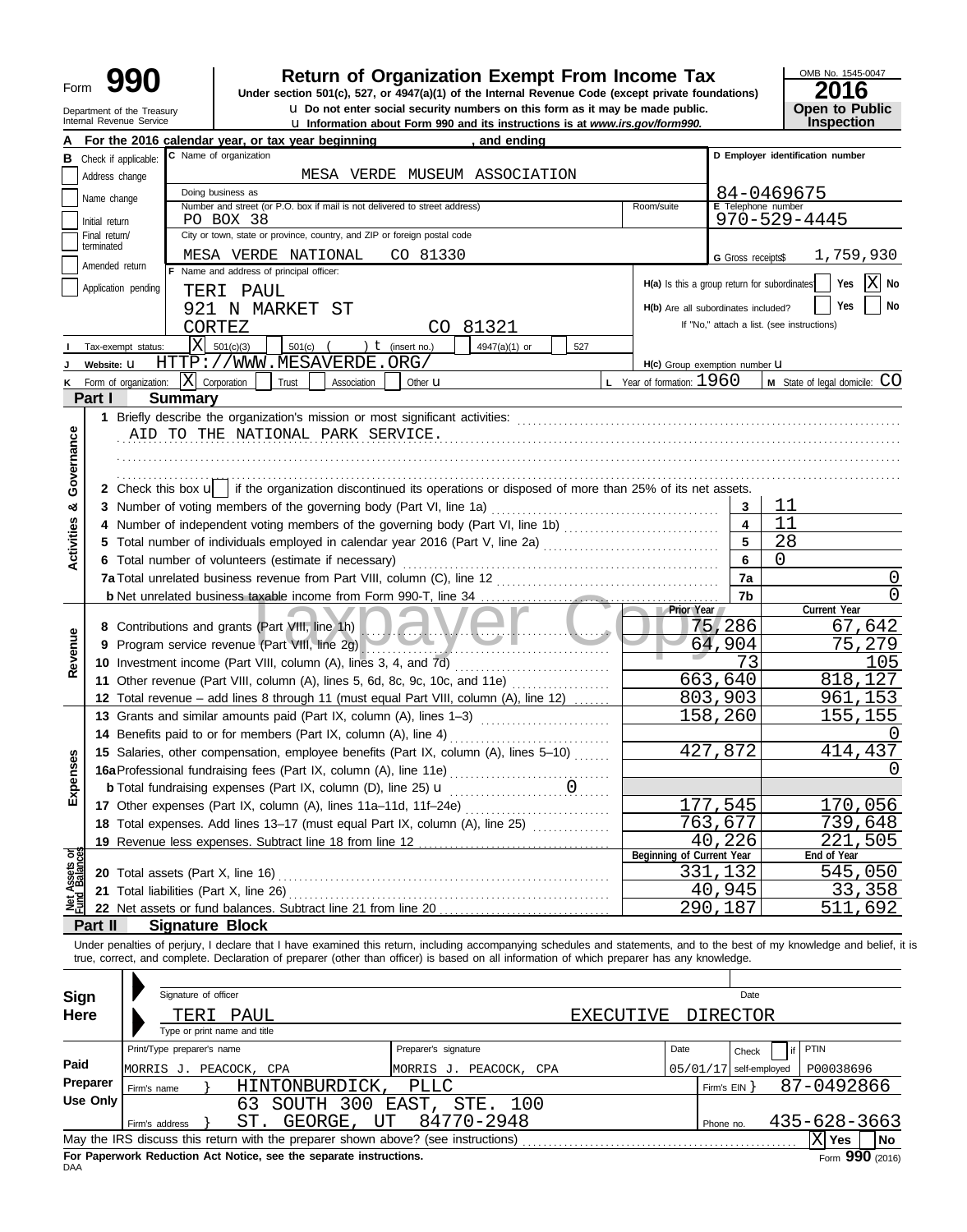|              |                                                      | Form 990 (2016) MESA VERDE MUSEUM ASSOCIATION                                                                                  | 84-0469675  | Page 2                             |
|--------------|------------------------------------------------------|--------------------------------------------------------------------------------------------------------------------------------|-------------|------------------------------------|
| Part III     |                                                      | <b>Statement of Program Service Accomplishments</b>                                                                            |             |                                    |
|              |                                                      |                                                                                                                                |             |                                    |
| 1.           | Briefly describe the organization's mission:         |                                                                                                                                |             |                                    |
|              | AID TO THE NATIONAL PARK SERVICE.                    |                                                                                                                                |             |                                    |
|              |                                                      |                                                                                                                                |             |                                    |
|              |                                                      |                                                                                                                                |             |                                    |
|              |                                                      |                                                                                                                                |             |                                    |
| $\mathbf{2}$ |                                                      | Did the organization undertake any significant program services during the year which were not listed on the                   |             |                                    |
|              |                                                      |                                                                                                                                |             | Yes $ X $ No<br>$\mathbf{L}$       |
|              | If "Yes," describe these new services on Schedule O. |                                                                                                                                |             |                                    |
| 3            |                                                      | Did the organization cease conducting, or make significant changes in how it conducts, any program                             |             |                                    |
| services?    |                                                      |                                                                                                                                |             | $\Box$ Yes $\boxed{\mathrm{X}}$ No |
|              | If "Yes," describe these changes on Schedule O.      |                                                                                                                                |             |                                    |
| 4            |                                                      | Describe the organization's program service accomplishments for each of its three largest program services, as measured by     |             |                                    |
|              |                                                      | expenses. Section 501(c)(3) and 501(c)(4) organizations are required to report the amount of grants and allocations to others, |             |                                    |
|              |                                                      | the total expenses, and revenue, if any, for each program service reported.                                                    |             |                                    |
|              |                                                      |                                                                                                                                |             |                                    |
|              |                                                      | 4a (Code:  ) (Expenses \$  478, 153 including grants of \$  155, 155 ) (Revenue \$                                             |             | $1,830$ )                          |
|              |                                                      | ASSISTANCE TO THE NATIONAL PARK SERVICE BY PROMOTING SCIENTIFIC, HISTORIC,                                                     |             |                                    |
|              |                                                      | PREHISTORIC, EDUCATIONAL, AND INTERPRETIVE ACTIVITIES.                                                                         |             |                                    |
|              |                                                      |                                                                                                                                |             |                                    |
|              |                                                      |                                                                                                                                |             |                                    |
|              |                                                      |                                                                                                                                |             |                                    |
|              |                                                      |                                                                                                                                |             |                                    |
|              |                                                      |                                                                                                                                |             |                                    |
|              |                                                      |                                                                                                                                |             |                                    |
|              |                                                      |                                                                                                                                |             |                                    |
|              |                                                      |                                                                                                                                |             |                                    |
|              |                                                      |                                                                                                                                |             |                                    |
|              |                                                      |                                                                                                                                |             |                                    |
|              |                                                      |                                                                                                                                |             |                                    |
|              |                                                      |                                                                                                                                |             |                                    |
|              |                                                      | THE MESA VERDE INSTITUTE DELIVERS AN IN-DEPTH EDUCATIONAL AND INTERPRETIVE                                                     |             |                                    |
|              |                                                      | SERVICE AND THE JOINT MEMBERSHIP PROGRAM PROMOTES STEWARDSHIP OF                                                               |             |                                    |
|              |                                                      | THE PARK'S CULTURAL AND NATURAL RESOURCES THROUGH MEMBERSHIP-RELATED                                                           |             |                                    |
|              | ACTIVITIES AND COMMUNICATIONS.                       |                                                                                                                                |             |                                    |
|              |                                                      |                                                                                                                                |             |                                    |
|              |                                                      |                                                                                                                                |             |                                    |
|              |                                                      |                                                                                                                                |             |                                    |
|              |                                                      |                                                                                                                                |             |                                    |
|              |                                                      |                                                                                                                                |             |                                    |
|              |                                                      |                                                                                                                                |             |                                    |
|              |                                                      |                                                                                                                                |             |                                    |
|              |                                                      |                                                                                                                                |             |                                    |
| 4c (Code:    | ) (Expenses \$                                       | including grants of\$                                                                                                          | (Revenue \$ |                                    |
|              |                                                      |                                                                                                                                |             |                                    |
|              |                                                      |                                                                                                                                |             |                                    |
|              |                                                      |                                                                                                                                |             |                                    |
|              |                                                      |                                                                                                                                |             |                                    |
|              |                                                      |                                                                                                                                |             |                                    |
|              |                                                      |                                                                                                                                |             |                                    |
|              |                                                      |                                                                                                                                |             |                                    |
|              |                                                      |                                                                                                                                |             |                                    |
|              |                                                      |                                                                                                                                |             |                                    |
|              |                                                      |                                                                                                                                |             |                                    |
|              |                                                      |                                                                                                                                |             |                                    |
|              |                                                      |                                                                                                                                |             |                                    |
|              |                                                      |                                                                                                                                |             |                                    |
|              |                                                      |                                                                                                                                |             |                                    |
|              | 4d Other program services (Describe in Schedule O.)  |                                                                                                                                |             |                                    |
| (Expenses \$ |                                                      | including grants of\$                                                                                                          | (Revenue \$ |                                    |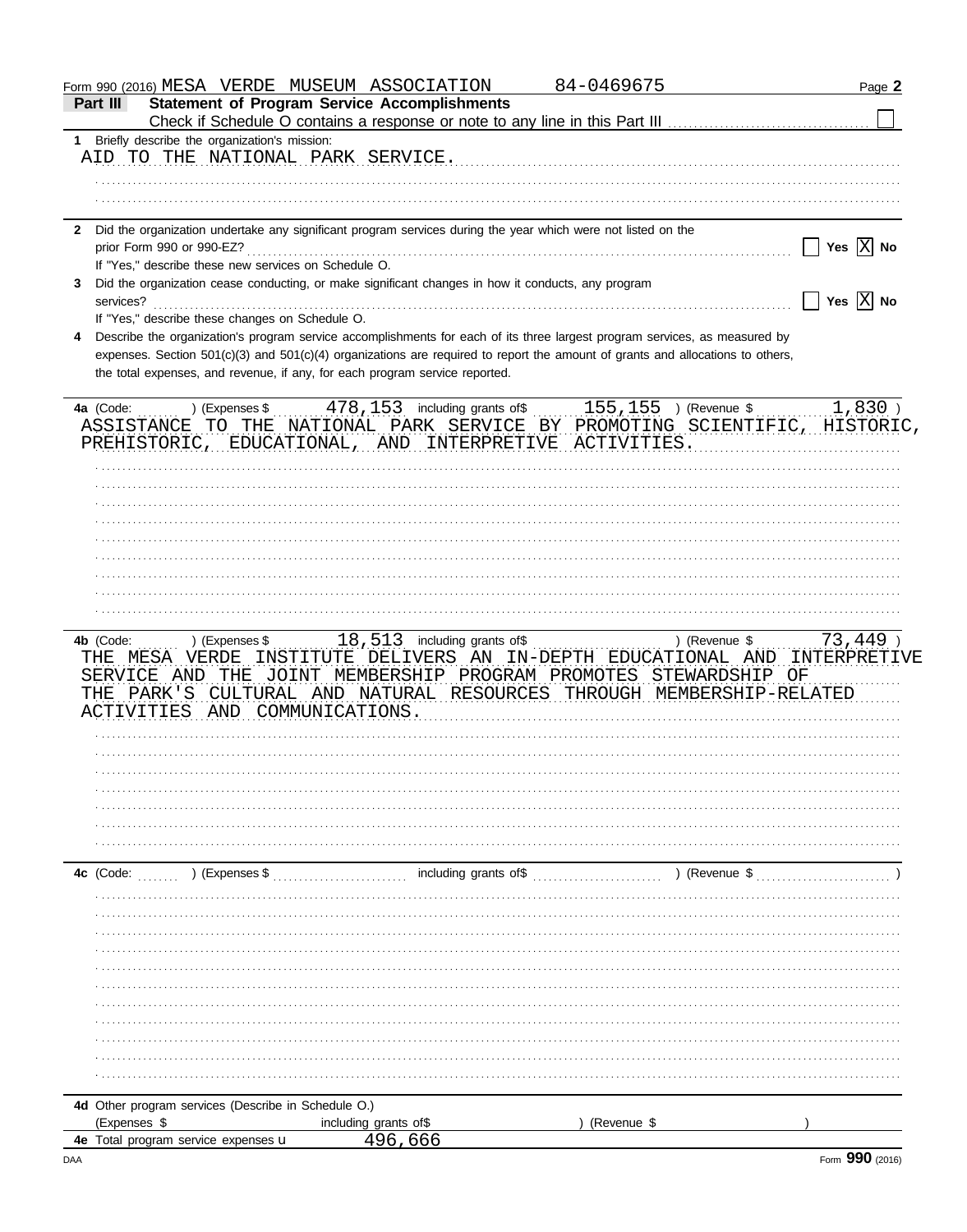|              |                                                                                                                                                                                   |                 | Yes | No       |
|--------------|-----------------------------------------------------------------------------------------------------------------------------------------------------------------------------------|-----------------|-----|----------|
| 1            | Is the organization described in section $501(c)(3)$ or $4947(a)(1)$ (other than a private foundation)? If "Yes,"                                                                 |                 |     |          |
|              | complete Schedule A                                                                                                                                                               | 1               | Χ   |          |
| $\mathbf{z}$ | Is the organization required to complete Schedule B, Schedule of Contributors (see instructions)?                                                                                 | $\mathbf{2}$    |     | Χ        |
| 3            | Did the organization engage in direct or indirect political campaign activities on behalf of or in opposition to                                                                  |                 |     |          |
|              | candidates for public office? If "Yes," complete Schedule C, Part I                                                                                                               | 3               |     | Χ        |
| 4            | Section 501(c)(3) organizations. Did the organization engage in lobbying activities, or have a section 501(h)                                                                     |                 |     |          |
|              |                                                                                                                                                                                   | 4               |     | Χ        |
| 5            | Is the organization a section $501(c)(4)$ , $501(c)(5)$ , or $501(c)(6)$ organization that receives membership dues,                                                              |                 |     |          |
|              | assessments, or similar amounts as defined in Revenue Procedure 98-19? If "Yes," complete Schedule C,                                                                             |                 |     |          |
|              | Part III                                                                                                                                                                          | 5               |     | X        |
| 6            | Did the organization maintain any donor advised funds or any similar funds or accounts for which donors                                                                           |                 |     |          |
|              | have the right to provide advice on the distribution or investment of amounts in such funds or accounts? If                                                                       |                 |     |          |
|              | "Yes," complete Schedule D, Part I                                                                                                                                                | 6               |     | Χ        |
| 7            | Did the organization receive or hold a conservation easement, including easements to preserve open space,                                                                         |                 |     |          |
|              | the environment, historic land areas, or historic structures? If "Yes," complete Schedule D, Part II                                                                              | 7               |     | Χ        |
| 8            | Did the organization maintain collections of works of art, historical treasures, or other similar assets? If "Yes,"                                                               |                 |     |          |
|              | complete Schedule D, Part III                                                                                                                                                     | 8               |     | Χ        |
| 9            | Did the organization report an amount in Part X, line 21, for escrow or custodial account liability, serve as a                                                                   |                 |     |          |
|              | custodian for amounts not listed in Part X; or provide credit counseling, debt management, credit repair, or<br>debt negotiation services? If "Yes," complete Schedule D, Part IV | 9               |     | Χ        |
| 10           | Did the organization, directly or through a related organization, hold assets in temporarily restricted                                                                           |                 |     |          |
|              | endowments, permanent endowments, or quasi-endowments? If "Yes," complete Schedule D, Part V                                                                                      | 10              |     | Χ        |
| 11           | If the organization's answer to any of the following questions is "Yes," then complete Schedule D, Parts VI,                                                                      |                 |     |          |
|              | VII, VIII, IX, or X as applicable.                                                                                                                                                |                 |     |          |
| a            | Did the organization report an amount for land, buildings, and equipment in Part X, line 10? If "Yes,"                                                                            |                 |     |          |
|              | complete Schedule D, Part VI                                                                                                                                                      | 11a             | Χ   |          |
| b            | Did the organization report an amount for investments—other securities in Part X, line 12 that is 5% or more                                                                      |                 |     |          |
|              |                                                                                                                                                                                   | 11b             |     | Χ        |
| c            | Did the organization report an amount for investments-program related in Part X, line 13 that is 5% or more                                                                       |                 |     |          |
|              |                                                                                                                                                                                   | 11c             |     | Χ        |
| d            | Did the organization report an amount for other assets in Part X, line 15 that is 5% or more of its total assets                                                                  |                 |     |          |
|              | reported in Part X, line 16? If "Yes," complete Schedule D, Part IX                                                                                                               | 11d             |     | Χ        |
|              | Did the organization report an amount for other liabilities in Part X, line 25? If "Yes," complete Schedule D, Part X                                                             | 11e             |     | X        |
| f.           | Did the organization's separate or consolidated financial statements for the tax year include a footnote that addresses                                                           |                 |     |          |
|              | the organization's liability for uncertain tax positions under FIN 48 (ASC 740)? If "Yes," complete Schedule D, Part X                                                            | 11f             |     | Χ        |
|              | 12a Did the organization obtain separate, independent audited financial statements for the tax year? If "Yes," complete                                                           |                 |     |          |
|              |                                                                                                                                                                                   | 12a             | Χ   |          |
|              | <b>b</b> Was the organization included in consolidated, independent audited financial statements for the tax year? If                                                             |                 |     |          |
|              | "Yes," and if the organization answered "No" to line 12a, then completing Schedule D, Parts XI and XII is optional                                                                | 12 <sub>b</sub> |     | <u>х</u> |
| 13           |                                                                                                                                                                                   | 13              |     | Χ        |
| 14а          | Did the organization maintain an office, employees, or agents outside of the United States?                                                                                       | 14a             |     | Χ        |
| b            | Did the organization have aggregate revenues or expenses of more than \$10,000 from grantmaking,                                                                                  |                 |     |          |
|              | fundraising, business, investment, and program service activities outside the United States, or aggregate                                                                         |                 |     |          |
|              | foreign investments valued at \$100,000 or more? If "Yes," complete Schedule F, Parts I and IV                                                                                    | 14b             |     | <u>X</u> |
| 15           | Did the organization report on Part IX, column (A), line 3, more than \$5,000 of grants or other assistance to or                                                                 |                 |     |          |
|              | for any foreign organization? If "Yes," complete Schedule F, Parts II and IV                                                                                                      | 15              |     | Χ        |
| 16           | Did the organization report on Part IX, column (A), line 3, more than \$5,000 of aggregate grants or other                                                                        |                 |     |          |
|              |                                                                                                                                                                                   | 16              |     | Χ        |
| 17           | Did the organization report a total of more than \$15,000 of expenses for professional fundraising services on                                                                    |                 |     |          |
|              |                                                                                                                                                                                   | 17              |     | Χ        |
| 18           | Did the organization report more than \$15,000 total of fundraising event gross income and contributions on                                                                       |                 |     |          |
| 19           | Part VIII, lines 1c and 8a? If "Yes," complete Schedule G, Part II                                                                                                                | 18              |     | Χ        |
|              | Did the organization report more than \$15,000 of gross income from gaming activities on Part VIII, line 9a?                                                                      | 19              |     | <u>X</u> |
|              |                                                                                                                                                                                   |                 |     |          |

Form **990** (2016)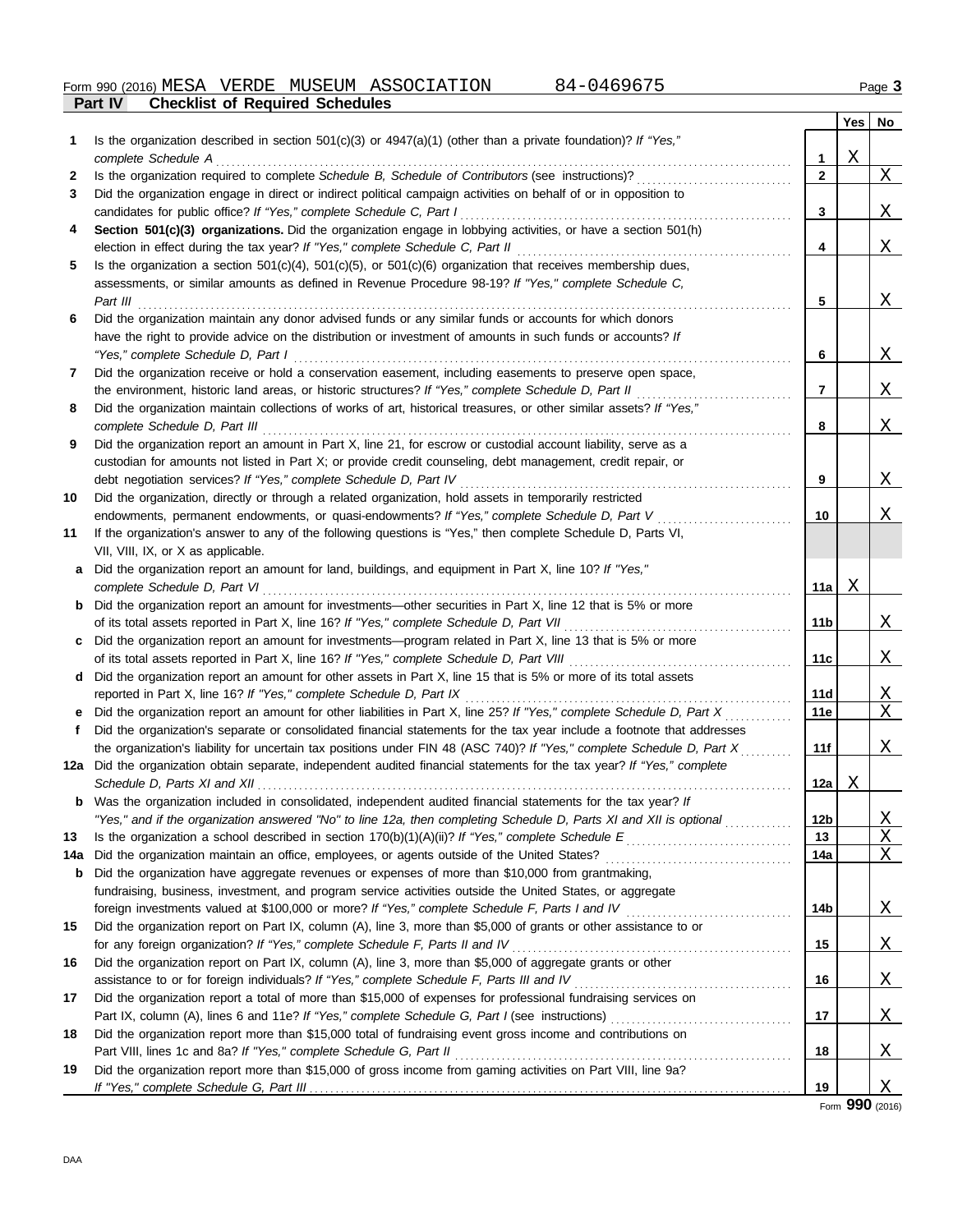Form 990 (2016) Page **4 Part IV Checklist of Required Schedules** *(continued)* MESA VERDE MUSEUM ASSOCIATION 84-0469675

|            |                                                                                                                  |                 | Yes | No       |
|------------|------------------------------------------------------------------------------------------------------------------|-----------------|-----|----------|
| <b>20a</b> | Did the organization operate one or more hospital facilities? If "Yes," complete Schedule H                      | 20a             |     | Χ        |
| b          | If "Yes" to line 20a, did the organization attach a copy of its audited financial statements to this return?     | 20 <sub>b</sub> |     |          |
| 21         | Did the organization report more than \$5,000 of grants or other assistance to any domestic organization or      |                 |     |          |
|            | domestic government on Part IX, column (A), line 1? If "Yes," complete Schedule I, Parts I and II                | 21              | Χ   |          |
| 22         | Did the organization report more than \$5,000 of grants or other assistance to or for domestic individuals on    |                 |     |          |
|            | Part IX, column (A), line 2? If "Yes," complete Schedule I, Parts I and III                                      | 22              |     | Χ        |
| 23         | Did the organization answer "Yes" to Part VII, Section A, line 3, 4, or 5 about compensation of the              |                 |     |          |
|            | organization's current and former officers, directors, trustees, key employees, and highest compensated          |                 |     |          |
|            | employees? If "Yes," complete Schedule J                                                                         | 23              |     | Χ        |
|            | 24a Did the organization have a tax-exempt bond issue with an outstanding principal amount of more than          |                 |     |          |
|            | \$100,000 as of the last day of the year, that was issued after December 31, 2002? If "Yes," answer lines 24b    |                 |     |          |
|            | through 24d and complete Schedule K. If "No," go to line 25a                                                     | 24a             |     | Χ        |
| b          | Did the organization invest any proceeds of tax-exempt bonds beyond a temporary period exception?                | 24b             |     |          |
|            | Did the organization maintain an escrow account other than a refunding escrow at any time during the year        |                 |     |          |
|            | to defease any tax-exempt bonds?                                                                                 | 24c             |     |          |
| d          | Did the organization act as an "on behalf of" issuer for bonds outstanding at any time during the year?          | 24d             |     |          |
|            | 25a Section 501(c)(3), 501(c)(4), and 501(c)(29) organizations. Did the organization engage in an excess benefit |                 |     |          |
|            | transaction with a disqualified person during the year? If "Yes," complete Schedule L, Part I                    | 25a             |     | Χ        |
| b          | Is the organization aware that it engaged in an excess benefit transaction with a disqualified person in a prior |                 |     |          |
|            | year, and that the transaction has not been reported on any of the organization's prior Forms 990 or 990-EZ?     |                 |     |          |
|            | If "Yes," complete Schedule L, Part I                                                                            | 25b             |     | Χ        |
| 26         | Did the organization report any amount on Part X, line 5, 6, or 22 for receivables from or payables to any       |                 |     |          |
|            | current or former officers, directors, trustees, key employees, highest compensated employees, or                |                 |     |          |
|            | disqualified persons? If "Yes," complete Schedule L, Part II                                                     | 26              |     | Χ        |
| 27         | Did the organization provide a grant or other assistance to an officer, director, trustee, key employee,         |                 |     |          |
|            | substantial contributor or employee thereof, a grant selection committee member, or to a 35% controlled          |                 |     |          |
|            | entity or family member of any of these persons? If "Yes," complete Schedule L, Part III                         | 27              |     | Χ        |
| 28         | Was the organization a party to a business transaction with one of the following parties (see Schedule L,        |                 |     |          |
|            | Part IV instructions for applicable filing thresholds, conditions, and exceptions):                              |                 |     |          |
| а          | A current or former officer, director, trustee, or key employee? If "Yes," complete Schedule L, Part IV          | <b>28a</b>      | Χ   |          |
| b          | A family member of a current or former officer, director, trustee, or key employee? If "Yes," complete           |                 |     |          |
|            | Schedule L, Part IV                                                                                              | 28b             |     | <u>X</u> |
| c          | An entity of which a current or former officer, director, trustee, or key employee (or a family member thereof)  |                 |     |          |
|            | was an officer, director, trustee, or direct or indirect owner? If "Yes," complete Schedule L, Part IV           | 28c             |     | <u>X</u> |
| 29         | Did the organization receive more than \$25,000 in non-cash contributions? If "Yes," complete Schedule M         | 29              |     | Χ        |
| 30         | Did the organization receive contributions of art, historical treasures, or other similar assets, or qualified   |                 |     |          |
|            | conservation contributions? If "Yes," complete Schedule M                                                        | 30              |     | X        |
| 31         | Did the organization liquidate, terminate, or dissolve and cease operations? If "Yes," complete Schedule N,      |                 |     |          |
|            | Part I                                                                                                           | 31              |     | Χ        |
| 32         | Did the organization sell, exchange, dispose of, or transfer more than 25% of its net assets? If "Yes,"          |                 |     |          |
|            | complete Schedule N, Part II                                                                                     | 32              |     | Χ        |
| 33         | Did the organization own 100% of an entity disregarded as separate from the organization under Regulations       |                 |     |          |
|            | sections 301.7701-2 and 301.7701-3? If "Yes," complete Schedule R, Part I                                        | 33              |     | Χ        |
| 34         | Was the organization related to any tax-exempt or taxable entity? If "Yes," complete Schedule R, Parts II, III,  |                 |     |          |
|            | or IV, and Part V, line 1                                                                                        | 34              |     | X        |
| 35a        |                                                                                                                  | 35a             |     | Χ        |
| b          | If "Yes" to line 35a, did the organization receive any payment from or engage in any transaction with a          |                 |     |          |
|            |                                                                                                                  | 35 <sub>b</sub> |     |          |
| 36         | Section 501(c)(3) organizations. Did the organization make any transfers to an exempt non-charitable             |                 |     |          |
|            | related organization? If "Yes," complete Schedule R, Part V, line 2                                              | 36              |     | Χ        |
| 37         | Did the organization conduct more than 5% of its activities through an entity that is not a related organization |                 |     |          |
|            | and that is treated as a partnership for federal income tax purposes? If "Yes," complete Schedule R,             |                 |     |          |
|            | Part VI                                                                                                          | 37              |     | Χ        |
| 38         | Did the organization complete Schedule O and provide explanations in Schedule O for Part VI, lines 11b and       |                 |     |          |
|            | 19? Note. All Form 990 filers are required to complete Schedule O.                                               | 38              | Χ   |          |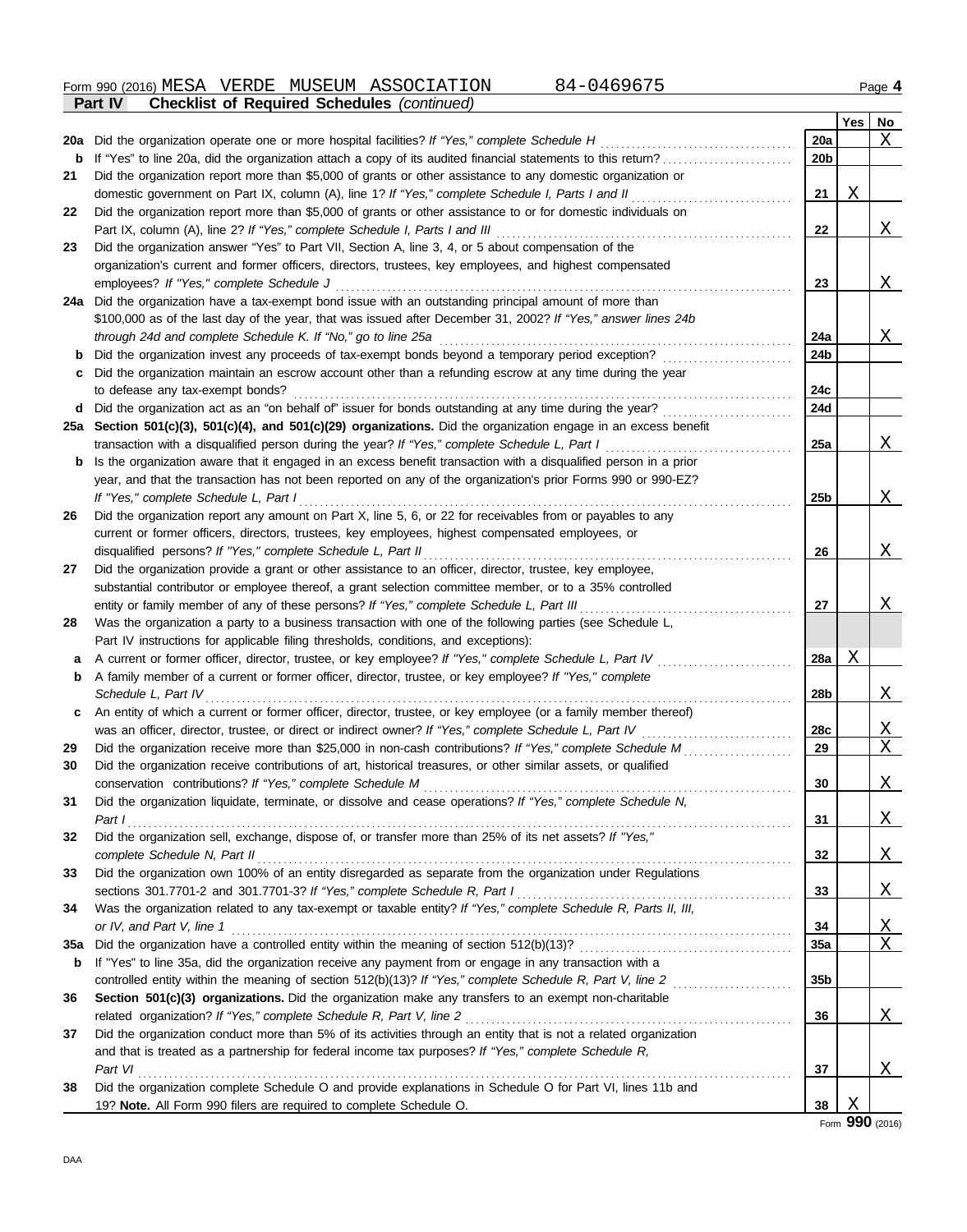|     | 84-0469675<br>Form 990 (2016) MESA VERDE MUSEUM ASSOCIATION                                                                                                                                                           |          |                |     | Page 5       |
|-----|-----------------------------------------------------------------------------------------------------------------------------------------------------------------------------------------------------------------------|----------|----------------|-----|--------------|
|     | Statements Regarding Other IRS Filings and Tax Compliance<br><b>Part V</b>                                                                                                                                            |          |                |     |              |
|     | Check if Schedule O contains a response or note to any line in this Part V                                                                                                                                            |          |                |     |              |
|     |                                                                                                                                                                                                                       |          |                | Yes | No           |
| 1a  | Enter the number reported in Box 3 of Form 1096. Enter -0- if not applicable<br>1a                                                                                                                                    |          |                |     |              |
| b   | 1 <sub>b</sub><br>Enter the number of Forms W-2G included in line 1a. Enter -0- if not applicable                                                                                                                     | $\Omega$ |                |     |              |
| c   | Did the organization comply with backup withholding rules for reportable payments to vendors and                                                                                                                      |          |                |     |              |
|     | reportable gaming (gambling) winnings to prize winners?                                                                                                                                                               |          | 1 <sub>c</sub> |     |              |
|     | 2a Enter the number of employees reported on Form W-3, Transmittal of Wage and Tax                                                                                                                                    | 28       |                |     |              |
|     | Statements, filed for the calendar year ending with or within the year covered by this return<br>2a<br>If at least one is reported on line 2a, did the organization file all required federal employment tax returns? |          | 2 <sub>b</sub> | Χ   |              |
| b   | Note. If the sum of lines 1a and 2a is greater than 250, you may be required to e-file (see instructions)                                                                                                             |          |                |     |              |
| За  | Did the organization have unrelated business gross income of \$1,000 or more during the year?                                                                                                                         |          | 3a             |     | Χ            |
| b   | If "Yes," has it filed a Form 990-T for this year? If "No" to line 3b, provide an explanation in Schedule O                                                                                                           |          | 3b             |     |              |
| 4a  | At any time during the calendar year, did the organization have an interest in, or a signature or other authority                                                                                                     |          |                |     |              |
|     | over, a financial account in a foreign country (such as a bank account, securities account, or other financial                                                                                                        |          |                |     |              |
|     | account)?                                                                                                                                                                                                             |          | 4a             |     | Χ            |
| b   | If "Yes," enter the name of the foreign country: <b>u</b>                                                                                                                                                             |          |                |     |              |
|     | See instructions for filing requirements for FinCEN Form 114, Report of Foreign Bank and Financial Accounts                                                                                                           |          |                |     |              |
|     | (FBAR).                                                                                                                                                                                                               |          |                |     |              |
| 5a  | Was the organization a party to a prohibited tax shelter transaction at any time during the tax year?                                                                                                                 |          | 5a             |     | X            |
| b   | Did any taxable party notify the organization that it was or is a party to a prohibited tax shelter transaction?                                                                                                      |          | 5 <sub>b</sub> |     | X            |
| c   | If "Yes" to line 5a or 5b, did the organization file Form 8886-T?                                                                                                                                                     |          | 5c             |     |              |
| 6a  | Does the organization have annual gross receipts that are normally greater than \$100,000, and did the                                                                                                                |          |                |     |              |
|     | organization solicit any contributions that were not tax deductible as charitable contributions?                                                                                                                      |          | 6a             |     | X            |
| b   | If "Yes," did the organization include with every solicitation an express statement that such contributions or                                                                                                        |          |                |     |              |
|     | gifts were not tax deductible?                                                                                                                                                                                        |          | 6b             |     |              |
| 7   | Organizations that may receive deductible contributions under section 170(c).                                                                                                                                         |          |                |     |              |
| a   | Did the organization receive a payment in excess of \$75 made partly as a contribution and partly for goods                                                                                                           |          | 7a             |     |              |
| b   | and services provided to the payor?<br>If "Yes," did the organization notify the donor of the value of the goods or services provided?                                                                                |          | 7b             |     |              |
| c   | Did the organization sell, exchange, or otherwise dispose of tangible personal property for which it was                                                                                                              |          |                |     |              |
|     | required to file Form 8282?                                                                                                                                                                                           |          | 7c             |     |              |
| d   | 7d<br>If "Yes," indicate the number of Forms 8282 filed during the year                                                                                                                                               |          |                |     |              |
| е   | Did the organization receive any funds, directly or indirectly, to pay premiums on a personal benefit contract?                                                                                                       |          | 7e             |     |              |
| f   | Did the organization, during the year, pay premiums, directly or indirectly, on a personal benefit contract?                                                                                                          |          | 7f             |     |              |
|     | If the organization received a contribution of qualified intellectual property, did the organization file Form 8899 as required?                                                                                      |          | 7g             |     |              |
|     | If the organization received a contribution of cars, boats, airplanes, or other vehicles, did the organization file a Form 1098-C?                                                                                    |          | 7 <sub>h</sub> |     |              |
| 8   | Sponsoring organizations maintaining donor advised funds. Did a donor advised fund maintained by the                                                                                                                  |          |                |     |              |
|     | sponsoring organization have excess business holdings at any time during the year?                                                                                                                                    |          | 8              |     |              |
| 9   | Sponsoring organizations maintaining donor advised funds.                                                                                                                                                             |          |                |     |              |
| a   | Did the sponsoring organization make any taxable distributions under section 4966?                                                                                                                                    |          | 9a             |     |              |
| b   | Did the sponsoring organization make a distribution to a donor, donor advisor, or related person?                                                                                                                     |          | 9b             |     |              |
| 10  | Section 501(c)(7) organizations. Enter:                                                                                                                                                                               |          |                |     |              |
| a   | 10a<br>Initiation fees and capital contributions included on Part VIII, line 12 [11][11][11][11][11][11][11][11][11][                                                                                                 |          |                |     |              |
| b   | Gross receipts, included on Form 990, Part VIII, line 12, for public use of club facilities<br>10 <sub>b</sub>                                                                                                        |          |                |     |              |
| 11  | Section 501(c)(12) organizations. Enter:                                                                                                                                                                              |          |                |     |              |
| a   | 11a<br>Gross income from members or shareholders<br>Gross income from other sources (Do not net amounts due or paid to other sources                                                                                  |          |                |     |              |
| b   | 11 <sub>b</sub><br>against amounts due or received from them.)                                                                                                                                                        |          |                |     |              |
| 12a | Section 4947(a)(1) non-exempt charitable trusts. Is the organization filing Form 990 in lieu of Form 1041?                                                                                                            |          | 12a            |     |              |
| b   | 12 <sub>b</sub><br>If "Yes," enter the amount of tax-exempt interest received or accrued during the year                                                                                                              |          |                |     |              |
| 13  | Section 501(c)(29) qualified nonprofit health insurance issuers.                                                                                                                                                      |          |                |     |              |
| a   | Is the organization licensed to issue qualified health plans in more than one state?                                                                                                                                  |          | 13a            |     |              |
|     | Note. See the instructions for additional information the organization must report on Schedule O.                                                                                                                     |          |                |     |              |
| b   | Enter the amount of reserves the organization is required to maintain by the states in which                                                                                                                          |          |                |     |              |
|     | 13 <sub>b</sub>                                                                                                                                                                                                       |          |                |     |              |
| c   | 13 <sub>c</sub><br>Enter the amount of reserves on hand                                                                                                                                                               |          |                |     |              |
| 14а | Did the organization receive any payments for indoor tanning services during the tax year?                                                                                                                            |          | 14a            |     | $\mathbf{X}$ |
| b   |                                                                                                                                                                                                                       |          | 14b            |     |              |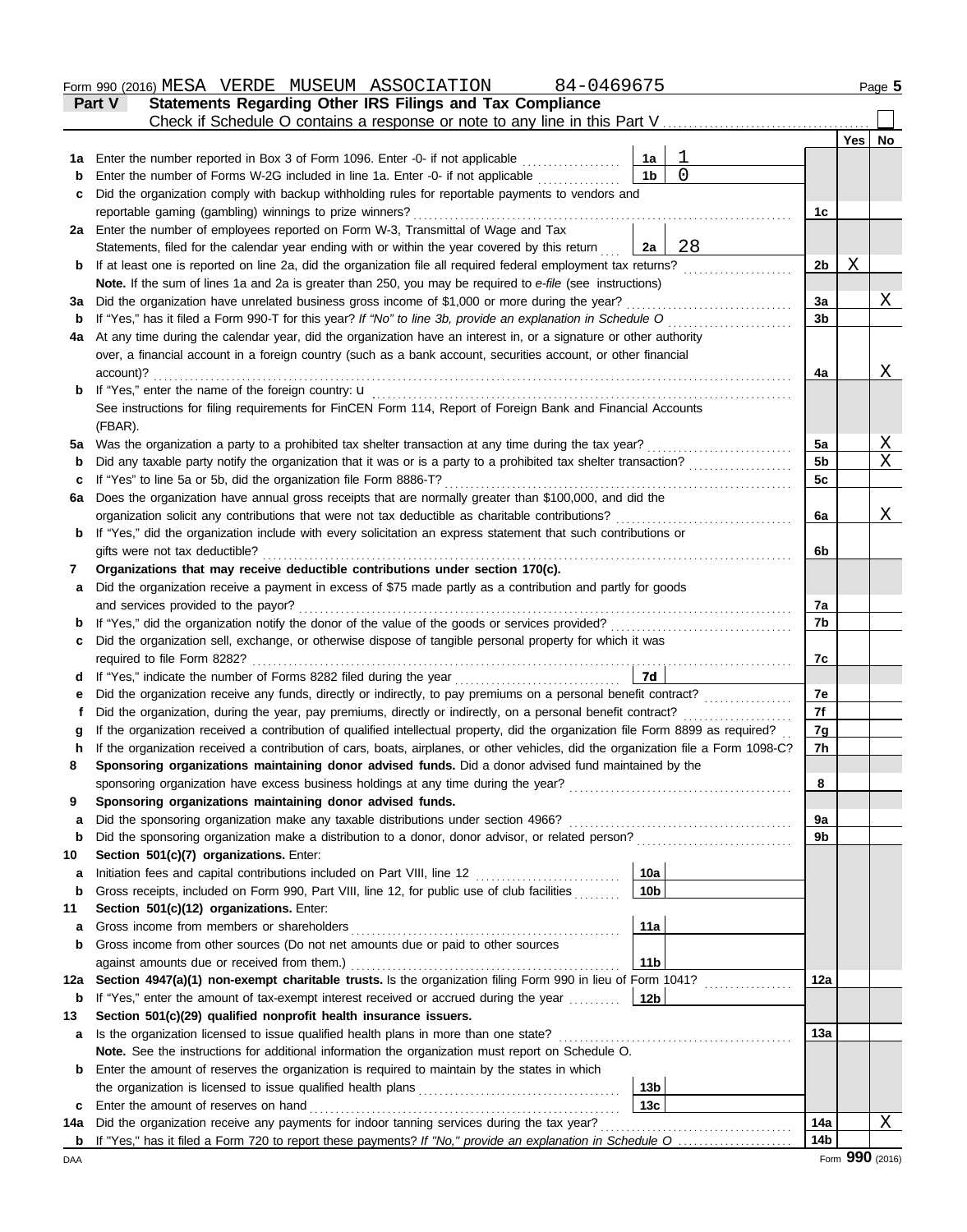#### Form 990 (2016) Page **6** MESA VERDE MUSEUM ASSOCIATION 84-0469675

| <b>Part VI</b> | Governance, Management, and Disclosure For each "Yes" response to lines 2 through 7b below, and for a "No"                |
|----------------|---------------------------------------------------------------------------------------------------------------------------|
|                | response to line 8a, 8b, or 10b below, describe the circumstances, processes, or changes in Schedule O. See instructions. |
|                |                                                                                                                           |
|                |                                                                                                                           |

| Yes<br>No<br>11<br>Enter the number of voting members of the governing body at the end of the tax year<br>1a<br>1a<br>If there are material differences in voting rights among members of the governing body, or<br>if the governing body delegated broad authority to an executive committee or similar<br>committee, explain in Schedule O.<br>11<br>Enter the number of voting members included in line 1a, above, who are independent<br>1b<br>b<br>2<br>Did any officer, director, trustee, or key employee have a family relationship or a business relationship with<br>Χ<br>any other officer, director, trustee, or key employee?<br>2<br>Did the organization delegate control over management duties customarily performed by or under the direct<br>3<br>3<br>X<br>supervision of officers, directors, or trustees, or key employees to a management company or other person?<br>X<br>Did the organization make any significant changes to its governing documents since the prior Form 990 was filed?<br>4<br>4<br>X<br>5<br>Did the organization become aware during the year of a significant diversion of the organization's assets?<br>5<br>Χ<br>Did the organization have members or stockholders?<br>6<br>6<br>Did the organization have members, stockholders, or other persons who had the power to elect or appoint<br>7a<br>Χ<br>one or more members of the governing body?<br>7a<br>Are any governance decisions of the organization reserved to (or subject to approval by) members,<br>b<br>Χ<br>stockholders, or persons other than the governing body?<br>7b<br>Did the organization contemporaneously document the meetings held or written actions undertaken during the year by the following:<br>8<br><u>X</u><br>The governing body?<br>8a<br>a<br>X<br>Each committee with authority to act on behalf of the governing body?<br>8b<br>b<br>Is there any officer, director, trustee, or key employee listed in Part VII, Section A, who cannot be reached at<br>9<br>Χ<br>9<br>Section B. Policies (This Section B requests information about policies not required by the Internal Revenue Code.<br><b>Yes</b><br>No<br>Χ<br>Did the organization have local chapters, branches, or affiliates?<br>10a<br>10a<br>If "Yes," did the organization have written policies and procedures governing the activities of such chapters,<br>b<br>10 <sub>b</sub><br>affiliates, and branches to ensure their operations are consistent with the organization's exempt purposes?<br>Χ<br>Has the organization provided a complete copy of this Form 990 to all members of its governing body before filing the form?<br>11a<br>11a<br>Describe in Schedule O the process, if any, used by the organization to review this Form 990.<br>b<br>X<br>Did the organization have a written conflict of interest policy? If "No," go to line 13<br>12a<br>12a<br>Χ<br>Were officers, directors, or trustees, and key employees required to disclose annually interests that could give rise to conflicts?<br>12b<br>b<br>Did the organization regularly and consistently monitor and enforce compliance with the policy? If "Yes,"<br>c<br>describe in Schedule O how this was done<br>Χ<br>12c<br>Χ<br>Did the organization have a written whistleblower policy?<br>13<br>13<br>Χ<br>Did the organization have a written document retention and destruction policy?<br>14<br>14<br>Did the process for determining compensation of the following persons include a review and approval by<br>independent persons, comparability data, and contemporaneous substantiation of the deliberation and decision?<br>Χ<br>15a<br>a<br><u>X</u><br>Other officers or key employees of the organization<br>15 <sub>b</sub><br>b<br>If "Yes" to line 15a or 15b, describe the process in Schedule O (see instructions).<br>Did the organization invest in, contribute assets to, or participate in a joint venture or similar arrangement<br>with a taxable entity during the year?<br><u>X</u><br>16a<br>If "Yes," did the organization follow a written policy or procedure requiring the organization to evaluate its<br>b<br>participation in joint venture arrangements under applicable federal tax law, and take steps to safeguard the<br>16 <sub>b</sub><br><b>Section C. Disclosure</b><br>List the states with which a copy of this Form 990 is required to be filed $\mathbf u$ NONE<br>Section 6104 requires an organization to make its Forms 1023 (or 1024 if applicable), 990, and 990-T (Section 501(c)(3)s only)<br>available for public inspection. Indicate how you made these available. Check all that apply.<br>$\vert$ Another's website $\vert X \vert$ Upon request<br>  Other (explain in Schedule O)<br>Own website<br>Describe in Schedule O whether (and if so, how) the organization made its governing documents, conflict of interest policy, and<br>19<br>financial statements available to the public during the tax year.<br>State the name, address, and telephone number of the person who possesses the organization's books and records: u<br>20<br>MESA VERDE NAT'L PARK<br>BUSINESS MANAGER |     | Section A. Governing Body and Management |  |  |
|-----------------------------------------------------------------------------------------------------------------------------------------------------------------------------------------------------------------------------------------------------------------------------------------------------------------------------------------------------------------------------------------------------------------------------------------------------------------------------------------------------------------------------------------------------------------------------------------------------------------------------------------------------------------------------------------------------------------------------------------------------------------------------------------------------------------------------------------------------------------------------------------------------------------------------------------------------------------------------------------------------------------------------------------------------------------------------------------------------------------------------------------------------------------------------------------------------------------------------------------------------------------------------------------------------------------------------------------------------------------------------------------------------------------------------------------------------------------------------------------------------------------------------------------------------------------------------------------------------------------------------------------------------------------------------------------------------------------------------------------------------------------------------------------------------------------------------------------------------------------------------------------------------------------------------------------------------------------------------------------------------------------------------------------------------------------------------------------------------------------------------------------------------------------------------------------------------------------------------------------------------------------------------------------------------------------------------------------------------------------------------------------------------------------------------------------------------------------------------------------------------------------------------------------------------------------------------------------------------------------------------------------------------------------------------------------------------------------------------------------------------------------------------------------------------------------------------------------------------------------------------------------------------------------------------------------------------------------------------------------------------------------------------------------------------------------------------------------------------------------------------------------------------------------------------------------------------------------------------------------------------------------------------------------------------------------------------------------------------------------------------------------------------------------------------------------------------------------------------------------------------------------------------------------------------------------------------------------------------------------------------------------------------------------------------------------------------------------------------------------------------------------------------------------------------------------------------------------------------------------------------------------------------------------------------------------------------------------------------------------------------------------------------------------------------------------------------------------------------------------------------------------------------------------------------------------------------------------------------------------------------------------------------------------------------------------------------------------------------------------------------------------------------------------------------------------------------------------------------------------------------------------------------------------------------------------------------------------------------------------------------------------------------------------------------------------------------------------------------------------------------------------------------------------------------------------------------------------------------------------------------------------------------------------------------------------------------------------------------------------------------------------------------------------------------------------------------------------------------------------------------------------------|-----|------------------------------------------|--|--|
|                                                                                                                                                                                                                                                                                                                                                                                                                                                                                                                                                                                                                                                                                                                                                                                                                                                                                                                                                                                                                                                                                                                                                                                                                                                                                                                                                                                                                                                                                                                                                                                                                                                                                                                                                                                                                                                                                                                                                                                                                                                                                                                                                                                                                                                                                                                                                                                                                                                                                                                                                                                                                                                                                                                                                                                                                                                                                                                                                                                                                                                                                                                                                                                                                                                                                                                                                                                                                                                                                                                                                                                                                                                                                                                                                                                                                                                                                                                                                                                                                                                                                                                                                                                                                                                                                                                                                                                                                                                                                                                                                                                                                                                                                                                                                                                                                                                                                                                                                                                                                                                                                                                                               |     |                                          |  |  |
|                                                                                                                                                                                                                                                                                                                                                                                                                                                                                                                                                                                                                                                                                                                                                                                                                                                                                                                                                                                                                                                                                                                                                                                                                                                                                                                                                                                                                                                                                                                                                                                                                                                                                                                                                                                                                                                                                                                                                                                                                                                                                                                                                                                                                                                                                                                                                                                                                                                                                                                                                                                                                                                                                                                                                                                                                                                                                                                                                                                                                                                                                                                                                                                                                                                                                                                                                                                                                                                                                                                                                                                                                                                                                                                                                                                                                                                                                                                                                                                                                                                                                                                                                                                                                                                                                                                                                                                                                                                                                                                                                                                                                                                                                                                                                                                                                                                                                                                                                                                                                                                                                                                                               |     |                                          |  |  |
|                                                                                                                                                                                                                                                                                                                                                                                                                                                                                                                                                                                                                                                                                                                                                                                                                                                                                                                                                                                                                                                                                                                                                                                                                                                                                                                                                                                                                                                                                                                                                                                                                                                                                                                                                                                                                                                                                                                                                                                                                                                                                                                                                                                                                                                                                                                                                                                                                                                                                                                                                                                                                                                                                                                                                                                                                                                                                                                                                                                                                                                                                                                                                                                                                                                                                                                                                                                                                                                                                                                                                                                                                                                                                                                                                                                                                                                                                                                                                                                                                                                                                                                                                                                                                                                                                                                                                                                                                                                                                                                                                                                                                                                                                                                                                                                                                                                                                                                                                                                                                                                                                                                                               |     |                                          |  |  |
|                                                                                                                                                                                                                                                                                                                                                                                                                                                                                                                                                                                                                                                                                                                                                                                                                                                                                                                                                                                                                                                                                                                                                                                                                                                                                                                                                                                                                                                                                                                                                                                                                                                                                                                                                                                                                                                                                                                                                                                                                                                                                                                                                                                                                                                                                                                                                                                                                                                                                                                                                                                                                                                                                                                                                                                                                                                                                                                                                                                                                                                                                                                                                                                                                                                                                                                                                                                                                                                                                                                                                                                                                                                                                                                                                                                                                                                                                                                                                                                                                                                                                                                                                                                                                                                                                                                                                                                                                                                                                                                                                                                                                                                                                                                                                                                                                                                                                                                                                                                                                                                                                                                                               |     |                                          |  |  |
|                                                                                                                                                                                                                                                                                                                                                                                                                                                                                                                                                                                                                                                                                                                                                                                                                                                                                                                                                                                                                                                                                                                                                                                                                                                                                                                                                                                                                                                                                                                                                                                                                                                                                                                                                                                                                                                                                                                                                                                                                                                                                                                                                                                                                                                                                                                                                                                                                                                                                                                                                                                                                                                                                                                                                                                                                                                                                                                                                                                                                                                                                                                                                                                                                                                                                                                                                                                                                                                                                                                                                                                                                                                                                                                                                                                                                                                                                                                                                                                                                                                                                                                                                                                                                                                                                                                                                                                                                                                                                                                                                                                                                                                                                                                                                                                                                                                                                                                                                                                                                                                                                                                                               |     |                                          |  |  |
|                                                                                                                                                                                                                                                                                                                                                                                                                                                                                                                                                                                                                                                                                                                                                                                                                                                                                                                                                                                                                                                                                                                                                                                                                                                                                                                                                                                                                                                                                                                                                                                                                                                                                                                                                                                                                                                                                                                                                                                                                                                                                                                                                                                                                                                                                                                                                                                                                                                                                                                                                                                                                                                                                                                                                                                                                                                                                                                                                                                                                                                                                                                                                                                                                                                                                                                                                                                                                                                                                                                                                                                                                                                                                                                                                                                                                                                                                                                                                                                                                                                                                                                                                                                                                                                                                                                                                                                                                                                                                                                                                                                                                                                                                                                                                                                                                                                                                                                                                                                                                                                                                                                                               |     |                                          |  |  |
|                                                                                                                                                                                                                                                                                                                                                                                                                                                                                                                                                                                                                                                                                                                                                                                                                                                                                                                                                                                                                                                                                                                                                                                                                                                                                                                                                                                                                                                                                                                                                                                                                                                                                                                                                                                                                                                                                                                                                                                                                                                                                                                                                                                                                                                                                                                                                                                                                                                                                                                                                                                                                                                                                                                                                                                                                                                                                                                                                                                                                                                                                                                                                                                                                                                                                                                                                                                                                                                                                                                                                                                                                                                                                                                                                                                                                                                                                                                                                                                                                                                                                                                                                                                                                                                                                                                                                                                                                                                                                                                                                                                                                                                                                                                                                                                                                                                                                                                                                                                                                                                                                                                                               |     |                                          |  |  |
|                                                                                                                                                                                                                                                                                                                                                                                                                                                                                                                                                                                                                                                                                                                                                                                                                                                                                                                                                                                                                                                                                                                                                                                                                                                                                                                                                                                                                                                                                                                                                                                                                                                                                                                                                                                                                                                                                                                                                                                                                                                                                                                                                                                                                                                                                                                                                                                                                                                                                                                                                                                                                                                                                                                                                                                                                                                                                                                                                                                                                                                                                                                                                                                                                                                                                                                                                                                                                                                                                                                                                                                                                                                                                                                                                                                                                                                                                                                                                                                                                                                                                                                                                                                                                                                                                                                                                                                                                                                                                                                                                                                                                                                                                                                                                                                                                                                                                                                                                                                                                                                                                                                                               |     |                                          |  |  |
|                                                                                                                                                                                                                                                                                                                                                                                                                                                                                                                                                                                                                                                                                                                                                                                                                                                                                                                                                                                                                                                                                                                                                                                                                                                                                                                                                                                                                                                                                                                                                                                                                                                                                                                                                                                                                                                                                                                                                                                                                                                                                                                                                                                                                                                                                                                                                                                                                                                                                                                                                                                                                                                                                                                                                                                                                                                                                                                                                                                                                                                                                                                                                                                                                                                                                                                                                                                                                                                                                                                                                                                                                                                                                                                                                                                                                                                                                                                                                                                                                                                                                                                                                                                                                                                                                                                                                                                                                                                                                                                                                                                                                                                                                                                                                                                                                                                                                                                                                                                                                                                                                                                                               |     |                                          |  |  |
|                                                                                                                                                                                                                                                                                                                                                                                                                                                                                                                                                                                                                                                                                                                                                                                                                                                                                                                                                                                                                                                                                                                                                                                                                                                                                                                                                                                                                                                                                                                                                                                                                                                                                                                                                                                                                                                                                                                                                                                                                                                                                                                                                                                                                                                                                                                                                                                                                                                                                                                                                                                                                                                                                                                                                                                                                                                                                                                                                                                                                                                                                                                                                                                                                                                                                                                                                                                                                                                                                                                                                                                                                                                                                                                                                                                                                                                                                                                                                                                                                                                                                                                                                                                                                                                                                                                                                                                                                                                                                                                                                                                                                                                                                                                                                                                                                                                                                                                                                                                                                                                                                                                                               |     |                                          |  |  |
|                                                                                                                                                                                                                                                                                                                                                                                                                                                                                                                                                                                                                                                                                                                                                                                                                                                                                                                                                                                                                                                                                                                                                                                                                                                                                                                                                                                                                                                                                                                                                                                                                                                                                                                                                                                                                                                                                                                                                                                                                                                                                                                                                                                                                                                                                                                                                                                                                                                                                                                                                                                                                                                                                                                                                                                                                                                                                                                                                                                                                                                                                                                                                                                                                                                                                                                                                                                                                                                                                                                                                                                                                                                                                                                                                                                                                                                                                                                                                                                                                                                                                                                                                                                                                                                                                                                                                                                                                                                                                                                                                                                                                                                                                                                                                                                                                                                                                                                                                                                                                                                                                                                                               |     |                                          |  |  |
|                                                                                                                                                                                                                                                                                                                                                                                                                                                                                                                                                                                                                                                                                                                                                                                                                                                                                                                                                                                                                                                                                                                                                                                                                                                                                                                                                                                                                                                                                                                                                                                                                                                                                                                                                                                                                                                                                                                                                                                                                                                                                                                                                                                                                                                                                                                                                                                                                                                                                                                                                                                                                                                                                                                                                                                                                                                                                                                                                                                                                                                                                                                                                                                                                                                                                                                                                                                                                                                                                                                                                                                                                                                                                                                                                                                                                                                                                                                                                                                                                                                                                                                                                                                                                                                                                                                                                                                                                                                                                                                                                                                                                                                                                                                                                                                                                                                                                                                                                                                                                                                                                                                                               |     |                                          |  |  |
|                                                                                                                                                                                                                                                                                                                                                                                                                                                                                                                                                                                                                                                                                                                                                                                                                                                                                                                                                                                                                                                                                                                                                                                                                                                                                                                                                                                                                                                                                                                                                                                                                                                                                                                                                                                                                                                                                                                                                                                                                                                                                                                                                                                                                                                                                                                                                                                                                                                                                                                                                                                                                                                                                                                                                                                                                                                                                                                                                                                                                                                                                                                                                                                                                                                                                                                                                                                                                                                                                                                                                                                                                                                                                                                                                                                                                                                                                                                                                                                                                                                                                                                                                                                                                                                                                                                                                                                                                                                                                                                                                                                                                                                                                                                                                                                                                                                                                                                                                                                                                                                                                                                                               |     |                                          |  |  |
|                                                                                                                                                                                                                                                                                                                                                                                                                                                                                                                                                                                                                                                                                                                                                                                                                                                                                                                                                                                                                                                                                                                                                                                                                                                                                                                                                                                                                                                                                                                                                                                                                                                                                                                                                                                                                                                                                                                                                                                                                                                                                                                                                                                                                                                                                                                                                                                                                                                                                                                                                                                                                                                                                                                                                                                                                                                                                                                                                                                                                                                                                                                                                                                                                                                                                                                                                                                                                                                                                                                                                                                                                                                                                                                                                                                                                                                                                                                                                                                                                                                                                                                                                                                                                                                                                                                                                                                                                                                                                                                                                                                                                                                                                                                                                                                                                                                                                                                                                                                                                                                                                                                                               |     |                                          |  |  |
|                                                                                                                                                                                                                                                                                                                                                                                                                                                                                                                                                                                                                                                                                                                                                                                                                                                                                                                                                                                                                                                                                                                                                                                                                                                                                                                                                                                                                                                                                                                                                                                                                                                                                                                                                                                                                                                                                                                                                                                                                                                                                                                                                                                                                                                                                                                                                                                                                                                                                                                                                                                                                                                                                                                                                                                                                                                                                                                                                                                                                                                                                                                                                                                                                                                                                                                                                                                                                                                                                                                                                                                                                                                                                                                                                                                                                                                                                                                                                                                                                                                                                                                                                                                                                                                                                                                                                                                                                                                                                                                                                                                                                                                                                                                                                                                                                                                                                                                                                                                                                                                                                                                                               |     |                                          |  |  |
|                                                                                                                                                                                                                                                                                                                                                                                                                                                                                                                                                                                                                                                                                                                                                                                                                                                                                                                                                                                                                                                                                                                                                                                                                                                                                                                                                                                                                                                                                                                                                                                                                                                                                                                                                                                                                                                                                                                                                                                                                                                                                                                                                                                                                                                                                                                                                                                                                                                                                                                                                                                                                                                                                                                                                                                                                                                                                                                                                                                                                                                                                                                                                                                                                                                                                                                                                                                                                                                                                                                                                                                                                                                                                                                                                                                                                                                                                                                                                                                                                                                                                                                                                                                                                                                                                                                                                                                                                                                                                                                                                                                                                                                                                                                                                                                                                                                                                                                                                                                                                                                                                                                                               |     |                                          |  |  |
|                                                                                                                                                                                                                                                                                                                                                                                                                                                                                                                                                                                                                                                                                                                                                                                                                                                                                                                                                                                                                                                                                                                                                                                                                                                                                                                                                                                                                                                                                                                                                                                                                                                                                                                                                                                                                                                                                                                                                                                                                                                                                                                                                                                                                                                                                                                                                                                                                                                                                                                                                                                                                                                                                                                                                                                                                                                                                                                                                                                                                                                                                                                                                                                                                                                                                                                                                                                                                                                                                                                                                                                                                                                                                                                                                                                                                                                                                                                                                                                                                                                                                                                                                                                                                                                                                                                                                                                                                                                                                                                                                                                                                                                                                                                                                                                                                                                                                                                                                                                                                                                                                                                                               |     |                                          |  |  |
|                                                                                                                                                                                                                                                                                                                                                                                                                                                                                                                                                                                                                                                                                                                                                                                                                                                                                                                                                                                                                                                                                                                                                                                                                                                                                                                                                                                                                                                                                                                                                                                                                                                                                                                                                                                                                                                                                                                                                                                                                                                                                                                                                                                                                                                                                                                                                                                                                                                                                                                                                                                                                                                                                                                                                                                                                                                                                                                                                                                                                                                                                                                                                                                                                                                                                                                                                                                                                                                                                                                                                                                                                                                                                                                                                                                                                                                                                                                                                                                                                                                                                                                                                                                                                                                                                                                                                                                                                                                                                                                                                                                                                                                                                                                                                                                                                                                                                                                                                                                                                                                                                                                                               |     |                                          |  |  |
|                                                                                                                                                                                                                                                                                                                                                                                                                                                                                                                                                                                                                                                                                                                                                                                                                                                                                                                                                                                                                                                                                                                                                                                                                                                                                                                                                                                                                                                                                                                                                                                                                                                                                                                                                                                                                                                                                                                                                                                                                                                                                                                                                                                                                                                                                                                                                                                                                                                                                                                                                                                                                                                                                                                                                                                                                                                                                                                                                                                                                                                                                                                                                                                                                                                                                                                                                                                                                                                                                                                                                                                                                                                                                                                                                                                                                                                                                                                                                                                                                                                                                                                                                                                                                                                                                                                                                                                                                                                                                                                                                                                                                                                                                                                                                                                                                                                                                                                                                                                                                                                                                                                                               |     |                                          |  |  |
|                                                                                                                                                                                                                                                                                                                                                                                                                                                                                                                                                                                                                                                                                                                                                                                                                                                                                                                                                                                                                                                                                                                                                                                                                                                                                                                                                                                                                                                                                                                                                                                                                                                                                                                                                                                                                                                                                                                                                                                                                                                                                                                                                                                                                                                                                                                                                                                                                                                                                                                                                                                                                                                                                                                                                                                                                                                                                                                                                                                                                                                                                                                                                                                                                                                                                                                                                                                                                                                                                                                                                                                                                                                                                                                                                                                                                                                                                                                                                                                                                                                                                                                                                                                                                                                                                                                                                                                                                                                                                                                                                                                                                                                                                                                                                                                                                                                                                                                                                                                                                                                                                                                                               |     |                                          |  |  |
|                                                                                                                                                                                                                                                                                                                                                                                                                                                                                                                                                                                                                                                                                                                                                                                                                                                                                                                                                                                                                                                                                                                                                                                                                                                                                                                                                                                                                                                                                                                                                                                                                                                                                                                                                                                                                                                                                                                                                                                                                                                                                                                                                                                                                                                                                                                                                                                                                                                                                                                                                                                                                                                                                                                                                                                                                                                                                                                                                                                                                                                                                                                                                                                                                                                                                                                                                                                                                                                                                                                                                                                                                                                                                                                                                                                                                                                                                                                                                                                                                                                                                                                                                                                                                                                                                                                                                                                                                                                                                                                                                                                                                                                                                                                                                                                                                                                                                                                                                                                                                                                                                                                                               |     |                                          |  |  |
|                                                                                                                                                                                                                                                                                                                                                                                                                                                                                                                                                                                                                                                                                                                                                                                                                                                                                                                                                                                                                                                                                                                                                                                                                                                                                                                                                                                                                                                                                                                                                                                                                                                                                                                                                                                                                                                                                                                                                                                                                                                                                                                                                                                                                                                                                                                                                                                                                                                                                                                                                                                                                                                                                                                                                                                                                                                                                                                                                                                                                                                                                                                                                                                                                                                                                                                                                                                                                                                                                                                                                                                                                                                                                                                                                                                                                                                                                                                                                                                                                                                                                                                                                                                                                                                                                                                                                                                                                                                                                                                                                                                                                                                                                                                                                                                                                                                                                                                                                                                                                                                                                                                                               |     |                                          |  |  |
|                                                                                                                                                                                                                                                                                                                                                                                                                                                                                                                                                                                                                                                                                                                                                                                                                                                                                                                                                                                                                                                                                                                                                                                                                                                                                                                                                                                                                                                                                                                                                                                                                                                                                                                                                                                                                                                                                                                                                                                                                                                                                                                                                                                                                                                                                                                                                                                                                                                                                                                                                                                                                                                                                                                                                                                                                                                                                                                                                                                                                                                                                                                                                                                                                                                                                                                                                                                                                                                                                                                                                                                                                                                                                                                                                                                                                                                                                                                                                                                                                                                                                                                                                                                                                                                                                                                                                                                                                                                                                                                                                                                                                                                                                                                                                                                                                                                                                                                                                                                                                                                                                                                                               |     |                                          |  |  |
|                                                                                                                                                                                                                                                                                                                                                                                                                                                                                                                                                                                                                                                                                                                                                                                                                                                                                                                                                                                                                                                                                                                                                                                                                                                                                                                                                                                                                                                                                                                                                                                                                                                                                                                                                                                                                                                                                                                                                                                                                                                                                                                                                                                                                                                                                                                                                                                                                                                                                                                                                                                                                                                                                                                                                                                                                                                                                                                                                                                                                                                                                                                                                                                                                                                                                                                                                                                                                                                                                                                                                                                                                                                                                                                                                                                                                                                                                                                                                                                                                                                                                                                                                                                                                                                                                                                                                                                                                                                                                                                                                                                                                                                                                                                                                                                                                                                                                                                                                                                                                                                                                                                                               |     |                                          |  |  |
|                                                                                                                                                                                                                                                                                                                                                                                                                                                                                                                                                                                                                                                                                                                                                                                                                                                                                                                                                                                                                                                                                                                                                                                                                                                                                                                                                                                                                                                                                                                                                                                                                                                                                                                                                                                                                                                                                                                                                                                                                                                                                                                                                                                                                                                                                                                                                                                                                                                                                                                                                                                                                                                                                                                                                                                                                                                                                                                                                                                                                                                                                                                                                                                                                                                                                                                                                                                                                                                                                                                                                                                                                                                                                                                                                                                                                                                                                                                                                                                                                                                                                                                                                                                                                                                                                                                                                                                                                                                                                                                                                                                                                                                                                                                                                                                                                                                                                                                                                                                                                                                                                                                                               |     |                                          |  |  |
|                                                                                                                                                                                                                                                                                                                                                                                                                                                                                                                                                                                                                                                                                                                                                                                                                                                                                                                                                                                                                                                                                                                                                                                                                                                                                                                                                                                                                                                                                                                                                                                                                                                                                                                                                                                                                                                                                                                                                                                                                                                                                                                                                                                                                                                                                                                                                                                                                                                                                                                                                                                                                                                                                                                                                                                                                                                                                                                                                                                                                                                                                                                                                                                                                                                                                                                                                                                                                                                                                                                                                                                                                                                                                                                                                                                                                                                                                                                                                                                                                                                                                                                                                                                                                                                                                                                                                                                                                                                                                                                                                                                                                                                                                                                                                                                                                                                                                                                                                                                                                                                                                                                                               |     |                                          |  |  |
|                                                                                                                                                                                                                                                                                                                                                                                                                                                                                                                                                                                                                                                                                                                                                                                                                                                                                                                                                                                                                                                                                                                                                                                                                                                                                                                                                                                                                                                                                                                                                                                                                                                                                                                                                                                                                                                                                                                                                                                                                                                                                                                                                                                                                                                                                                                                                                                                                                                                                                                                                                                                                                                                                                                                                                                                                                                                                                                                                                                                                                                                                                                                                                                                                                                                                                                                                                                                                                                                                                                                                                                                                                                                                                                                                                                                                                                                                                                                                                                                                                                                                                                                                                                                                                                                                                                                                                                                                                                                                                                                                                                                                                                                                                                                                                                                                                                                                                                                                                                                                                                                                                                                               |     |                                          |  |  |
|                                                                                                                                                                                                                                                                                                                                                                                                                                                                                                                                                                                                                                                                                                                                                                                                                                                                                                                                                                                                                                                                                                                                                                                                                                                                                                                                                                                                                                                                                                                                                                                                                                                                                                                                                                                                                                                                                                                                                                                                                                                                                                                                                                                                                                                                                                                                                                                                                                                                                                                                                                                                                                                                                                                                                                                                                                                                                                                                                                                                                                                                                                                                                                                                                                                                                                                                                                                                                                                                                                                                                                                                                                                                                                                                                                                                                                                                                                                                                                                                                                                                                                                                                                                                                                                                                                                                                                                                                                                                                                                                                                                                                                                                                                                                                                                                                                                                                                                                                                                                                                                                                                                                               |     |                                          |  |  |
|                                                                                                                                                                                                                                                                                                                                                                                                                                                                                                                                                                                                                                                                                                                                                                                                                                                                                                                                                                                                                                                                                                                                                                                                                                                                                                                                                                                                                                                                                                                                                                                                                                                                                                                                                                                                                                                                                                                                                                                                                                                                                                                                                                                                                                                                                                                                                                                                                                                                                                                                                                                                                                                                                                                                                                                                                                                                                                                                                                                                                                                                                                                                                                                                                                                                                                                                                                                                                                                                                                                                                                                                                                                                                                                                                                                                                                                                                                                                                                                                                                                                                                                                                                                                                                                                                                                                                                                                                                                                                                                                                                                                                                                                                                                                                                                                                                                                                                                                                                                                                                                                                                                                               |     |                                          |  |  |
|                                                                                                                                                                                                                                                                                                                                                                                                                                                                                                                                                                                                                                                                                                                                                                                                                                                                                                                                                                                                                                                                                                                                                                                                                                                                                                                                                                                                                                                                                                                                                                                                                                                                                                                                                                                                                                                                                                                                                                                                                                                                                                                                                                                                                                                                                                                                                                                                                                                                                                                                                                                                                                                                                                                                                                                                                                                                                                                                                                                                                                                                                                                                                                                                                                                                                                                                                                                                                                                                                                                                                                                                                                                                                                                                                                                                                                                                                                                                                                                                                                                                                                                                                                                                                                                                                                                                                                                                                                                                                                                                                                                                                                                                                                                                                                                                                                                                                                                                                                                                                                                                                                                                               |     |                                          |  |  |
|                                                                                                                                                                                                                                                                                                                                                                                                                                                                                                                                                                                                                                                                                                                                                                                                                                                                                                                                                                                                                                                                                                                                                                                                                                                                                                                                                                                                                                                                                                                                                                                                                                                                                                                                                                                                                                                                                                                                                                                                                                                                                                                                                                                                                                                                                                                                                                                                                                                                                                                                                                                                                                                                                                                                                                                                                                                                                                                                                                                                                                                                                                                                                                                                                                                                                                                                                                                                                                                                                                                                                                                                                                                                                                                                                                                                                                                                                                                                                                                                                                                                                                                                                                                                                                                                                                                                                                                                                                                                                                                                                                                                                                                                                                                                                                                                                                                                                                                                                                                                                                                                                                                                               |     |                                          |  |  |
|                                                                                                                                                                                                                                                                                                                                                                                                                                                                                                                                                                                                                                                                                                                                                                                                                                                                                                                                                                                                                                                                                                                                                                                                                                                                                                                                                                                                                                                                                                                                                                                                                                                                                                                                                                                                                                                                                                                                                                                                                                                                                                                                                                                                                                                                                                                                                                                                                                                                                                                                                                                                                                                                                                                                                                                                                                                                                                                                                                                                                                                                                                                                                                                                                                                                                                                                                                                                                                                                                                                                                                                                                                                                                                                                                                                                                                                                                                                                                                                                                                                                                                                                                                                                                                                                                                                                                                                                                                                                                                                                                                                                                                                                                                                                                                                                                                                                                                                                                                                                                                                                                                                                               |     |                                          |  |  |
|                                                                                                                                                                                                                                                                                                                                                                                                                                                                                                                                                                                                                                                                                                                                                                                                                                                                                                                                                                                                                                                                                                                                                                                                                                                                                                                                                                                                                                                                                                                                                                                                                                                                                                                                                                                                                                                                                                                                                                                                                                                                                                                                                                                                                                                                                                                                                                                                                                                                                                                                                                                                                                                                                                                                                                                                                                                                                                                                                                                                                                                                                                                                                                                                                                                                                                                                                                                                                                                                                                                                                                                                                                                                                                                                                                                                                                                                                                                                                                                                                                                                                                                                                                                                                                                                                                                                                                                                                                                                                                                                                                                                                                                                                                                                                                                                                                                                                                                                                                                                                                                                                                                                               |     |                                          |  |  |
|                                                                                                                                                                                                                                                                                                                                                                                                                                                                                                                                                                                                                                                                                                                                                                                                                                                                                                                                                                                                                                                                                                                                                                                                                                                                                                                                                                                                                                                                                                                                                                                                                                                                                                                                                                                                                                                                                                                                                                                                                                                                                                                                                                                                                                                                                                                                                                                                                                                                                                                                                                                                                                                                                                                                                                                                                                                                                                                                                                                                                                                                                                                                                                                                                                                                                                                                                                                                                                                                                                                                                                                                                                                                                                                                                                                                                                                                                                                                                                                                                                                                                                                                                                                                                                                                                                                                                                                                                                                                                                                                                                                                                                                                                                                                                                                                                                                                                                                                                                                                                                                                                                                                               |     |                                          |  |  |
|                                                                                                                                                                                                                                                                                                                                                                                                                                                                                                                                                                                                                                                                                                                                                                                                                                                                                                                                                                                                                                                                                                                                                                                                                                                                                                                                                                                                                                                                                                                                                                                                                                                                                                                                                                                                                                                                                                                                                                                                                                                                                                                                                                                                                                                                                                                                                                                                                                                                                                                                                                                                                                                                                                                                                                                                                                                                                                                                                                                                                                                                                                                                                                                                                                                                                                                                                                                                                                                                                                                                                                                                                                                                                                                                                                                                                                                                                                                                                                                                                                                                                                                                                                                                                                                                                                                                                                                                                                                                                                                                                                                                                                                                                                                                                                                                                                                                                                                                                                                                                                                                                                                                               |     |                                          |  |  |
|                                                                                                                                                                                                                                                                                                                                                                                                                                                                                                                                                                                                                                                                                                                                                                                                                                                                                                                                                                                                                                                                                                                                                                                                                                                                                                                                                                                                                                                                                                                                                                                                                                                                                                                                                                                                                                                                                                                                                                                                                                                                                                                                                                                                                                                                                                                                                                                                                                                                                                                                                                                                                                                                                                                                                                                                                                                                                                                                                                                                                                                                                                                                                                                                                                                                                                                                                                                                                                                                                                                                                                                                                                                                                                                                                                                                                                                                                                                                                                                                                                                                                                                                                                                                                                                                                                                                                                                                                                                                                                                                                                                                                                                                                                                                                                                                                                                                                                                                                                                                                                                                                                                                               |     |                                          |  |  |
|                                                                                                                                                                                                                                                                                                                                                                                                                                                                                                                                                                                                                                                                                                                                                                                                                                                                                                                                                                                                                                                                                                                                                                                                                                                                                                                                                                                                                                                                                                                                                                                                                                                                                                                                                                                                                                                                                                                                                                                                                                                                                                                                                                                                                                                                                                                                                                                                                                                                                                                                                                                                                                                                                                                                                                                                                                                                                                                                                                                                                                                                                                                                                                                                                                                                                                                                                                                                                                                                                                                                                                                                                                                                                                                                                                                                                                                                                                                                                                                                                                                                                                                                                                                                                                                                                                                                                                                                                                                                                                                                                                                                                                                                                                                                                                                                                                                                                                                                                                                                                                                                                                                                               | 15  |                                          |  |  |
|                                                                                                                                                                                                                                                                                                                                                                                                                                                                                                                                                                                                                                                                                                                                                                                                                                                                                                                                                                                                                                                                                                                                                                                                                                                                                                                                                                                                                                                                                                                                                                                                                                                                                                                                                                                                                                                                                                                                                                                                                                                                                                                                                                                                                                                                                                                                                                                                                                                                                                                                                                                                                                                                                                                                                                                                                                                                                                                                                                                                                                                                                                                                                                                                                                                                                                                                                                                                                                                                                                                                                                                                                                                                                                                                                                                                                                                                                                                                                                                                                                                                                                                                                                                                                                                                                                                                                                                                                                                                                                                                                                                                                                                                                                                                                                                                                                                                                                                                                                                                                                                                                                                                               |     |                                          |  |  |
|                                                                                                                                                                                                                                                                                                                                                                                                                                                                                                                                                                                                                                                                                                                                                                                                                                                                                                                                                                                                                                                                                                                                                                                                                                                                                                                                                                                                                                                                                                                                                                                                                                                                                                                                                                                                                                                                                                                                                                                                                                                                                                                                                                                                                                                                                                                                                                                                                                                                                                                                                                                                                                                                                                                                                                                                                                                                                                                                                                                                                                                                                                                                                                                                                                                                                                                                                                                                                                                                                                                                                                                                                                                                                                                                                                                                                                                                                                                                                                                                                                                                                                                                                                                                                                                                                                                                                                                                                                                                                                                                                                                                                                                                                                                                                                                                                                                                                                                                                                                                                                                                                                                                               |     |                                          |  |  |
|                                                                                                                                                                                                                                                                                                                                                                                                                                                                                                                                                                                                                                                                                                                                                                                                                                                                                                                                                                                                                                                                                                                                                                                                                                                                                                                                                                                                                                                                                                                                                                                                                                                                                                                                                                                                                                                                                                                                                                                                                                                                                                                                                                                                                                                                                                                                                                                                                                                                                                                                                                                                                                                                                                                                                                                                                                                                                                                                                                                                                                                                                                                                                                                                                                                                                                                                                                                                                                                                                                                                                                                                                                                                                                                                                                                                                                                                                                                                                                                                                                                                                                                                                                                                                                                                                                                                                                                                                                                                                                                                                                                                                                                                                                                                                                                                                                                                                                                                                                                                                                                                                                                                               |     |                                          |  |  |
|                                                                                                                                                                                                                                                                                                                                                                                                                                                                                                                                                                                                                                                                                                                                                                                                                                                                                                                                                                                                                                                                                                                                                                                                                                                                                                                                                                                                                                                                                                                                                                                                                                                                                                                                                                                                                                                                                                                                                                                                                                                                                                                                                                                                                                                                                                                                                                                                                                                                                                                                                                                                                                                                                                                                                                                                                                                                                                                                                                                                                                                                                                                                                                                                                                                                                                                                                                                                                                                                                                                                                                                                                                                                                                                                                                                                                                                                                                                                                                                                                                                                                                                                                                                                                                                                                                                                                                                                                                                                                                                                                                                                                                                                                                                                                                                                                                                                                                                                                                                                                                                                                                                                               |     |                                          |  |  |
|                                                                                                                                                                                                                                                                                                                                                                                                                                                                                                                                                                                                                                                                                                                                                                                                                                                                                                                                                                                                                                                                                                                                                                                                                                                                                                                                                                                                                                                                                                                                                                                                                                                                                                                                                                                                                                                                                                                                                                                                                                                                                                                                                                                                                                                                                                                                                                                                                                                                                                                                                                                                                                                                                                                                                                                                                                                                                                                                                                                                                                                                                                                                                                                                                                                                                                                                                                                                                                                                                                                                                                                                                                                                                                                                                                                                                                                                                                                                                                                                                                                                                                                                                                                                                                                                                                                                                                                                                                                                                                                                                                                                                                                                                                                                                                                                                                                                                                                                                                                                                                                                                                                                               | 16а |                                          |  |  |
|                                                                                                                                                                                                                                                                                                                                                                                                                                                                                                                                                                                                                                                                                                                                                                                                                                                                                                                                                                                                                                                                                                                                                                                                                                                                                                                                                                                                                                                                                                                                                                                                                                                                                                                                                                                                                                                                                                                                                                                                                                                                                                                                                                                                                                                                                                                                                                                                                                                                                                                                                                                                                                                                                                                                                                                                                                                                                                                                                                                                                                                                                                                                                                                                                                                                                                                                                                                                                                                                                                                                                                                                                                                                                                                                                                                                                                                                                                                                                                                                                                                                                                                                                                                                                                                                                                                                                                                                                                                                                                                                                                                                                                                                                                                                                                                                                                                                                                                                                                                                                                                                                                                                               |     |                                          |  |  |
|                                                                                                                                                                                                                                                                                                                                                                                                                                                                                                                                                                                                                                                                                                                                                                                                                                                                                                                                                                                                                                                                                                                                                                                                                                                                                                                                                                                                                                                                                                                                                                                                                                                                                                                                                                                                                                                                                                                                                                                                                                                                                                                                                                                                                                                                                                                                                                                                                                                                                                                                                                                                                                                                                                                                                                                                                                                                                                                                                                                                                                                                                                                                                                                                                                                                                                                                                                                                                                                                                                                                                                                                                                                                                                                                                                                                                                                                                                                                                                                                                                                                                                                                                                                                                                                                                                                                                                                                                                                                                                                                                                                                                                                                                                                                                                                                                                                                                                                                                                                                                                                                                                                                               |     |                                          |  |  |
|                                                                                                                                                                                                                                                                                                                                                                                                                                                                                                                                                                                                                                                                                                                                                                                                                                                                                                                                                                                                                                                                                                                                                                                                                                                                                                                                                                                                                                                                                                                                                                                                                                                                                                                                                                                                                                                                                                                                                                                                                                                                                                                                                                                                                                                                                                                                                                                                                                                                                                                                                                                                                                                                                                                                                                                                                                                                                                                                                                                                                                                                                                                                                                                                                                                                                                                                                                                                                                                                                                                                                                                                                                                                                                                                                                                                                                                                                                                                                                                                                                                                                                                                                                                                                                                                                                                                                                                                                                                                                                                                                                                                                                                                                                                                                                                                                                                                                                                                                                                                                                                                                                                                               |     |                                          |  |  |
|                                                                                                                                                                                                                                                                                                                                                                                                                                                                                                                                                                                                                                                                                                                                                                                                                                                                                                                                                                                                                                                                                                                                                                                                                                                                                                                                                                                                                                                                                                                                                                                                                                                                                                                                                                                                                                                                                                                                                                                                                                                                                                                                                                                                                                                                                                                                                                                                                                                                                                                                                                                                                                                                                                                                                                                                                                                                                                                                                                                                                                                                                                                                                                                                                                                                                                                                                                                                                                                                                                                                                                                                                                                                                                                                                                                                                                                                                                                                                                                                                                                                                                                                                                                                                                                                                                                                                                                                                                                                                                                                                                                                                                                                                                                                                                                                                                                                                                                                                                                                                                                                                                                                               |     |                                          |  |  |
|                                                                                                                                                                                                                                                                                                                                                                                                                                                                                                                                                                                                                                                                                                                                                                                                                                                                                                                                                                                                                                                                                                                                                                                                                                                                                                                                                                                                                                                                                                                                                                                                                                                                                                                                                                                                                                                                                                                                                                                                                                                                                                                                                                                                                                                                                                                                                                                                                                                                                                                                                                                                                                                                                                                                                                                                                                                                                                                                                                                                                                                                                                                                                                                                                                                                                                                                                                                                                                                                                                                                                                                                                                                                                                                                                                                                                                                                                                                                                                                                                                                                                                                                                                                                                                                                                                                                                                                                                                                                                                                                                                                                                                                                                                                                                                                                                                                                                                                                                                                                                                                                                                                                               |     |                                          |  |  |
|                                                                                                                                                                                                                                                                                                                                                                                                                                                                                                                                                                                                                                                                                                                                                                                                                                                                                                                                                                                                                                                                                                                                                                                                                                                                                                                                                                                                                                                                                                                                                                                                                                                                                                                                                                                                                                                                                                                                                                                                                                                                                                                                                                                                                                                                                                                                                                                                                                                                                                                                                                                                                                                                                                                                                                                                                                                                                                                                                                                                                                                                                                                                                                                                                                                                                                                                                                                                                                                                                                                                                                                                                                                                                                                                                                                                                                                                                                                                                                                                                                                                                                                                                                                                                                                                                                                                                                                                                                                                                                                                                                                                                                                                                                                                                                                                                                                                                                                                                                                                                                                                                                                                               | 17  |                                          |  |  |
|                                                                                                                                                                                                                                                                                                                                                                                                                                                                                                                                                                                                                                                                                                                                                                                                                                                                                                                                                                                                                                                                                                                                                                                                                                                                                                                                                                                                                                                                                                                                                                                                                                                                                                                                                                                                                                                                                                                                                                                                                                                                                                                                                                                                                                                                                                                                                                                                                                                                                                                                                                                                                                                                                                                                                                                                                                                                                                                                                                                                                                                                                                                                                                                                                                                                                                                                                                                                                                                                                                                                                                                                                                                                                                                                                                                                                                                                                                                                                                                                                                                                                                                                                                                                                                                                                                                                                                                                                                                                                                                                                                                                                                                                                                                                                                                                                                                                                                                                                                                                                                                                                                                                               | 18  |                                          |  |  |
|                                                                                                                                                                                                                                                                                                                                                                                                                                                                                                                                                                                                                                                                                                                                                                                                                                                                                                                                                                                                                                                                                                                                                                                                                                                                                                                                                                                                                                                                                                                                                                                                                                                                                                                                                                                                                                                                                                                                                                                                                                                                                                                                                                                                                                                                                                                                                                                                                                                                                                                                                                                                                                                                                                                                                                                                                                                                                                                                                                                                                                                                                                                                                                                                                                                                                                                                                                                                                                                                                                                                                                                                                                                                                                                                                                                                                                                                                                                                                                                                                                                                                                                                                                                                                                                                                                                                                                                                                                                                                                                                                                                                                                                                                                                                                                                                                                                                                                                                                                                                                                                                                                                                               |     |                                          |  |  |
|                                                                                                                                                                                                                                                                                                                                                                                                                                                                                                                                                                                                                                                                                                                                                                                                                                                                                                                                                                                                                                                                                                                                                                                                                                                                                                                                                                                                                                                                                                                                                                                                                                                                                                                                                                                                                                                                                                                                                                                                                                                                                                                                                                                                                                                                                                                                                                                                                                                                                                                                                                                                                                                                                                                                                                                                                                                                                                                                                                                                                                                                                                                                                                                                                                                                                                                                                                                                                                                                                                                                                                                                                                                                                                                                                                                                                                                                                                                                                                                                                                                                                                                                                                                                                                                                                                                                                                                                                                                                                                                                                                                                                                                                                                                                                                                                                                                                                                                                                                                                                                                                                                                                               |     |                                          |  |  |
|                                                                                                                                                                                                                                                                                                                                                                                                                                                                                                                                                                                                                                                                                                                                                                                                                                                                                                                                                                                                                                                                                                                                                                                                                                                                                                                                                                                                                                                                                                                                                                                                                                                                                                                                                                                                                                                                                                                                                                                                                                                                                                                                                                                                                                                                                                                                                                                                                                                                                                                                                                                                                                                                                                                                                                                                                                                                                                                                                                                                                                                                                                                                                                                                                                                                                                                                                                                                                                                                                                                                                                                                                                                                                                                                                                                                                                                                                                                                                                                                                                                                                                                                                                                                                                                                                                                                                                                                                                                                                                                                                                                                                                                                                                                                                                                                                                                                                                                                                                                                                                                                                                                                               |     |                                          |  |  |
|                                                                                                                                                                                                                                                                                                                                                                                                                                                                                                                                                                                                                                                                                                                                                                                                                                                                                                                                                                                                                                                                                                                                                                                                                                                                                                                                                                                                                                                                                                                                                                                                                                                                                                                                                                                                                                                                                                                                                                                                                                                                                                                                                                                                                                                                                                                                                                                                                                                                                                                                                                                                                                                                                                                                                                                                                                                                                                                                                                                                                                                                                                                                                                                                                                                                                                                                                                                                                                                                                                                                                                                                                                                                                                                                                                                                                                                                                                                                                                                                                                                                                                                                                                                                                                                                                                                                                                                                                                                                                                                                                                                                                                                                                                                                                                                                                                                                                                                                                                                                                                                                                                                                               |     |                                          |  |  |
|                                                                                                                                                                                                                                                                                                                                                                                                                                                                                                                                                                                                                                                                                                                                                                                                                                                                                                                                                                                                                                                                                                                                                                                                                                                                                                                                                                                                                                                                                                                                                                                                                                                                                                                                                                                                                                                                                                                                                                                                                                                                                                                                                                                                                                                                                                                                                                                                                                                                                                                                                                                                                                                                                                                                                                                                                                                                                                                                                                                                                                                                                                                                                                                                                                                                                                                                                                                                                                                                                                                                                                                                                                                                                                                                                                                                                                                                                                                                                                                                                                                                                                                                                                                                                                                                                                                                                                                                                                                                                                                                                                                                                                                                                                                                                                                                                                                                                                                                                                                                                                                                                                                                               |     |                                          |  |  |
|                                                                                                                                                                                                                                                                                                                                                                                                                                                                                                                                                                                                                                                                                                                                                                                                                                                                                                                                                                                                                                                                                                                                                                                                                                                                                                                                                                                                                                                                                                                                                                                                                                                                                                                                                                                                                                                                                                                                                                                                                                                                                                                                                                                                                                                                                                                                                                                                                                                                                                                                                                                                                                                                                                                                                                                                                                                                                                                                                                                                                                                                                                                                                                                                                                                                                                                                                                                                                                                                                                                                                                                                                                                                                                                                                                                                                                                                                                                                                                                                                                                                                                                                                                                                                                                                                                                                                                                                                                                                                                                                                                                                                                                                                                                                                                                                                                                                                                                                                                                                                                                                                                                                               |     |                                          |  |  |

MESA VERDE 29-4445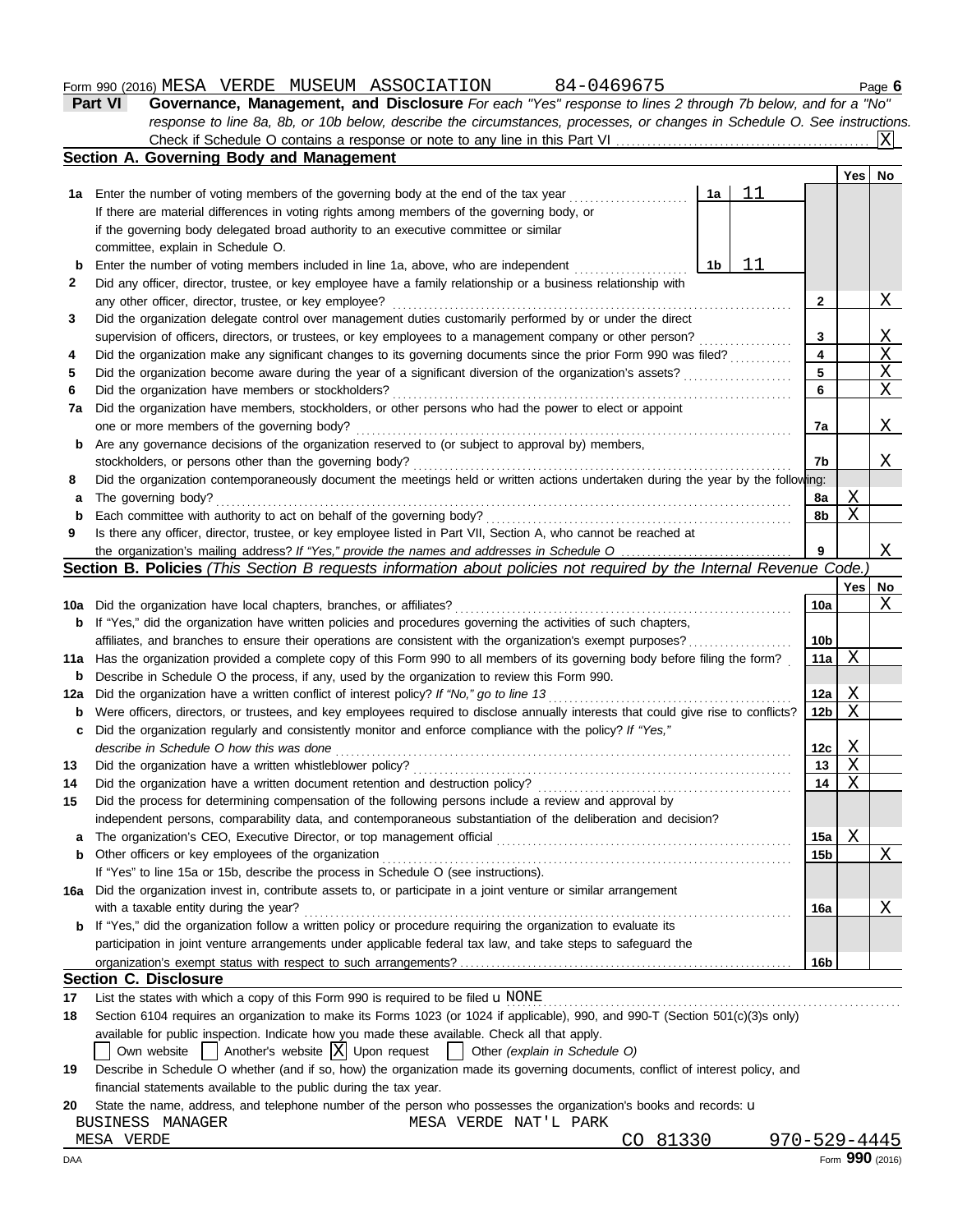| <b>Part VII</b> | Compensation of Officers, Directors, Trustees, Key Employees, Highest Compensated Employees, and |
|-----------------|--------------------------------------------------------------------------------------------------|
|                 | <b>Independent Contractors</b>                                                                   |
|                 | Check if Schedule O contains a response or note to any line in this Part VII                     |

#### **Section A. Officers, Directors, Trustees, Key Employees, and Highest Compensated Employees**

**1a** Complete this table for all persons required to be listed. Report compensation for the calendar year ending with or within the organization's tax year.

List all of the organization's **current** officers, directors, trustees (whether individuals or organizations), regardless of amount of ● List all of the organization's **current** officers, directors, trustees (whether indi compensation. Enter -0- in columns (D), (E), and (F) if no compensation was paid.

● List all of the organization's **current** key employees, if any. See instructions for definition of "key employee."

who received reportable compensation (Box 5 of Form W-2 and/or Box 7 of Form 1099-MISC) of more than \$100,000 from the organization and any related organizations. ■ List the organization's five **current** highest compensated employees (other than an officer, director, trustee, or key employee)<br>
a received reportable compensation (Box 5 of Form W-2 and/or Box 7 of Form 1099-MISC) of

■ List all of the organization's **former** officers, key employees, and highest compensated employees who received more than<br>00,000 of reportable compensation from the organization and any related organizations \$100,000 of reportable compensation from the organization and any related organizations.

• List all of the organization's **former directors or trustees** that received, in the capacity as a former director or trustee of the prization more than \$10,000 of reportable compensation from the organization and any rel organization, more than \$10,000 of reportable compensation from the organization and any related organizations.

List persons in the following order: individual trustees or directors; institutional trustees; officers; key employees; highest compensated employees; and former such persons.

Check this box if neither the organization nor any related organization compensated any current officer, director, or trustee.

| hours for<br>Former<br>Officer<br>Individual trustee<br>or director<br>Key employee<br>Highest compensated<br>employee<br>nstitutional<br>(W-2/1099-MISC)<br>organization<br>related<br>and related<br>organizations<br>organizations<br>below dotted<br>line)<br>trustee<br>(1) TERI PAUL<br>40.00<br>0.00<br>27,767<br>6,389<br>EXECUTIVE DIRECTOR<br>X<br>0<br>$(2)$ JAMES<br>L.<br>MERRILL<br>1.00<br>0.00<br>PRESIDENT<br>X<br>0<br>0<br>(3) KELLI BRUSH<br>1.00<br>0.00<br>$\mathbf X$<br>0<br>VICE PRESIDENT<br>0<br>(4) SHERYL MERRITT<br>1.00<br>0.00<br>$\mathbf X$<br>SECRETARY/TREASURER<br>0<br>0<br>(5) SYLVESTER ALLRED<br>1.00<br>0.00<br>0<br>0<br>$\mathbf X$<br><b>DIRECTOR</b><br>(6) LYNN THOMPSON BACA<br>1.00<br>0.00<br>X<br>0<br>0<br><b>DIRECTOR</b><br>(7) YVONNE M.<br>BILINSKI<br>1.00<br>0.00<br>X<br>0<br>0<br><b>DIRECTOR</b><br>(8) JAY HARRISON<br>1.00<br>0.00<br>$\mathbf X$<br>0<br>0<br><b>DIRECTOR</b><br>(9) ERIC HITTLE<br>1.00<br>0.00<br>$\mathbf X$<br>0<br>0<br>DIRECTOR<br>(10) BETTY<br><b>JANES</b><br>1.00 | (A)<br>Name and Title | (B)<br>Average<br>hours per<br>week<br>(list any |   | (C)<br>Position | (do not check more than one<br>box, unless person is both an<br>officer and a director/trustee) | (D)<br>Reportable<br>compensation<br>from<br>the | (E)<br>Reportable<br>compensation from<br>related<br>organizations | (F)<br>Estimated<br>amount of<br>other<br>compensation<br>from the |
|-------------------------------------------------------------------------------------------------------------------------------------------------------------------------------------------------------------------------------------------------------------------------------------------------------------------------------------------------------------------------------------------------------------------------------------------------------------------------------------------------------------------------------------------------------------------------------------------------------------------------------------------------------------------------------------------------------------------------------------------------------------------------------------------------------------------------------------------------------------------------------------------------------------------------------------------------------------------------------------------------------------------------------------------------------------|-----------------------|--------------------------------------------------|---|-----------------|-------------------------------------------------------------------------------------------------|--------------------------------------------------|--------------------------------------------------------------------|--------------------------------------------------------------------|
|                                                                                                                                                                                                                                                                                                                                                                                                                                                                                                                                                                                                                                                                                                                                                                                                                                                                                                                                                                                                                                                             |                       |                                                  |   |                 |                                                                                                 |                                                  | organization<br>(W-2/1099-MISC)                                    |                                                                    |
|                                                                                                                                                                                                                                                                                                                                                                                                                                                                                                                                                                                                                                                                                                                                                                                                                                                                                                                                                                                                                                                             |                       |                                                  |   |                 |                                                                                                 |                                                  |                                                                    |                                                                    |
|                                                                                                                                                                                                                                                                                                                                                                                                                                                                                                                                                                                                                                                                                                                                                                                                                                                                                                                                                                                                                                                             |                       |                                                  |   |                 |                                                                                                 |                                                  |                                                                    |                                                                    |
|                                                                                                                                                                                                                                                                                                                                                                                                                                                                                                                                                                                                                                                                                                                                                                                                                                                                                                                                                                                                                                                             |                       |                                                  |   |                 |                                                                                                 |                                                  |                                                                    | 0                                                                  |
|                                                                                                                                                                                                                                                                                                                                                                                                                                                                                                                                                                                                                                                                                                                                                                                                                                                                                                                                                                                                                                                             |                       |                                                  |   |                 |                                                                                                 |                                                  |                                                                    |                                                                    |
|                                                                                                                                                                                                                                                                                                                                                                                                                                                                                                                                                                                                                                                                                                                                                                                                                                                                                                                                                                                                                                                             |                       |                                                  |   |                 |                                                                                                 |                                                  |                                                                    | $\mathbf{0}$                                                       |
|                                                                                                                                                                                                                                                                                                                                                                                                                                                                                                                                                                                                                                                                                                                                                                                                                                                                                                                                                                                                                                                             |                       |                                                  |   |                 |                                                                                                 |                                                  |                                                                    |                                                                    |
|                                                                                                                                                                                                                                                                                                                                                                                                                                                                                                                                                                                                                                                                                                                                                                                                                                                                                                                                                                                                                                                             |                       |                                                  |   |                 |                                                                                                 |                                                  |                                                                    | $\overline{0}$                                                     |
|                                                                                                                                                                                                                                                                                                                                                                                                                                                                                                                                                                                                                                                                                                                                                                                                                                                                                                                                                                                                                                                             |                       |                                                  |   |                 |                                                                                                 |                                                  |                                                                    |                                                                    |
|                                                                                                                                                                                                                                                                                                                                                                                                                                                                                                                                                                                                                                                                                                                                                                                                                                                                                                                                                                                                                                                             |                       |                                                  |   |                 |                                                                                                 |                                                  |                                                                    | $\mathbf 0$                                                        |
|                                                                                                                                                                                                                                                                                                                                                                                                                                                                                                                                                                                                                                                                                                                                                                                                                                                                                                                                                                                                                                                             |                       |                                                  |   |                 |                                                                                                 |                                                  |                                                                    |                                                                    |
|                                                                                                                                                                                                                                                                                                                                                                                                                                                                                                                                                                                                                                                                                                                                                                                                                                                                                                                                                                                                                                                             |                       |                                                  |   |                 |                                                                                                 |                                                  |                                                                    | $\overline{0}$                                                     |
|                                                                                                                                                                                                                                                                                                                                                                                                                                                                                                                                                                                                                                                                                                                                                                                                                                                                                                                                                                                                                                                             |                       |                                                  |   |                 |                                                                                                 |                                                  |                                                                    |                                                                    |
|                                                                                                                                                                                                                                                                                                                                                                                                                                                                                                                                                                                                                                                                                                                                                                                                                                                                                                                                                                                                                                                             |                       |                                                  |   |                 |                                                                                                 |                                                  |                                                                    | 0                                                                  |
|                                                                                                                                                                                                                                                                                                                                                                                                                                                                                                                                                                                                                                                                                                                                                                                                                                                                                                                                                                                                                                                             |                       |                                                  |   |                 |                                                                                                 |                                                  |                                                                    |                                                                    |
|                                                                                                                                                                                                                                                                                                                                                                                                                                                                                                                                                                                                                                                                                                                                                                                                                                                                                                                                                                                                                                                             |                       |                                                  |   |                 |                                                                                                 |                                                  |                                                                    | $\overline{0}$                                                     |
|                                                                                                                                                                                                                                                                                                                                                                                                                                                                                                                                                                                                                                                                                                                                                                                                                                                                                                                                                                                                                                                             |                       |                                                  |   |                 |                                                                                                 |                                                  |                                                                    |                                                                    |
|                                                                                                                                                                                                                                                                                                                                                                                                                                                                                                                                                                                                                                                                                                                                                                                                                                                                                                                                                                                                                                                             |                       |                                                  |   |                 |                                                                                                 |                                                  |                                                                    | $\mathbf 0$                                                        |
|                                                                                                                                                                                                                                                                                                                                                                                                                                                                                                                                                                                                                                                                                                                                                                                                                                                                                                                                                                                                                                                             |                       |                                                  |   |                 |                                                                                                 |                                                  |                                                                    |                                                                    |
|                                                                                                                                                                                                                                                                                                                                                                                                                                                                                                                                                                                                                                                                                                                                                                                                                                                                                                                                                                                                                                                             | DIRECTOR              | 0.00                                             | Χ |                 |                                                                                                 | 0                                                | 0                                                                  | 0                                                                  |
| $(11)$ TESSY<br>SHIRAKAWA                                                                                                                                                                                                                                                                                                                                                                                                                                                                                                                                                                                                                                                                                                                                                                                                                                                                                                                                                                                                                                   |                       |                                                  |   |                 |                                                                                                 |                                                  |                                                                    |                                                                    |
| 1.00                                                                                                                                                                                                                                                                                                                                                                                                                                                                                                                                                                                                                                                                                                                                                                                                                                                                                                                                                                                                                                                        |                       |                                                  |   |                 |                                                                                                 |                                                  |                                                                    |                                                                    |
| 0.00<br>X<br>0<br>0<br>DIRECTOR<br><b>DAA</b>                                                                                                                                                                                                                                                                                                                                                                                                                                                                                                                                                                                                                                                                                                                                                                                                                                                                                                                                                                                                               |                       |                                                  |   |                 |                                                                                                 |                                                  |                                                                    | Form 990 (2016)                                                    |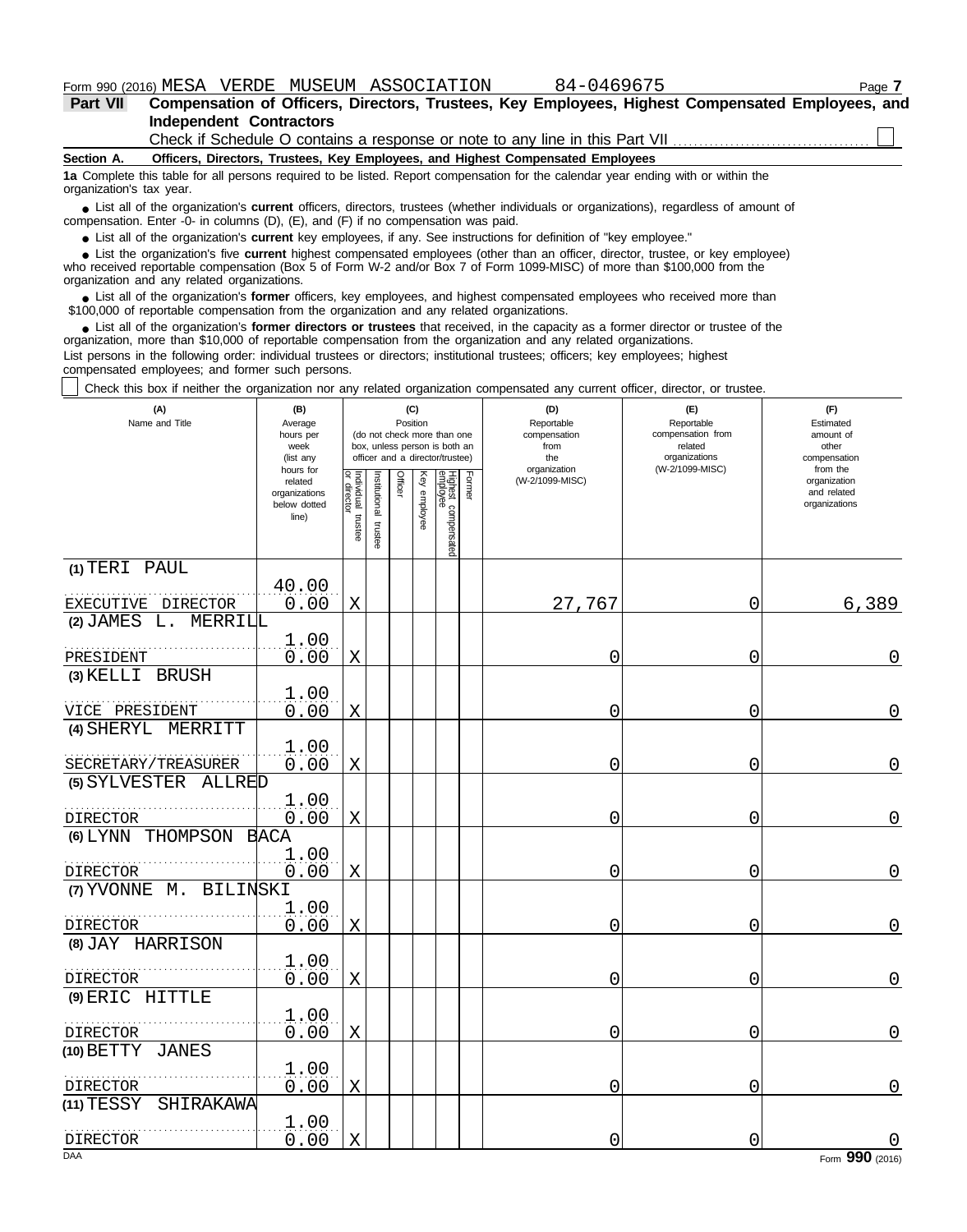received more than  $$100,000$  of compensation from the organization  $\mathbf u$ 

| Part VII                                                                                                                                                                                                                                                    |                                                                |                                                                                                                                                                                                                                              |                       |         |                                                        |                                 |             | Section A. Officers, Directors, Trustees, Key Employees, and Highest Compensated Employees (continued) |                                |  |                                                          |                     |
|-------------------------------------------------------------------------------------------------------------------------------------------------------------------------------------------------------------------------------------------------------------|----------------------------------------------------------------|----------------------------------------------------------------------------------------------------------------------------------------------------------------------------------------------------------------------------------------------|-----------------------|---------|--------------------------------------------------------|---------------------------------|-------------|--------------------------------------------------------------------------------------------------------|--------------------------------|--|----------------------------------------------------------|---------------------|
| (A)<br>Name and title                                                                                                                                                                                                                                       | (B)<br>Average<br>hours per<br>week<br>(list any               | (D)<br>(E)<br>(C)<br>Position<br>Reportable<br>Reportable<br>(do not check more than one<br>compensation<br>compensation from<br>box, unless person is both an<br>related<br>from<br>officer and a director/trustee)<br>organizations<br>the |                       |         | (F)<br>Estimated<br>amount of<br>other<br>compensation |                                 |             |                                                                                                        |                                |  |                                                          |                     |
|                                                                                                                                                                                                                                                             | hours for<br>related<br>organizations<br>below dotted<br>line) | Individual trustee<br>or director                                                                                                                                                                                                            | Institutional trustee | Officer | Key employee                                           | Highest compensatec<br>employee | Former      | organization<br>(W-2/1099-MISC)                                                                        | (W-2/1099-MISC)                |  | from the<br>organization<br>and related<br>organizations |                     |
| LILLIAN D.<br>(12)                                                                                                                                                                                                                                          | WAKELY                                                         |                                                                                                                                                                                                                                              |                       |         |                                                        |                                 |             |                                                                                                        |                                |  |                                                          |                     |
| DIRECTOR                                                                                                                                                                                                                                                    | 1.00<br>0.00                                                   | Χ                                                                                                                                                                                                                                            |                       |         |                                                        |                                 |             | 0                                                                                                      | 0                              |  |                                                          | 0                   |
| (13)<br><b>DUANE</b><br>SMITH                                                                                                                                                                                                                               |                                                                |                                                                                                                                                                                                                                              |                       |         |                                                        |                                 |             |                                                                                                        |                                |  |                                                          |                     |
| EMERITUS MEMBER                                                                                                                                                                                                                                             | 1.00<br>0.00                                                   | Χ                                                                                                                                                                                                                                            |                       |         |                                                        |                                 |             | 0                                                                                                      | 0                              |  |                                                          | 0                   |
| SANDRA JUMPER<br>(14)                                                                                                                                                                                                                                       | 40.00                                                          |                                                                                                                                                                                                                                              |                       |         |                                                        |                                 |             |                                                                                                        |                                |  |                                                          |                     |
| INTERIM EXC DIRECTOR                                                                                                                                                                                                                                        | 0.00                                                           |                                                                                                                                                                                                                                              |                       | X       |                                                        |                                 |             | 53,861                                                                                                 | $\overline{0}$                 |  |                                                          | 12,348              |
|                                                                                                                                                                                                                                                             |                                                                |                                                                                                                                                                                                                                              |                       |         |                                                        |                                 |             |                                                                                                        |                                |  |                                                          |                     |
|                                                                                                                                                                                                                                                             |                                                                |                                                                                                                                                                                                                                              |                       |         |                                                        |                                 |             |                                                                                                        |                                |  |                                                          |                     |
|                                                                                                                                                                                                                                                             |                                                                |                                                                                                                                                                                                                                              |                       |         |                                                        |                                 |             |                                                                                                        |                                |  |                                                          |                     |
|                                                                                                                                                                                                                                                             |                                                                |                                                                                                                                                                                                                                              |                       |         |                                                        |                                 |             |                                                                                                        |                                |  |                                                          |                     |
|                                                                                                                                                                                                                                                             |                                                                |                                                                                                                                                                                                                                              |                       |         |                                                        |                                 |             |                                                                                                        |                                |  |                                                          |                     |
|                                                                                                                                                                                                                                                             |                                                                |                                                                                                                                                                                                                                              |                       |         |                                                        |                                 |             |                                                                                                        |                                |  |                                                          |                     |
| Total from continuation sheets to Part VII, Section A u<br>C                                                                                                                                                                                                |                                                                |                                                                                                                                                                                                                                              |                       |         |                                                        |                                 | u           | 81,628                                                                                                 |                                |  |                                                          | 18,737              |
| d                                                                                                                                                                                                                                                           |                                                                |                                                                                                                                                                                                                                              |                       |         |                                                        |                                 | $\mathbf u$ | 81,628                                                                                                 |                                |  |                                                          | 18,737              |
| Total number of individuals (including but not limited to those listed above) who received more than \$100,000 of<br>$\mathbf{2}$<br>reportable compensation from the organization $\mathbf{u}$                                                             |                                                                |                                                                                                                                                                                                                                              |                       |         |                                                        |                                 |             |                                                                                                        |                                |  |                                                          |                     |
|                                                                                                                                                                                                                                                             |                                                                |                                                                                                                                                                                                                                              |                       |         |                                                        |                                 |             |                                                                                                        |                                |  |                                                          | No<br>Yes           |
| Did the organization list any former officer, director, or trustee, key employee, or highest compensated<br>3                                                                                                                                               |                                                                |                                                                                                                                                                                                                                              |                       |         |                                                        |                                 |             |                                                                                                        |                                |  | 3                                                        | <u>X</u>            |
| For any individual listed on line 1a, is the sum of reportable compensation and other compensation from the<br>4<br>organization and related organizations greater than \$150,000? If "Yes," complete Schedule J for such                                   |                                                                |                                                                                                                                                                                                                                              |                       |         |                                                        |                                 |             |                                                                                                        |                                |  | 4                                                        | <u>X</u>            |
| Did any person listed on line 1a receive or accrue compensation from any unrelated organization or individual<br>5                                                                                                                                          |                                                                |                                                                                                                                                                                                                                              |                       |         |                                                        |                                 |             |                                                                                                        |                                |  |                                                          |                     |
| Section B. Independent Contractors                                                                                                                                                                                                                          |                                                                |                                                                                                                                                                                                                                              |                       |         |                                                        |                                 |             |                                                                                                        |                                |  | 5                                                        | Χ                   |
| Complete this table for your five highest compensated independent contractors that received more than \$100,000 of<br>1<br>compensation from the organization. Report compensation for the calendar year ending with or within the organization's tax year. |                                                                |                                                                                                                                                                                                                                              |                       |         |                                                        |                                 |             |                                                                                                        |                                |  |                                                          |                     |
|                                                                                                                                                                                                                                                             | (A)<br>Name and business address                               |                                                                                                                                                                                                                                              |                       |         |                                                        |                                 |             |                                                                                                        | (B)<br>Description of services |  |                                                          | (C)<br>Compensation |
|                                                                                                                                                                                                                                                             |                                                                |                                                                                                                                                                                                                                              |                       |         |                                                        |                                 |             |                                                                                                        |                                |  |                                                          |                     |
|                                                                                                                                                                                                                                                             |                                                                |                                                                                                                                                                                                                                              |                       |         |                                                        |                                 |             |                                                                                                        |                                |  |                                                          |                     |
|                                                                                                                                                                                                                                                             |                                                                |                                                                                                                                                                                                                                              |                       |         |                                                        |                                 |             |                                                                                                        |                                |  |                                                          |                     |
|                                                                                                                                                                                                                                                             |                                                                |                                                                                                                                                                                                                                              |                       |         |                                                        |                                 |             |                                                                                                        |                                |  |                                                          |                     |
| Total number of independent contractors (including but not limited to those listed above) who<br>2                                                                                                                                                          |                                                                |                                                                                                                                                                                                                                              |                       |         |                                                        |                                 |             |                                                                                                        |                                |  |                                                          |                     |

DAA Form **990** (2016)

0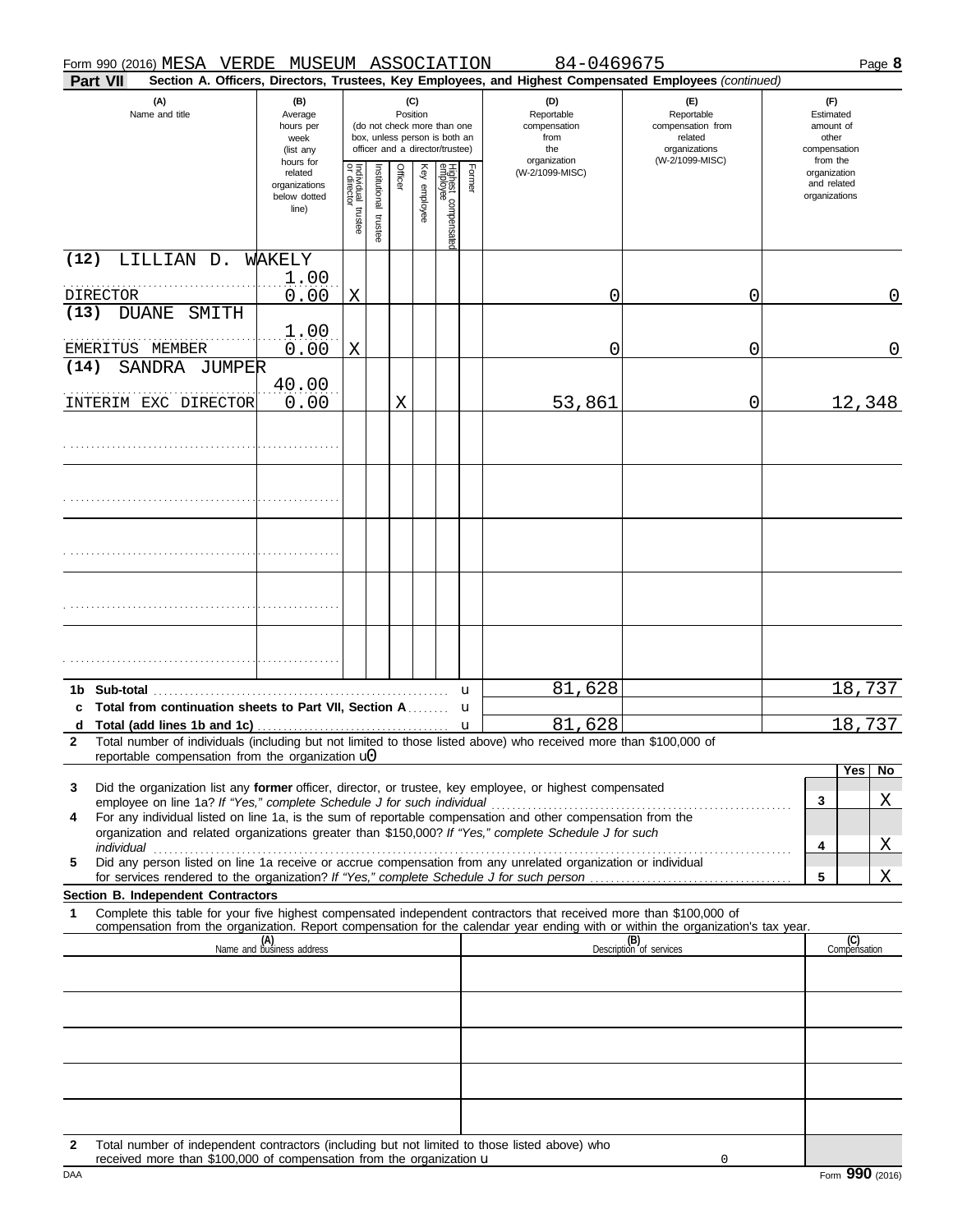|                                              | Part VIII    | <b>Statement of Revenue</b><br>Check if Schedule O contains a response or note to any line in this Part VIII                                                                                                                                                                                                                          |                                       |                                |                                                    |                                         |                                                                  |
|----------------------------------------------|--------------|---------------------------------------------------------------------------------------------------------------------------------------------------------------------------------------------------------------------------------------------------------------------------------------------------------------------------------------|---------------------------------------|--------------------------------|----------------------------------------------------|-----------------------------------------|------------------------------------------------------------------|
|                                              |              |                                                                                                                                                                                                                                                                                                                                       |                                       | (A)<br>Total revenue           | (B)<br>Related or<br>exempt<br>function<br>revenue | (C)<br>Unrelated<br>business<br>revenue | (D)<br>Revenue<br>excluded from tax<br>under sections<br>512-514 |
| Service Revenue Contributions, Gifts, Grants |              | 1a Federated campaigns<br>1a<br><b>b</b> Membership dues<br>1b<br>c Fundraising events<br>1c<br>d Related organizations<br>1d<br><b>e</b> Government grants (contributions)<br>1e<br>f All other contributions, gifts, grants,<br>and similar amounts not included above<br>1f<br>g Noncash contributions included in lines 1a-1f: \$ | 67,642                                |                                |                                                    |                                         |                                                                  |
|                                              |              |                                                                                                                                                                                                                                                                                                                                       |                                       | 67,642                         |                                                    |                                         |                                                                  |
|                                              | 2a<br>b<br>с | MEMBERSHIP DUES<br>.<br>PROGRAM FEES                                                                                                                                                                                                                                                                                                  | <b>Busn. Code</b><br>451211<br>611600 | 73,449<br>$\overline{1}$ , 830 | 73,449<br>1,830                                    |                                         |                                                                  |
| Program                                      | d            | f All other program service revenue                                                                                                                                                                                                                                                                                                   |                                       | 75,279                         |                                                    |                                         |                                                                  |
|                                              | 3<br>4       | Investment income (including dividends, interest,<br>and other similar amounts)<br>Income from investment of tax-exempt bond proceeds                                                                                                                                                                                                 | u                                     | 105                            |                                                    |                                         | 105                                                              |
|                                              | 5<br>6а<br>d | (i) Real<br>Gross rents<br>Less: rental exps.<br>Rental inc. or (loss)<br><b>7a</b> Gross amount from<br>(i) Securities<br>sales of assets<br>other than inventor                                                                                                                                                                     | u<br>(ii) Personal<br>u<br>(ii) Other |                                |                                                    |                                         |                                                                  |
|                                              |              | Less: cost or other<br>basis & sales exps<br>c Gain or (loss)                                                                                                                                                                                                                                                                         | u                                     |                                |                                                    |                                         |                                                                  |
| Other Revenue                                |              | 8a Gross income from fundraising events<br>(not including $$$<br>.<br>of contributions reported on line 1c).<br>See Part IV, line 18 $\ldots$<br>а<br><b>b</b> Less: direct expenses<br>b                                                                                                                                             |                                       |                                |                                                    |                                         |                                                                  |
|                                              |              | c Net income or (loss) from fundraising events  u                                                                                                                                                                                                                                                                                     |                                       |                                |                                                    |                                         |                                                                  |
|                                              |              | 9a Gross income from gaming activities.<br><b>b</b> Less: direct expenses<br>b                                                                                                                                                                                                                                                        |                                       |                                |                                                    |                                         |                                                                  |
|                                              |              | c Net income or (loss) from gaming activities  u<br>10a Gross sales of inventory, less<br>returns and allowances  a<br>$\mathbf b$<br><b>b</b> Less: cost of goods sold                                                                                                                                                               | 1,599,889<br>798,777                  |                                |                                                    |                                         |                                                                  |
|                                              |              | c Net income or (loss) from sales of inventory u                                                                                                                                                                                                                                                                                      |                                       | 801,112                        | 801,112                                            |                                         |                                                                  |
|                                              |              | Miscellaneous Revenue                                                                                                                                                                                                                                                                                                                 | Busn. Code<br>451211                  | 17,015                         |                                                    |                                         |                                                                  |
|                                              | b<br>c       | 11a OTHER REVENUE                                                                                                                                                                                                                                                                                                                     |                                       |                                | 17,015                                             |                                         |                                                                  |
|                                              |              | d All other revenue                                                                                                                                                                                                                                                                                                                   |                                       |                                |                                                    |                                         |                                                                  |
|                                              |              |                                                                                                                                                                                                                                                                                                                                       | $\mathbf{u}$                          | 17,015                         |                                                    |                                         |                                                                  |
|                                              |              |                                                                                                                                                                                                                                                                                                                                       |                                       | 961,153                        | 893,406                                            | 0                                       | 105                                                              |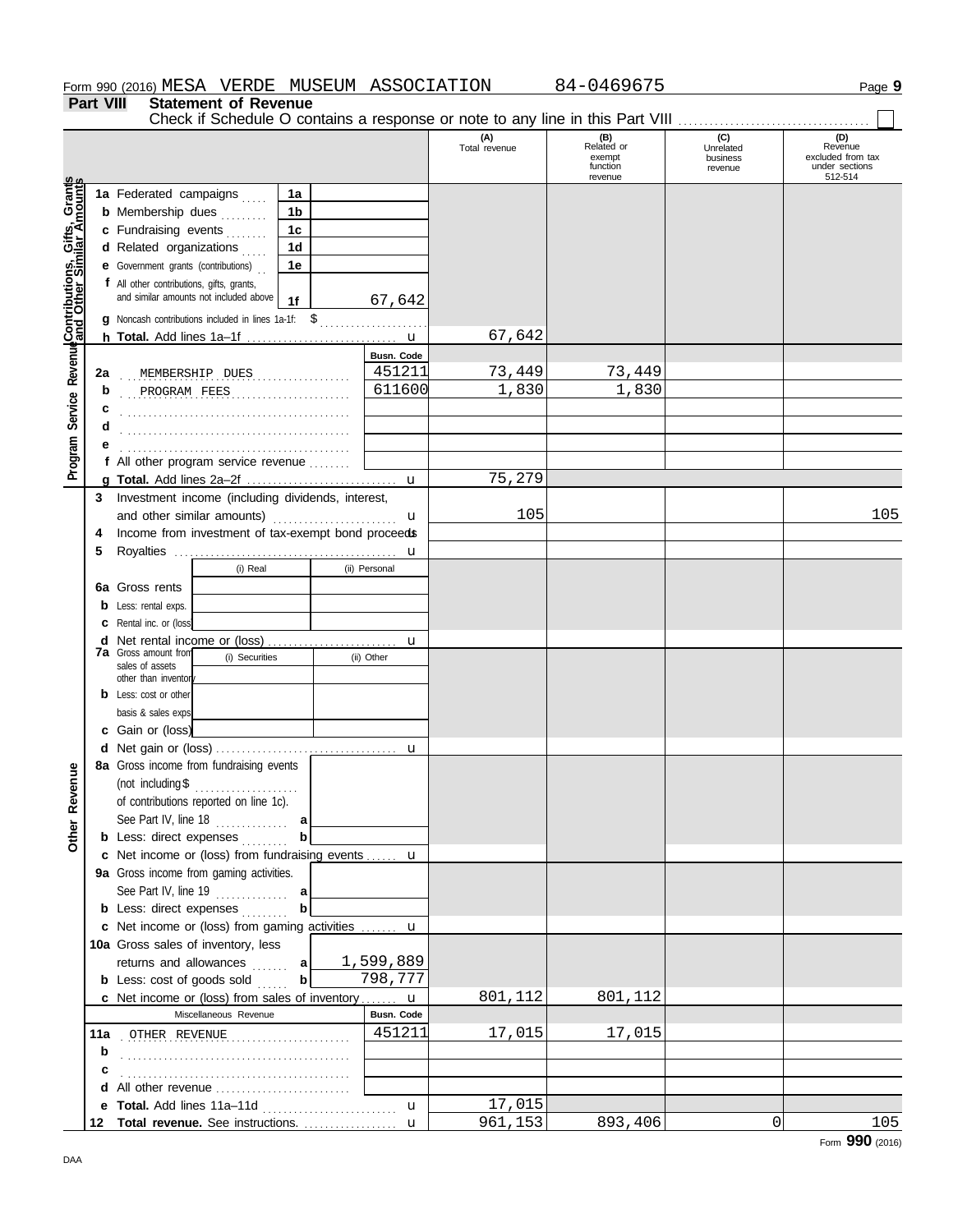#### **Part IX Statement of Functional Expenses**

*Section 501(c)(3) and 501(c)(4) organizations must complete all columns. All other organizations must complete column (A). Do not include amounts reported on lines 6b, 7b, 8b, 9b, and 10b of Part VIII.* **1 2 3 4** Benefits paid to or for members **.** . . . . . . . . **5 6** Compensation not included above, to disqualified **7** Grants and other assistance to domestic organizations and domestic governments. See Part IV, line 21 . . . . . . . . Grants and other assistance to domestic individuals. See Part IV, line 22 Grants and other assistance to foreign organizations, foreign governments, and foreign individuals. See Part IV, lines 15 and 16 Compensation of current officers, directors, trustees, and key employees ............... persons (as defined under section 4958(f)(1)) and persons described in section 4958(c)(3)(B) . . . . . Other salaries and wages ............ **(A) (B) (C) C**<br>Total expenses **a Program service Manageme** Total expenses<br>
expenses Program service<br>
Program service<br>  $\frac{1}{2}$ <br>  $\frac{1}{2}$ <br>  $\frac{1}{2}$ <br>  $\frac{1}{2}$ <br>  $\frac{1}{2}$ <br>  $\frac{1}{2}$ <br>  $\frac{1}{2}$ <br>  $\frac{1}{2}$ <br>  $\frac{1}{2}$ <br>  $\frac{1}{2}$ <br>  $\frac{1}{2}$ <br>  $\frac{1}{2}$ <br>  $\frac{1}{2}$ <br>  $\frac{1}{2}$ <br>  $\frac{1}{2}$ expenses general expenses (D)<br>Fundraising expenses Check if Schedule O contains a response or note to any line in this Part IX 155,155 155,155 100,365 56,333 44,032 228,603 133,118 95,485

- **8 9** Pension plan accruals and contributions (include section 401(k) and 403(b) employer contributions) Other employee benefits ...................
- **10** Payroll taxes ............................... **11 a** Management .............................. **b** Legal . . . . . . . . . . . . . . . . . . . . . . . . . . . . . . . . . . . . . . **c** Accounting . . . . . . . . . . . . . . . . . . . . . . . . . . . . . . . . **d e** Fees for services (non-employees): Lobbying . . . . . . . . . . . . . . . . . . . . . . . . . . . . . . . . . . . Professional fundraising services. See Part IV, line 17
	- **f g** Investment management fees Other. (If line 11g amount exceeds 10% of line 25, column
- **12** Advertising and promotion ............... (A) amount, list line 11g expenses on Schedule O.) . . . . . .
- **13** Office expenses **.......................**... **14 15 16 17** Travel . . . . . . . . . . . . . . . . . . . . . . . . . . . . . . . . . . . . . . Information technology . . . . . . . . . . . . . . . . . . . . Royalties . . . . . . . . . . . . . . . . . . . . . . . . . . . . . . . . . . Occupancy . . . . . . . . . . . . . . . . . . . . . . . . . . . . . . . .
- **18** Payments of travel or entertainment expenses **19** Conferences, conventions, and meetings . **20** Interest . . . . . . . . . . . . . . . . . . . . . . . . . . . . . . . . . . . . for any federal, state, or local public officials
- **21 22** Depreciation, depletion, and amortization . **23** Insurance . . . . . . . . . . . . . . . . . . . . . . . . . . . . . . . . . . **24** Other expenses. Itemize expenses not covered Payments to affiliates .......................
- **a** . . MERCHANT CREDIT CARD FEES 40,838 40,838 **b** above (List miscellaneous expenses in line 24e. If line 24e amount exceeds 10% of line 25, column (A) amount, list line 24e expenses on Schedule O.) . JOINT MEMBERSHIP EXPENSE 24,684 18,513 6,171
- **c** . . . . . . . . . . . . . . . . . . . . . . . . . . . . . . . . . . . . . . . . . . . . . SUPPLIES 21,861 15,254 6,607

**d** . . . . . . . . . . . . . . . . . . . . . . . . . . . . . . . . . . . . . . . . . . . . . OTHER 11,797 6,461 5,336 **e** All other expenses . . . . . . . . . . . . . . . . . . . . . . . . **25 Total functional expenses.** Add lines 1 through 24e . . . **26 Joint costs.** Complete this line only if the

fundraising solicitation. Check here  $\mathbf{u}$  | if organization reported in column (B) joint costs from a combined educational campaign and following SOP 98-2 (ASC 958-720)

8, 212 3, 857 4, 355<br>1, 117 19, 311 21, 806 41,117 19,311 21,806<br>36.140 21.045 15.095 21.045

16,035 16,035

11,599 8,923 2,676<br>5,706 844 4,862

8,203 8,203 8,203 853 853

9, 119 4, 044 5, 075<br>5, 748 1, 567 4, 181

8,796 6,586 2,210<br>739,648 496,666 242,982

496,<u>666 242,982</u> 0

751 751

4,066 4,066<br>1,599 8,923

 $\frac{1}{5,706}$ 

5,748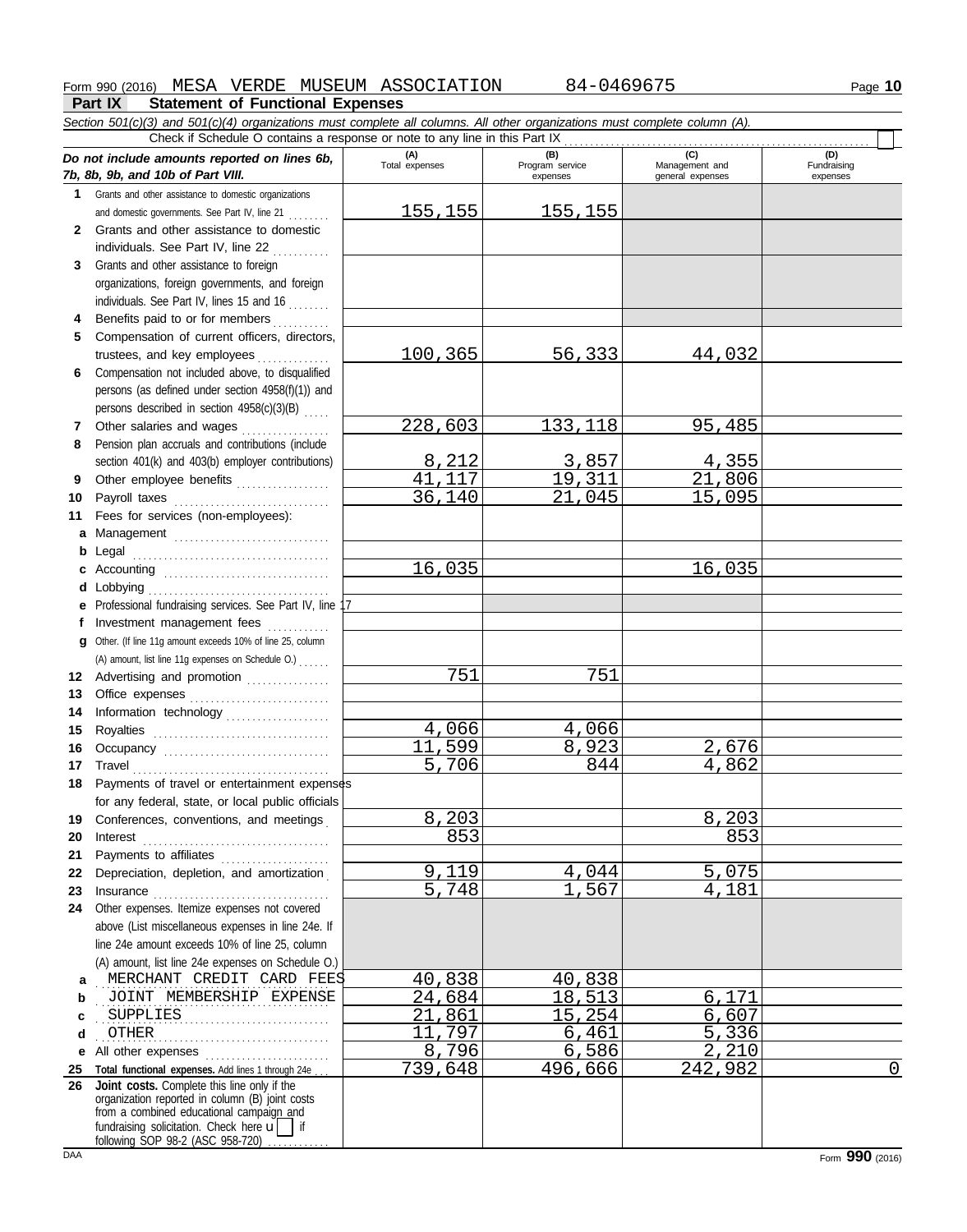**Part X Balance Sheet**

|                         |    |                                                                                              | (A)<br>Beginning of year |                | (B)<br>End of year |
|-------------------------|----|----------------------------------------------------------------------------------------------|--------------------------|----------------|--------------------|
|                         | 1  | Cash-non-interest bearing                                                                    | 65,500                   | $\mathbf{1}$   | 196,605            |
|                         | 2  |                                                                                              | 69,446                   | $\overline{2}$ | 112,800            |
|                         | 3  |                                                                                              |                          | 3              |                    |
|                         | 4  |                                                                                              |                          | 4              |                    |
|                         | 5  | Loans and other receivables from current and former officers, directors,                     |                          |                |                    |
|                         |    | trustees, key employees, and highest compensated employees.                                  |                          |                |                    |
|                         |    | Complete Part II of Schedule L                                                               |                          | 5              |                    |
|                         | 6  | Loans and other receivables from other disqualified persons (as defined under section        |                          |                |                    |
|                         |    | $4958(f)(1)$ , persons described in section $4958(c)(3)(B)$ , and contributing employers and |                          |                |                    |
|                         |    | sponsoring organizations of section 501(c)(9) voluntary employees' beneficiary               |                          |                |                    |
|                         |    |                                                                                              |                          | 6              |                    |
| Assets                  | 7  |                                                                                              |                          | $\overline{7}$ |                    |
|                         | 8  | Inventories for sale or use                                                                  | 176,745                  | 8              | 212,244            |
|                         | 9  |                                                                                              | $\overline{2,162}$       | 9              | 4,213              |
|                         |    | 10a Land, buildings, and equipment: cost or                                                  |                          |                |                    |
|                         |    | 154,898<br>other basis. Complete Part VI of Schedule D  10a                                  |                          |                |                    |
|                         |    | 142,291                                                                                      | 6,654                    | 10c            | 12,607             |
|                         | 11 |                                                                                              |                          | 11             |                    |
|                         | 12 |                                                                                              |                          | $12 \,$        |                    |
|                         | 13 |                                                                                              |                          | 13             |                    |
|                         | 14 | Intangible assets                                                                            |                          | 14             |                    |
|                         | 15 | Other assets. See Part IV, line 11                                                           | 10,625                   | 15             | 6,581              |
|                         | 16 |                                                                                              | 331,132                  | 16             | 545,050            |
|                         | 17 |                                                                                              | 40,945                   | 17             | 33,358             |
|                         | 18 |                                                                                              |                          | 18             |                    |
|                         | 19 |                                                                                              |                          | 19             |                    |
|                         | 20 |                                                                                              |                          | 20             |                    |
|                         | 21 | Escrow or custodial account liability. Complete Part IV of Schedule D                        |                          | 21             |                    |
|                         | 22 | Loans and other payables to current and former officers, directors,                          |                          |                |                    |
| Liabilities             |    | trustees, key employees, highest compensated employees, and                                  |                          |                |                    |
|                         |    | disqualified persons. Complete Part II of Schedule L                                         |                          | 22             |                    |
|                         | 23 | Secured mortgages and notes payable to unrelated third parties                               |                          | 23             |                    |
|                         | 24 | Unsecured notes and loans payable to unrelated third parties                                 |                          | 24             |                    |
|                         | 25 | Other liabilities (including federal income tax, payables to related third                   |                          |                |                    |
|                         |    | parties, and other liabilities not included on lines 17-24). Complete Part X                 |                          |                |                    |
|                         |    | of Schedule D                                                                                |                          | 25             |                    |
|                         | 26 |                                                                                              | 40,945                   | 26             | 33,358             |
|                         |    | Organizations that follow SFAS 117 (ASC 958), check here $\mathbf{u}[\overline{X}]$ and      |                          |                |                    |
|                         |    | complete lines 27 through 29, and lines 33 and 34.                                           |                          |                |                    |
|                         | 27 | Unrestricted net assets                                                                      | 265,285                  | 27             | 489,977            |
|                         | 28 | Temporarily restricted net assets                                                            | 24,902                   | 28             | 21,715             |
|                         | 29 | Permanently restricted net assets                                                            |                          | 29             |                    |
| Assets or Fund Balances |    | Organizations that do not follow SFAS 117 (ASC 958), check here u<br>and                     |                          |                |                    |
|                         |    | complete lines 30 through 34.                                                                |                          |                |                    |
|                         | 30 | Capital stock or trust principal, or current funds                                           |                          | 30             |                    |
|                         | 31 |                                                                                              |                          | 31             |                    |
| <b>Pet</b>              | 32 | Retained earnings, endowment, accumulated income, or other funds                             |                          | 32             |                    |
|                         | 33 |                                                                                              | 290,187                  | 33             | 511,692            |
|                         | 34 |                                                                                              | 331,132                  | 34             | 545,050            |

Form **990** (2016)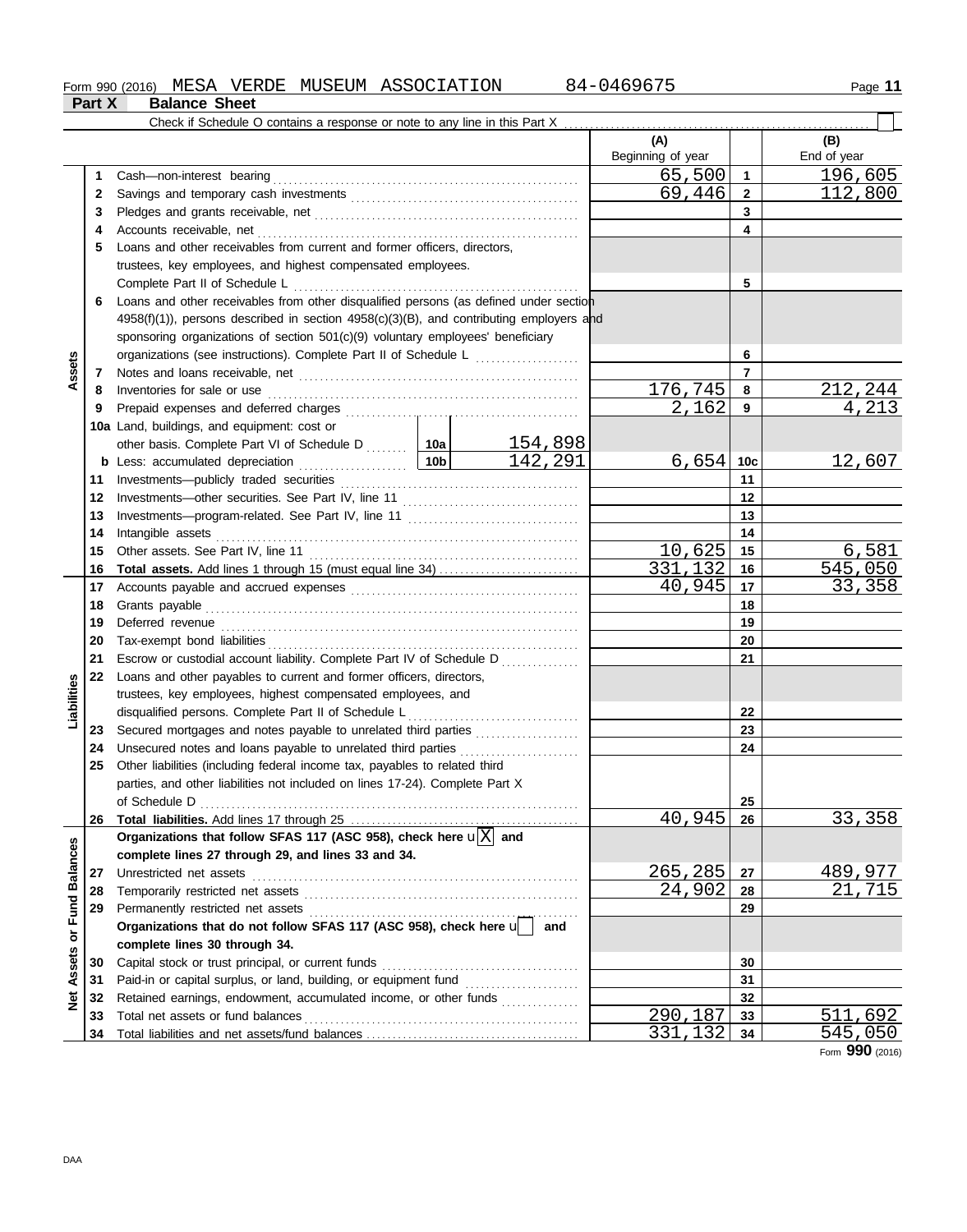Form 990 (2016) Page **12** MESA VERDE MUSEUM ASSOCIATION 84-0469675

|    | Part XI<br><b>Reconciliation of Net Assets</b>                                                                                                                                                                                |                         |                |            |           |
|----|-------------------------------------------------------------------------------------------------------------------------------------------------------------------------------------------------------------------------------|-------------------------|----------------|------------|-----------|
|    | Check if Schedule O contains a response or note to any line in this Part XI                                                                                                                                                   |                         |                |            |           |
|    |                                                                                                                                                                                                                               | $\mathbf{1}$            |                |            | 961, 153  |
| 2  |                                                                                                                                                                                                                               | $\overline{2}$          |                |            | 739,648   |
| 3  | Revenue less expenses. Subtract line 2 from line 1                                                                                                                                                                            | $\mathbf{3}$            |                |            | 221,505   |
| 4  | Net assets or fund balances at beginning of year (must equal Part X, line 33, column (A))                                                                                                                                     | $\overline{\mathbf{4}}$ |                |            | 290,187   |
| 5  | Net unrealized gains (losses) on investments [11] match match and match and match and match and match and match and match and match and match and match and match and match and match and match and match and match and match |                         |                |            |           |
| 6  |                                                                                                                                                                                                                               | 6                       |                |            |           |
| 7  | Investment expenses                                                                                                                                                                                                           | $\overline{7}$          |                |            |           |
| 8  | Prior period adjustments                                                                                                                                                                                                      | 8                       |                |            |           |
| 9  | Other changes in net assets or fund balances (explain in Schedule O)                                                                                                                                                          | 9                       |                |            |           |
| 10 | Net assets or fund balances at end of year. Combine lines 3 through 9 (must equal Part X, line                                                                                                                                |                         |                |            |           |
|    | 33, column (B))                                                                                                                                                                                                               | 10                      |                |            | 511,692   |
|    | <b>Financial Statements and Reporting</b><br>Part XII                                                                                                                                                                         |                         |                |            |           |
|    |                                                                                                                                                                                                                               |                         |                |            |           |
|    |                                                                                                                                                                                                                               |                         |                | Yes        | <b>No</b> |
| 1  | Accounting method used to prepare the Form 990:     Cash<br>$ X $ Accrual<br>Other                                                                                                                                            |                         |                |            |           |
|    | If the organization changed its method of accounting from a prior year or checked "Other," explain in                                                                                                                         |                         |                |            |           |
|    | Schedule O.                                                                                                                                                                                                                   |                         |                |            |           |
|    | 2a Were the organization's financial statements compiled or reviewed by an independent accountant?                                                                                                                            |                         | 2a             |            | Χ         |
|    | If "Yes," check a box below to indicate whether the financial statements for the year were compiled or                                                                                                                        |                         |                |            |           |
|    | reviewed on a separate basis, consolidated basis, or both:                                                                                                                                                                    |                         |                |            |           |
|    | Consolidated basis<br>Separate basis<br>Both consolidated and separate basis                                                                                                                                                  |                         |                |            |           |
|    | b Were the organization's financial statements audited by an independent accountant?                                                                                                                                          |                         | 2b             | Χ          |           |
|    | If "Yes," check a box below to indicate whether the financial statements for the year were audited on a                                                                                                                       |                         |                |            |           |
|    | separate basis, consolidated basis, or both:                                                                                                                                                                                  |                         |                |            |           |
|    | ΙXΙ<br>Separate basis<br>Consolidated basis<br>Both consolidated and separate basis                                                                                                                                           |                         |                |            |           |
|    | c If "Yes" to line 2a or 2b, does the organization have a committee that assumes responsibility for oversight                                                                                                                 |                         |                |            |           |
|    | of the audit, review, or compilation of its financial statements and selection of an independent accountant?                                                                                                                  |                         | 2c             | X          |           |
|    | If the organization changed either its oversight process or selection process during the tax year, explain in                                                                                                                 |                         |                |            |           |
|    | Schedule O.                                                                                                                                                                                                                   |                         |                |            |           |
|    | 3a As a result of a federal award, was the organization required to undergo an audit or audits as set forth in                                                                                                                |                         |                |            |           |
|    | the Single Audit Act and OMB Circular A-133?                                                                                                                                                                                  |                         | 3a             |            | Χ         |
|    | b If "Yes," did the organization undergo the required audit or audits? If the organization did not undergo the                                                                                                                |                         |                |            |           |
|    | required audit or audits, explain why in Schedule O and describe any steps taken to undergo such audits.                                                                                                                      |                         | 3 <sub>b</sub> |            |           |
|    |                                                                                                                                                                                                                               |                         |                | <b>nnn</b> |           |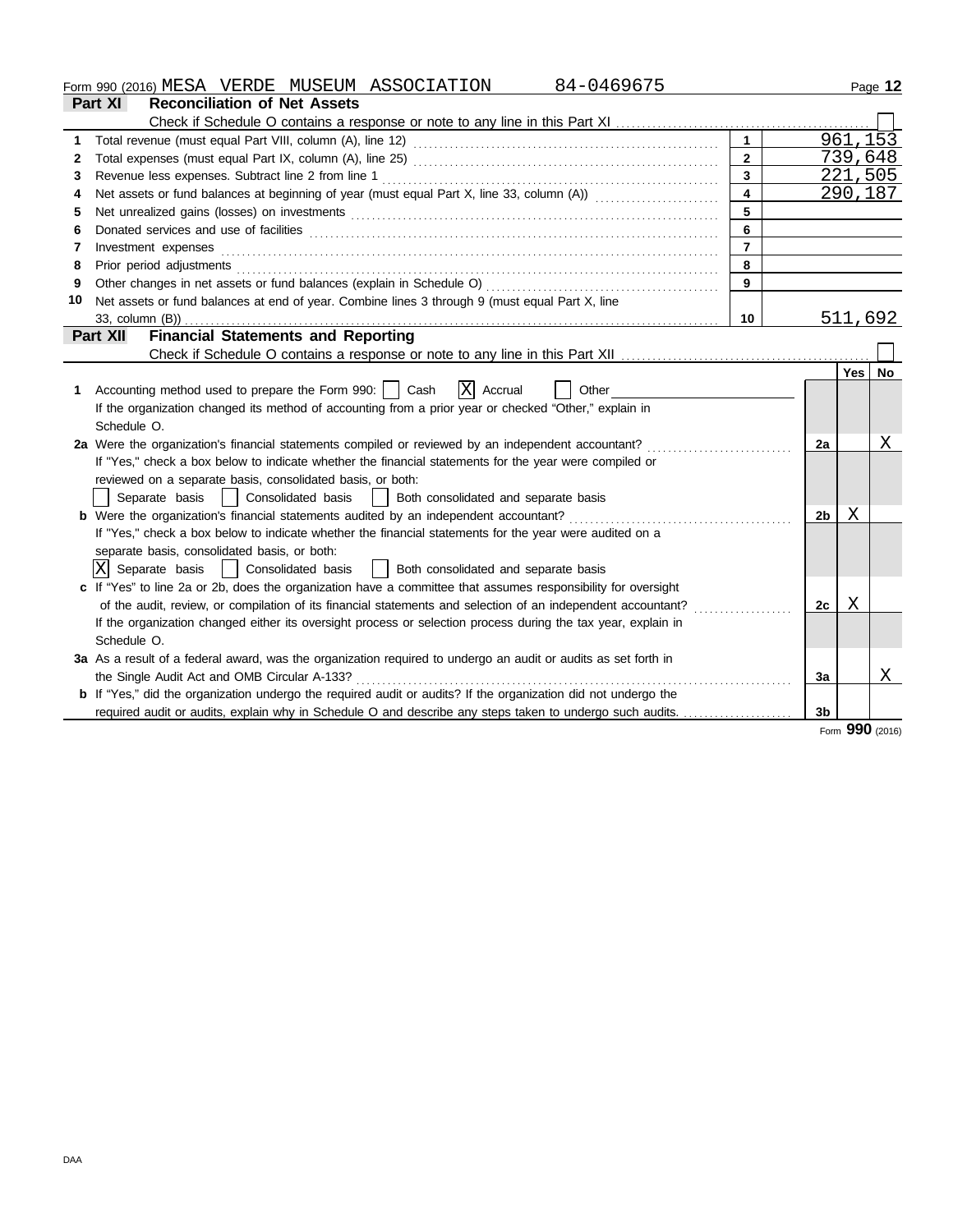| <b>SCHEDULE A</b>                                                       | <b>Public Charity Status and Public Support</b>            | OMB No. 1545-0047                                                                                                                                                                                                                                                                                                                                                               |                                                                                                            |                        |         |                                           |  |
|-------------------------------------------------------------------------|------------------------------------------------------------|---------------------------------------------------------------------------------------------------------------------------------------------------------------------------------------------------------------------------------------------------------------------------------------------------------------------------------------------------------------------------------|------------------------------------------------------------------------------------------------------------|------------------------|---------|-------------------------------------------|--|
| (Form 990 or 990-EZ)                                                    |                                                            | Complete if the organization is a section 501(c)(3) organization or a section $4947(a)(1)$ nonexempt charitable trust.                                                                                                                                                                                                                                                          |                                                                                                            |                        |         |                                           |  |
| La Attach to Form 990 or Form 990-EZ.<br>Department of the Treasury     |                                                            |                                                                                                                                                                                                                                                                                                                                                                                 |                                                                                                            |                        |         | Open to Public                            |  |
| Internal Revenue Service                                                |                                                            |                                                                                                                                                                                                                                                                                                                                                                                 | <b>u</b> Information about Schedule A (Form 990 or 990-EZ) and its instructions is at www.irs.gov/form990. |                        |         |                                           |  |
| Name of the organization<br>MESA VERDE MUSEUM ASSOCIATION<br>84-0469675 |                                                            |                                                                                                                                                                                                                                                                                                                                                                                 |                                                                                                            |                        |         | Employer identification number            |  |
| Part I                                                                  |                                                            | Reason for Public Charity Status (All organizations must complete this part.) See instructions.                                                                                                                                                                                                                                                                                 |                                                                                                            |                        |         |                                           |  |
|                                                                         |                                                            | The organization is not a private foundation because it is: (For lines 1 through 12, check only one box.)                                                                                                                                                                                                                                                                       |                                                                                                            |                        |         |                                           |  |
| 1                                                                       |                                                            | A church, convention of churches, or association of churches described in <b>section 170(b)(1)(A)(i).</b>                                                                                                                                                                                                                                                                       |                                                                                                            |                        |         |                                           |  |
| 2                                                                       |                                                            | A school described in section 170(b)(1)(A)(ii). (Attach Schedule E (Form 990 or 990-EZ).)                                                                                                                                                                                                                                                                                       |                                                                                                            |                        |         |                                           |  |
| 3                                                                       |                                                            | A hospital or a cooperative hospital service organization described in section 170(b)(1)(A)(iii).                                                                                                                                                                                                                                                                               |                                                                                                            |                        |         |                                           |  |
| 4                                                                       |                                                            | A medical research organization operated in conjunction with a hospital described in section 170(b)(1)(A)(iii). Enter the hospital's name,                                                                                                                                                                                                                                      |                                                                                                            |                        |         |                                           |  |
| city, and state:<br>5                                                   |                                                            | An organization operated for the benefit of a college or university owned or operated by a governmental unit described in                                                                                                                                                                                                                                                       |                                                                                                            |                        |         |                                           |  |
|                                                                         | section 170(b)(1)(A)(iv). (Complete Part II.)              |                                                                                                                                                                                                                                                                                                                                                                                 |                                                                                                            |                        |         |                                           |  |
| 6                                                                       |                                                            | A federal, state, or local government or governmental unit described in section 170(b)(1)(A)(v).                                                                                                                                                                                                                                                                                |                                                                                                            |                        |         |                                           |  |
| 7                                                                       | described in section 170(b)(1)(A)(vi). (Complete Part II.) | An organization that normally receives a substantial part of its support from a governmental unit or from the general public                                                                                                                                                                                                                                                    |                                                                                                            |                        |         |                                           |  |
| 8                                                                       |                                                            | A community trust described in section 170(b)(1)(A)(vi). (Complete Part II.)                                                                                                                                                                                                                                                                                                    |                                                                                                            |                        |         |                                           |  |
| 9<br>university:                                                        |                                                            | An agricultural research organization described in section 170(b)(1)(A)(ix) operated in conjunction with a land-grant college<br>or university or a non-land grant college of agriculture (see instructions). Enter the name, city, and state of the college or                                                                                                                 |                                                                                                            |                        |         |                                           |  |
| 10                                                                      |                                                            | An organization that normally receives: (1) more than 33 1/3% of its support from contributions, membership fees, and gross<br>receipts from activities related to its exempt functions—subject to certain exceptions, and (2) no more than 33 1/3% of its<br>support from gross investment income and unrelated business taxable income (less section 511 tax) from businesses |                                                                                                            |                        |         |                                           |  |
| 11                                                                      |                                                            | acquired by the organization after June 30, 1975. See section 509(a)(2). (Complete Part III.)<br>An organization organized and operated exclusively to test for public safety. See section 509(a)(4).                                                                                                                                                                           |                                                                                                            |                        |         |                                           |  |
| X<br>12                                                                 |                                                            | An organization organized and operated exclusively for the benefit of, to perform the functions of, or to carry out the purposes                                                                                                                                                                                                                                                |                                                                                                            |                        |         |                                           |  |
|                                                                         |                                                            | of one or more publicly supported organizations described in section 509(a)(1) or section 509(a)(2). See section 509(a)(3).                                                                                                                                                                                                                                                     |                                                                                                            |                        |         |                                           |  |
|                                                                         |                                                            | Check the box in lines 12a through 12d that describes the type of supporting organization and complete lines 12e, 12f, and 12g.                                                                                                                                                                                                                                                 |                                                                                                            |                        |         |                                           |  |
| ΙXΙ<br>a                                                                |                                                            | Type I. A supporting organization operated, supervised, or controlled by its supported organization(s), typically by giving<br>the supported organization(s) the power to regularly appoint or elect a majority of the directors or trustees of the                                                                                                                             |                                                                                                            |                        |         |                                           |  |
| b                                                                       |                                                            | supporting organization. You must complete Part IV, Sections A and B.<br>Type II. A supporting organization supervised or controlled in connection with its supported organization(s), by having<br>control or management of the supporting organization vested in the same persons that control or manage the supported                                                        |                                                                                                            |                        |         |                                           |  |
|                                                                         |                                                            | organization(s). You must complete Part IV, Sections A and C.                                                                                                                                                                                                                                                                                                                   |                                                                                                            |                        |         |                                           |  |
| C                                                                       |                                                            | Type III functionally integrated. A supporting organization operated in connection with, and functionally integrated with,                                                                                                                                                                                                                                                      |                                                                                                            |                        |         |                                           |  |
|                                                                         |                                                            | its supported organization(s) (see instructions). You must complete Part IV, Sections A, D, and E.                                                                                                                                                                                                                                                                              |                                                                                                            |                        |         |                                           |  |
| d                                                                       |                                                            | Type III non-functionally integrated. A supporting organization operated in connection with its supported organization(s)<br>that is not functionally integrated. The organization generally must satisfy a distribution requirement and an attentiveness                                                                                                                       |                                                                                                            |                        |         |                                           |  |
|                                                                         |                                                            | requirement (see instructions). You must complete Part IV, Sections A and D, and Part V.                                                                                                                                                                                                                                                                                        |                                                                                                            |                        |         |                                           |  |
| е                                                                       |                                                            | Check this box if the organization received a written determination from the IRS that it is a Type I, Type II, Type III                                                                                                                                                                                                                                                         |                                                                                                            |                        |         |                                           |  |
|                                                                         |                                                            | functionally integrated, or Type III non-functionally integrated supporting organization.                                                                                                                                                                                                                                                                                       |                                                                                                            |                        |         |                                           |  |
| f<br>g                                                                  | Enter the number of supported organizations                | Provide the following information about the supported organization(s).                                                                                                                                                                                                                                                                                                          |                                                                                                            |                        |         | 1                                         |  |
| (i) Name of supported                                                   | (ii) EIN                                                   | (iii) Type of organization                                                                                                                                                                                                                                                                                                                                                      | (iv) Is the organization                                                                                   | (v) Amount of monetary |         | (vi) Amount of                            |  |
| organization                                                            |                                                            | (described on lines 1-10                                                                                                                                                                                                                                                                                                                                                        | listed in your governing                                                                                   | support (see           |         | other support (see                        |  |
|                                                                         |                                                            | above (see instructions))                                                                                                                                                                                                                                                                                                                                                       | document?                                                                                                  | instructions)          |         | instructions)                             |  |
|                                                                         |                                                            |                                                                                                                                                                                                                                                                                                                                                                                 | Yes<br>No                                                                                                  |                        |         |                                           |  |
| (A) NATIONAL                                                            | PARK SERVICE<br>53-0197094                                 | 6                                                                                                                                                                                                                                                                                                                                                                               | Χ                                                                                                          |                        | 155,155 | 0                                         |  |
| (B)                                                                     |                                                            |                                                                                                                                                                                                                                                                                                                                                                                 |                                                                                                            |                        |         |                                           |  |
| (C)                                                                     |                                                            |                                                                                                                                                                                                                                                                                                                                                                                 |                                                                                                            |                        |         |                                           |  |
| (D)                                                                     |                                                            |                                                                                                                                                                                                                                                                                                                                                                                 |                                                                                                            |                        |         |                                           |  |
| (E)                                                                     |                                                            |                                                                                                                                                                                                                                                                                                                                                                                 |                                                                                                            |                        |         |                                           |  |
|                                                                         |                                                            |                                                                                                                                                                                                                                                                                                                                                                                 |                                                                                                            |                        |         |                                           |  |
| Total                                                                   |                                                            | For Paperwork Reduction Act Notice, see the Instructions for Form 990 or 990-EZ.                                                                                                                                                                                                                                                                                                |                                                                                                            |                        | 155,155 | O<br>Schedule A (Form 990 or 990-EZ) 2016 |  |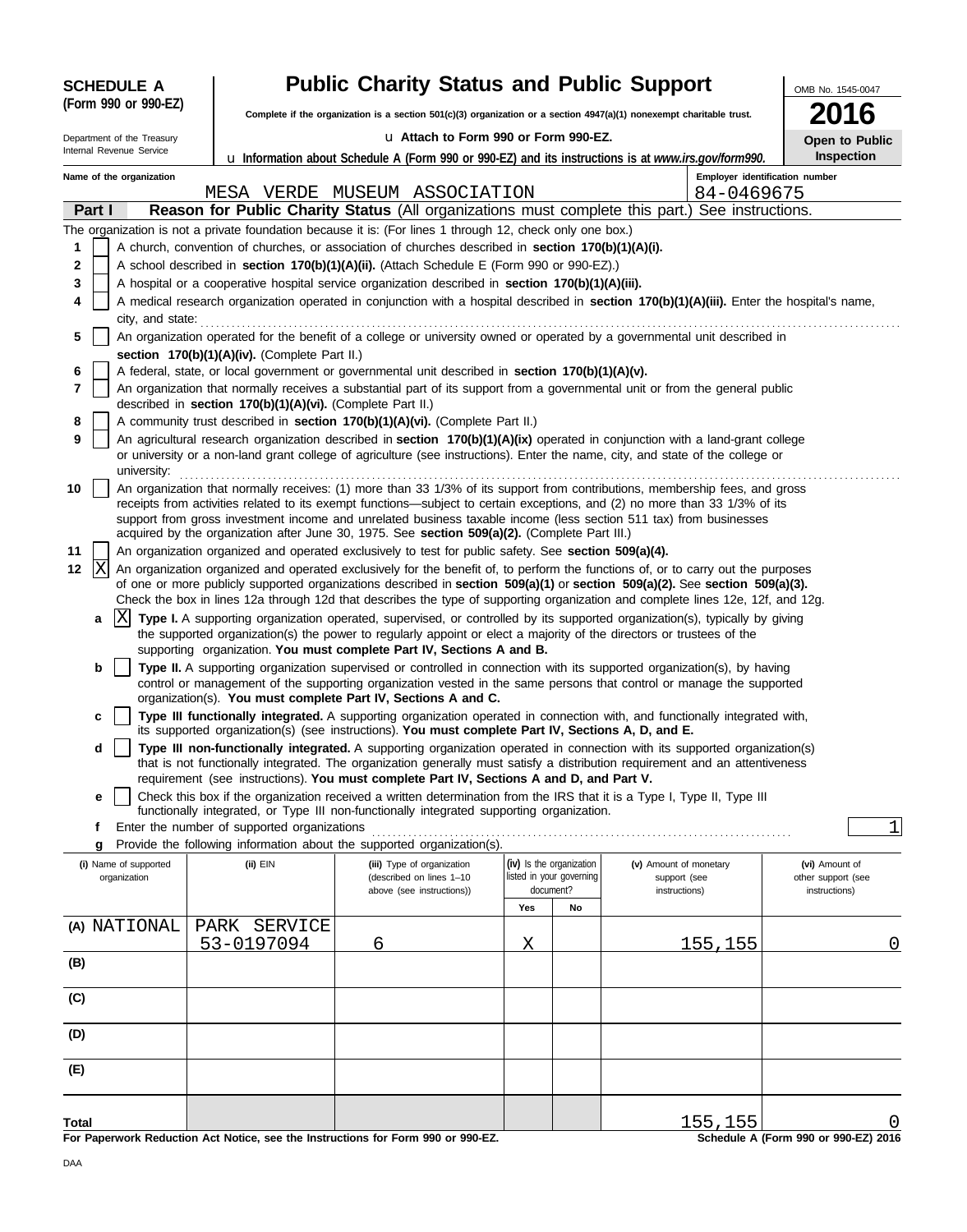| Schedule | or 990-E<br>990<br>(Form | $\sim$<br>2016<br>MH:<br>.<br>. | $^{\prime}$ $\Lambda$<br>. <i>.</i><br>,,,<br>╌<br>ᅩᄄᄓ | ISEUM<br>MUSE. | .ATION<br>. $\wedge$ $\mathsf{m}$ .<br>$\mathbf{r}$<br>1 L<br>ADL | u G<br>$\overline{ }$<br>. | Page 2 |
|----------|--------------------------|---------------------------------|--------------------------------------------------------|----------------|-------------------------------------------------------------------|----------------------------|--------|
|          |                          |                                 |                                                        |                |                                                                   |                            |        |

**Section A. Public Support (a)** 2012 **(b)** 2013 **(c)** 2014 **(d)** 2015 **(e)** 2016 **Calendar year (or fiscal year beginning in) (f)** Total (Complete only if you checked the box on line 5, 7, or 8 of Part I or if the organization failed to qualify under **Part II Support Schedule for Organizations Described in Sections 170(b)(1)(A)(iv) and 170(b)(1)(A)(vi)** Part III. If the organization fails to qualify under the tests listed below, please complete Part III.) u

|              | Calendar year tor riscal year beginning in) <b>u</b>                                                                                                                                                                                                 | (a) ∠∪1∠ | $(D)$ 2013 | $(C)$ 2014 | $(a)$ 2015 | (e) ∠∪ i b | (f) Total |
|--------------|------------------------------------------------------------------------------------------------------------------------------------------------------------------------------------------------------------------------------------------------------|----------|------------|------------|------------|------------|-----------|
| 1            | Gifts, grants, contributions, and<br>membership fees received. (Do not<br>include any "unusual grants.")                                                                                                                                             |          |            |            |            |            |           |
| $\mathbf{2}$ | Tax revenues levied for the<br>organization's benefit and either paid<br>to or expended on its behalf                                                                                                                                                |          |            |            |            |            |           |
| 3            | The value of services or facilities<br>furnished by a governmental unit to the<br>organization without charge                                                                                                                                        |          |            |            |            |            |           |
| 4            | Total. Add lines 1 through 3                                                                                                                                                                                                                         |          |            |            |            |            |           |
| 5            | The portion of total contributions by<br>each person (other than a<br>governmental unit or publicly<br>supported organization) included on<br>line 1 that exceeds 2% of the amount<br>shown on line 11, column $(f)$                                 |          |            |            |            |            |           |
| 6            | Public support. Subtract line 5 from line 4.                                                                                                                                                                                                         |          |            |            |            |            |           |
|              | <b>Section B. Total Support</b>                                                                                                                                                                                                                      |          |            |            |            |            |           |
|              | Calendar year (or fiscal year beginning in) <b>u</b>                                                                                                                                                                                                 | (a) 2012 | (b) 2013   | $(c)$ 2014 | $(d)$ 2015 | (e) 2016   | (f) Total |
| 7            | Amounts from line 4<br>.                                                                                                                                                                                                                             |          |            |            |            |            |           |
| 8            | Gross income from interest, dividends,<br>payments received on securities loans,<br>rents, royalties and income from similar<br><b>sources</b>                                                                                                       |          |            |            |            |            |           |
| 9            | Net income from unrelated business<br>activities, whether or not the business<br>is regularly carried on                                                                                                                                             |          |            |            |            |            |           |
| 10           | Other income. Do not include gain or<br>loss from the sale of capital assets<br>(Explain in Part VI.)                                                                                                                                                |          |            |            |            |            |           |
| 11           | Total support. Add lines 7 through 10                                                                                                                                                                                                                |          |            |            |            |            |           |
| 12           | Gross receipts from related activities, etc. (see instructions)                                                                                                                                                                                      |          |            |            |            | 12         |           |
| 13           | First five years. If the Form 990 is for the organization's first, second, third, fourth, or fifth tax year as a section $501(c)(3)$                                                                                                                 |          |            |            |            |            |           |
|              | organization, check this box and stop here                                                                                                                                                                                                           |          |            |            |            |            |           |
|              | Section C. Computation of Public Support Percentage                                                                                                                                                                                                  |          |            |            |            |            |           |
| 14           |                                                                                                                                                                                                                                                      |          |            |            |            | 14         | %         |
| 15           | Public support percentage from 2015 Schedule A, Part II, line 14                                                                                                                                                                                     |          |            |            |            | 15         | $\%$      |
| 16a          | 33 1/3% support test-2016. If the organization did not check the box on line 13, and line 14 is 33 1/3% or more, check this                                                                                                                          |          |            |            |            |            |           |
|              | box and stop here. The organization qualifies as a publicly supported organization                                                                                                                                                                   |          |            |            |            |            |           |
| b            | 33 1/3% support test—2015. If the organization did not check a box on line 13 or 16a, and line 15 is 33 1/3% or more, check                                                                                                                          |          |            |            |            |            |           |
|              | this box and stop here. The organization qualifies as a publicly supported organization                                                                                                                                                              |          |            |            |            |            |           |
|              | 17a 10%-facts-and-circumstances test-2016. If the organization did not check a box on line 13, 16a, or 16b, and line 14 is                                                                                                                           |          |            |            |            |            |           |
|              | 10% or more, and if the organization meets the "facts-and-circumstances" test, check this box and stop here. Explain in<br>Part VI how the organization meets the "facts-and-circumstances" test. The organization qualifies as a publicly supported |          |            |            |            |            |           |
|              |                                                                                                                                                                                                                                                      |          |            |            |            |            |           |
| b            | organization<br>10%-facts-and-circumstances test-2015. If the organization did not check a box on line 13, 16a, 16b, or 17a, and line                                                                                                                |          |            |            |            |            |           |
|              | 15 is 10% or more, and if the organization meets the "facts-and-circumstances" test, check this box and stop here.                                                                                                                                   |          |            |            |            |            |           |
|              | Explain in Part VI how the organization meets the "facts-and-circumstances" test. The organization qualifies as a publicly                                                                                                                           |          |            |            |            |            |           |
|              | supported organization                                                                                                                                                                                                                               |          |            |            |            |            |           |
| 18           | Private foundation. If the organization did not check a box on line 13, 16a, 16b, 17a, or 17b, check this box and see                                                                                                                                |          |            |            |            |            |           |
|              |                                                                                                                                                                                                                                                      |          |            |            |            |            |           |
|              |                                                                                                                                                                                                                                                      |          |            |            |            |            |           |

**Schedule A (Form 990 or 990-EZ) 2016**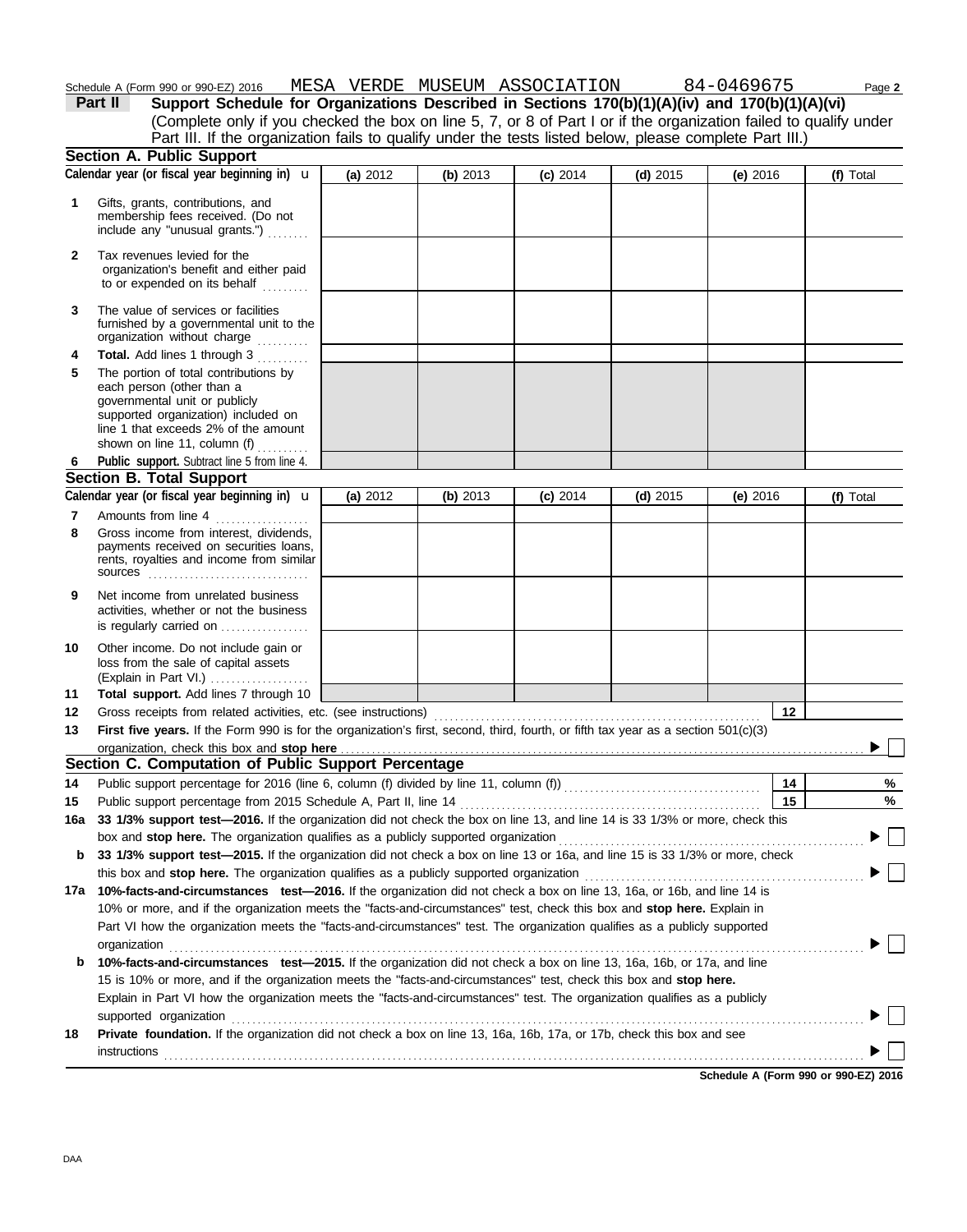#### **Part III Support Schedule for Organizations Described in Section 509(a)(2)** Schedule A (Form 990 or 990-EZ) 2016 MESA VERDE MUSEUM ASSOCIATION 84-0469675 Page 3

|              | (Complete only if you checked the box on line 10 of Part I or if the organization failed to qualify under Part II.<br>If the organization fails to qualify under the tests listed below, please complete Part II.)                                                   |          |          |            |            |            |           |
|--------------|----------------------------------------------------------------------------------------------------------------------------------------------------------------------------------------------------------------------------------------------------------------------|----------|----------|------------|------------|------------|-----------|
|              | <b>Section A. Public Support</b>                                                                                                                                                                                                                                     |          |          |            |            |            |           |
|              | Calendar year (or fiscal year beginning in) $\mathbf u$                                                                                                                                                                                                              | (a) 2012 | (b) 2013 | (c) 2014   | $(d)$ 2015 | (e) $2016$ | (f) Total |
| $\mathbf{1}$ | Gifts, grants, contributions, and membership<br>fees received. (Do not include any "unusual grants.")                                                                                                                                                                |          |          |            |            |            |           |
| $\mathbf{2}$ | Gross receipts from admissions, merchandise<br>sold or services performed, or facilities<br>furnished in any activity that is related to the<br>organization's tax-exempt purpose                                                                                    |          |          |            |            |            |           |
| 3            | Gross receipts from activities that are not an<br>unrelated trade or business under section 513                                                                                                                                                                      |          |          |            |            |            |           |
| 4            | Tax revenues levied for the<br>organization's benefit and either paid<br>to or expended on its behalf                                                                                                                                                                |          |          |            |            |            |           |
| 5            | The value of services or facilities<br>furnished by a governmental unit to the<br>organization without charge                                                                                                                                                        |          |          |            |            |            |           |
| 6            | Total. Add lines 1 through 5<br>.                                                                                                                                                                                                                                    |          |          |            |            |            |           |
|              | <b>7a</b> Amounts included on lines 1, 2, and 3<br>received from disqualified persons                                                                                                                                                                                |          |          |            |            |            |           |
| b            | Amounts included on lines 2 and 3<br>received from other than disqualified<br>persons that exceed the greater of \$5,000<br>or 1% of the amount on line 13 for the year                                                                                              |          |          |            |            |            |           |
|              | c Add lines 7a and 7b<br>.                                                                                                                                                                                                                                           |          |          |            |            |            |           |
| 8            | Public support. (Subtract line 7c from                                                                                                                                                                                                                               |          |          |            |            |            |           |
|              | <b>Section B. Total Support</b>                                                                                                                                                                                                                                      |          |          |            |            |            |           |
| 9            | Calendar year (or fiscal year beginning in) $\mathbf u$<br>Amounts from line 6                                                                                                                                                                                       | (a) 2012 | (b) 2013 | $(c)$ 2014 | $(d)$ 2015 | (e) 2016   | (f) Total |
| 10a          | Gross income from interest, dividends,<br>payments received on securities loans, rents,<br>royalties and income from similar sources                                                                                                                                 |          |          |            |            |            |           |
| b            | Unrelated business taxable income (less<br>section 511 taxes) from businesses<br>acquired after June 30, 1975                                                                                                                                                        |          |          |            |            |            |           |
|              | c Add lines 10a and 10b $\ldots$                                                                                                                                                                                                                                     |          |          |            |            |            |           |
| 11           | Net income from unrelated business<br>activities not included in line 10b, whether<br>or not the business is regularly carried on                                                                                                                                    |          |          |            |            |            |           |
| 12           | Other income. Do not include gain or<br>loss from the sale of capital assets<br>(Explain in Part VI.)                                                                                                                                                                |          |          |            |            |            |           |
| 13           | Total support. (Add lines 9, 10c, 11,<br>and 12.)                                                                                                                                                                                                                    |          |          |            |            |            |           |
| 14           | First five years. If the Form 990 is for the organization's first, second, third, fourth, or fifth tax year as a section 501(c)(3)<br>organization, check this box and stop here                                                                                     |          |          |            |            |            |           |
|              | Section C. Computation of Public Support Percentage                                                                                                                                                                                                                  |          |          |            |            |            |           |
| 15           |                                                                                                                                                                                                                                                                      |          |          |            |            | 15         | %         |
| 16           |                                                                                                                                                                                                                                                                      |          |          |            |            | 16         | %         |
|              | Section D. Computation of Investment Income Percentage                                                                                                                                                                                                               |          |          |            |            |            |           |
| 17           |                                                                                                                                                                                                                                                                      |          |          |            |            | 17         | %         |
| 18           | Investment income percentage from 2015 Schedule A, Part III, line 17                                                                                                                                                                                                 |          |          |            |            | 18         | %         |
| 19a          | 33 1/3% support tests-2016. If the organization did not check the box on line 14, and line 15 is more than 33 1/3%, and line                                                                                                                                         |          |          |            |            |            |           |
|              | 17 is not more than 33 1/3%, check this box and stop here. The organization qualifies as a publicly supported organization                                                                                                                                           |          |          |            |            |            |           |
| b            | 33 1/3% support tests-2015. If the organization did not check a box on line 14 or line 19a, and line 16 is more than 33 1/3%, and<br>line 18 is not more than 33 1/3%, check this box and stop here. The organization qualifies as a publicly supported organization |          |          |            |            |            |           |
| 20           |                                                                                                                                                                                                                                                                      |          |          |            |            |            |           |

**Schedule A (Form 990 or 990-EZ) 2016**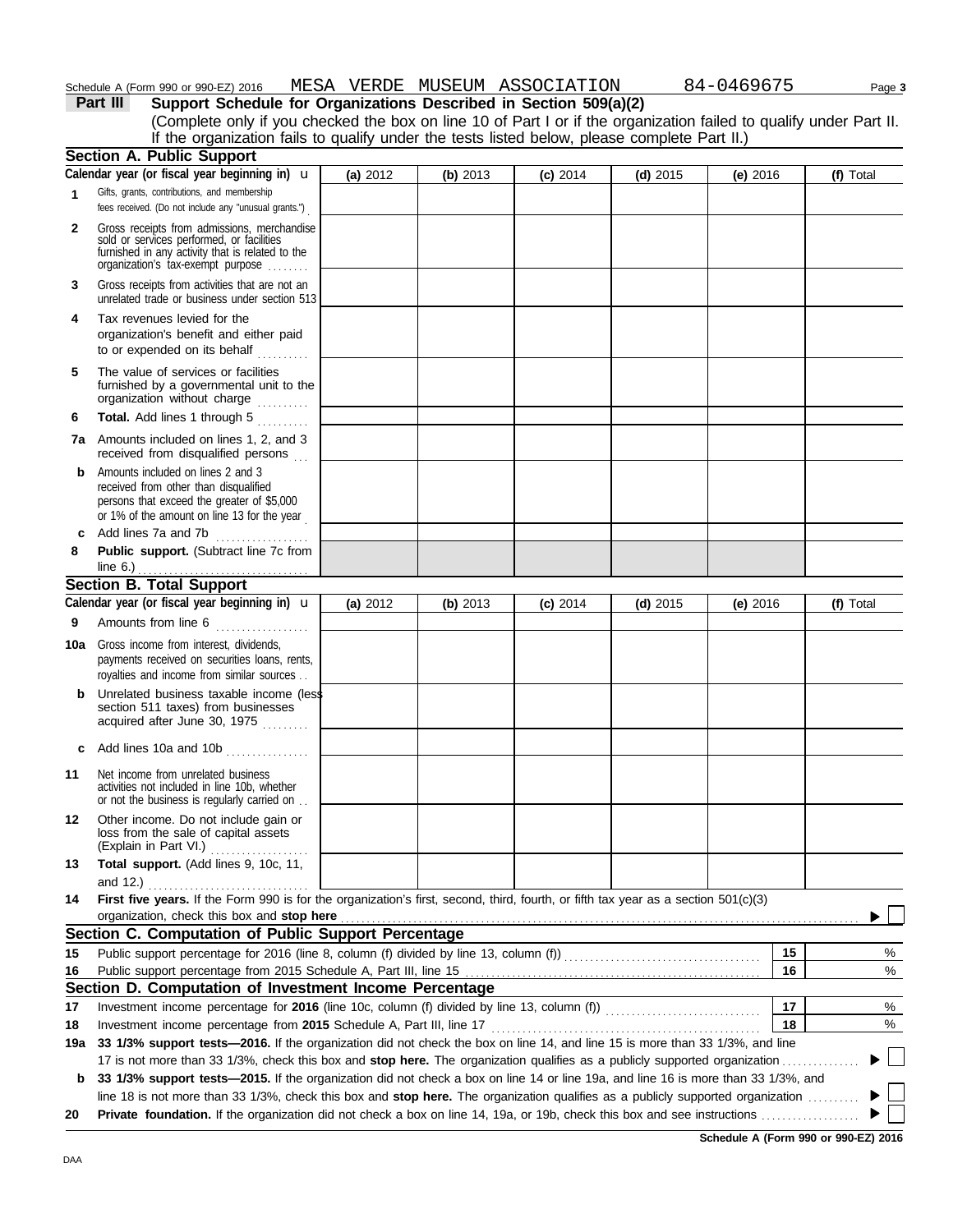|     | 84-0469675<br>Schedule A (Form 990 or 990-EZ) 2016 MESA VERDE MUSEUM ASSOCIATION                                                                                                                                                   |              |            | Page 4                  |
|-----|------------------------------------------------------------------------------------------------------------------------------------------------------------------------------------------------------------------------------------|--------------|------------|-------------------------|
|     | <b>Supporting Organizations</b><br>Part IV                                                                                                                                                                                         |              |            |                         |
|     | (Complete only if you checked a box in line 12 on Part I. If you checked 12a of Part I, complete Sections A                                                                                                                        |              |            |                         |
|     | and B. If you checked 12b of Part I, complete Sections A and C. If you checked 12c of Part I, complete                                                                                                                             |              |            |                         |
|     | Sections A, D, and E. If you checked 12d of Part I, complete Sections A and D, and complete Part V.)                                                                                                                               |              |            |                         |
|     | Section A. All Supporting Organizations                                                                                                                                                                                            |              |            |                         |
|     |                                                                                                                                                                                                                                    |              | <b>Yes</b> | No                      |
| 1   | Are all of the organization's supported organizations listed by name in the organization's governing                                                                                                                               |              |            |                         |
|     | documents? If "No," describe in Part VI how the supported organizations are designated. If designated by                                                                                                                           |              |            |                         |
|     | class or purpose, describe the designation. If historic and continuing relationship, explain.                                                                                                                                      | 1            | Χ          |                         |
| 2   | Did the organization have any supported organization that does not have an IRS determination of status                                                                                                                             |              |            |                         |
|     | under section 509(a)(1) or (2)? If "Yes," explain in Part VI how the organization determined that the supported                                                                                                                    |              |            |                         |
|     | organization was described in section 509(a)(1) or (2).                                                                                                                                                                            | $\mathbf{2}$ |            | Χ                       |
| За  | Did the organization have a supported organization described in section $501(c)(4)$ , (5), or (6)? If "Yes," answer                                                                                                                |              |            |                         |
|     | $(b)$ and $(c)$ below.                                                                                                                                                                                                             | За           |            | Χ                       |
| b   | Did the organization confirm that each supported organization qualified under section $501(c)(4)$ , (5), or (6) and                                                                                                                |              |            |                         |
|     | satisfied the public support tests under section 509(a)(2)? If "Yes," describe in Part VI when and how the                                                                                                                         |              |            |                         |
|     | organization made the determination.                                                                                                                                                                                               | 3b           |            |                         |
| c   | Did the organization ensure that all support to such organizations was used exclusively for section $170(c)(2)(B)$                                                                                                                 |              |            |                         |
|     | purposes? If "Yes," explain in Part VI what controls the organization put in place to ensure such use.                                                                                                                             | 3c           |            |                         |
| 4a  | Was any supported organization not organized in the United States ("foreign supported organization")? If                                                                                                                           |              |            |                         |
|     | "Yes," and if you checked 12a or 12b in Part I, answer (b) and (c) below.                                                                                                                                                          | 4a           |            | Χ                       |
| b   | Did the organization have ultimate control and discretion in deciding whether to make grants to the foreign                                                                                                                        |              |            |                         |
|     | supported organization? If "Yes," describe in Part VI how the organization had such control and discretion                                                                                                                         |              |            |                         |
|     | despite being controlled or supervised by or in connection with its supported organizations.                                                                                                                                       | 4b           |            |                         |
| c   | Did the organization support any foreign supported organization that does not have an IRS determination                                                                                                                            |              |            |                         |
|     | under sections $501(c)(3)$ and $509(a)(1)$ or $(2)$ ? If "Yes," explain in Part VI what controls the organization used                                                                                                             |              |            |                         |
|     | to ensure that all support to the foreign supported organization was used exclusively for section $170(c)(2)(B)$                                                                                                                   |              |            |                         |
|     | purposes.                                                                                                                                                                                                                          | 4c           |            |                         |
| 5a  | Did the organization add, substitute, or remove any supported organizations during the tax year? If "Yes,"                                                                                                                         |              |            |                         |
|     | answer (b) and (c) below (if applicable). Also, provide detail in Part VI, including (i) the names and EIN                                                                                                                         |              |            |                         |
|     | numbers of the supported organizations added, substituted, or removed; (ii) the reasons for each such action;                                                                                                                      |              |            |                         |
|     | (iii) the authority under the organization's organizing document authorizing such action; and (iv) how the action                                                                                                                  |              |            |                         |
|     | was accomplished (such as by amendment to the organizing document).                                                                                                                                                                | 5a           |            | Χ                       |
| b   | Type I or Type II only. Was any added or substituted supported organization part of a class already                                                                                                                                |              |            |                         |
|     | designated in the organization's organizing document?                                                                                                                                                                              | 5b<br>5c     |            |                         |
|     | Substitutions only. Was the substitution the result of an event beyond the organization's control?<br>Did the organization provide support (whether in the form of grants or the provision of services or facilities) to           |              |            |                         |
|     |                                                                                                                                                                                                                                    |              |            |                         |
|     | anyone other than (i) its supported organizations, (ii) individuals that are part of the charitable class benefited<br>by one or more of its supported organizations, or (iii) other supporting organizations that also support or |              |            |                         |
|     | benefit one or more of the filing organization's supported organizations? If "Yes," provide detail in Part VI.                                                                                                                     | 6            |            | Χ                       |
| 7   | Did the organization provide a grant, loan, compensation, or other similar payment to a substantial contributor                                                                                                                    |              |            |                         |
|     | (defined in section 4958(c)(3)(C)), a family member of a substantial contributor, or a 35% controlled entity with                                                                                                                  |              |            |                         |
|     | regard to a substantial contributor? If "Yes," complete Part I of Schedule L (Form 990 or 990-EZ).                                                                                                                                 | 7            |            | X                       |
| 8   | Did the organization make a loan to a disqualified person (as defined in section 4958) not described in line 7?                                                                                                                    |              |            |                         |
|     | If "Yes," complete Part I of Schedule L (Form 990 or 990-EZ).                                                                                                                                                                      | 8            |            | Χ                       |
| 9a  | Was the organization controlled directly or indirectly at any time during the tax year by one or more                                                                                                                              |              |            |                         |
|     | disqualified persons as defined in section 4946 (other than foundation managers and organizations described                                                                                                                        |              |            |                         |
|     | in section 509(a)(1) or (2))? If "Yes," provide detail in Part VI.                                                                                                                                                                 | 9а           |            | X                       |
| b   | Did one or more disqualified persons (as defined in line 9a) hold a controlling interest in any entity in which                                                                                                                    |              |            |                         |
|     | the supporting organization had an interest? If "Yes," provide detail in Part VI.                                                                                                                                                  | 9b           |            | <u>х</u>                |
| c   | Did a disqualified person (as defined in line 9a) have an ownership interest in, or derive any personal benefit                                                                                                                    |              |            |                         |
|     | from, assets in which the supporting organization also had an interest? If "Yes," provide detail in Part VI.                                                                                                                       | 9с           |            | Χ                       |
| 10a | Was the organization subject to the excess business holdings rules of section 4943 because of section                                                                                                                              |              |            |                         |
|     | 4943(f) (regarding certain Type II supporting organizations, and all Type III non-functionally integrated                                                                                                                          |              |            |                         |
|     | supporting organizations)? If "Yes," answer 10b below.                                                                                                                                                                             | 10a          |            | $\overline{\mathrm{X}}$ |
| b   | Did the organization have any excess business holdings in the tax year? (Use Schedule C, Form 4720, to                                                                                                                             |              |            |                         |

**Schedule A (Form 990 or 990-EZ) 2016 10b**

*determine whether the organization had excess business holdings.)*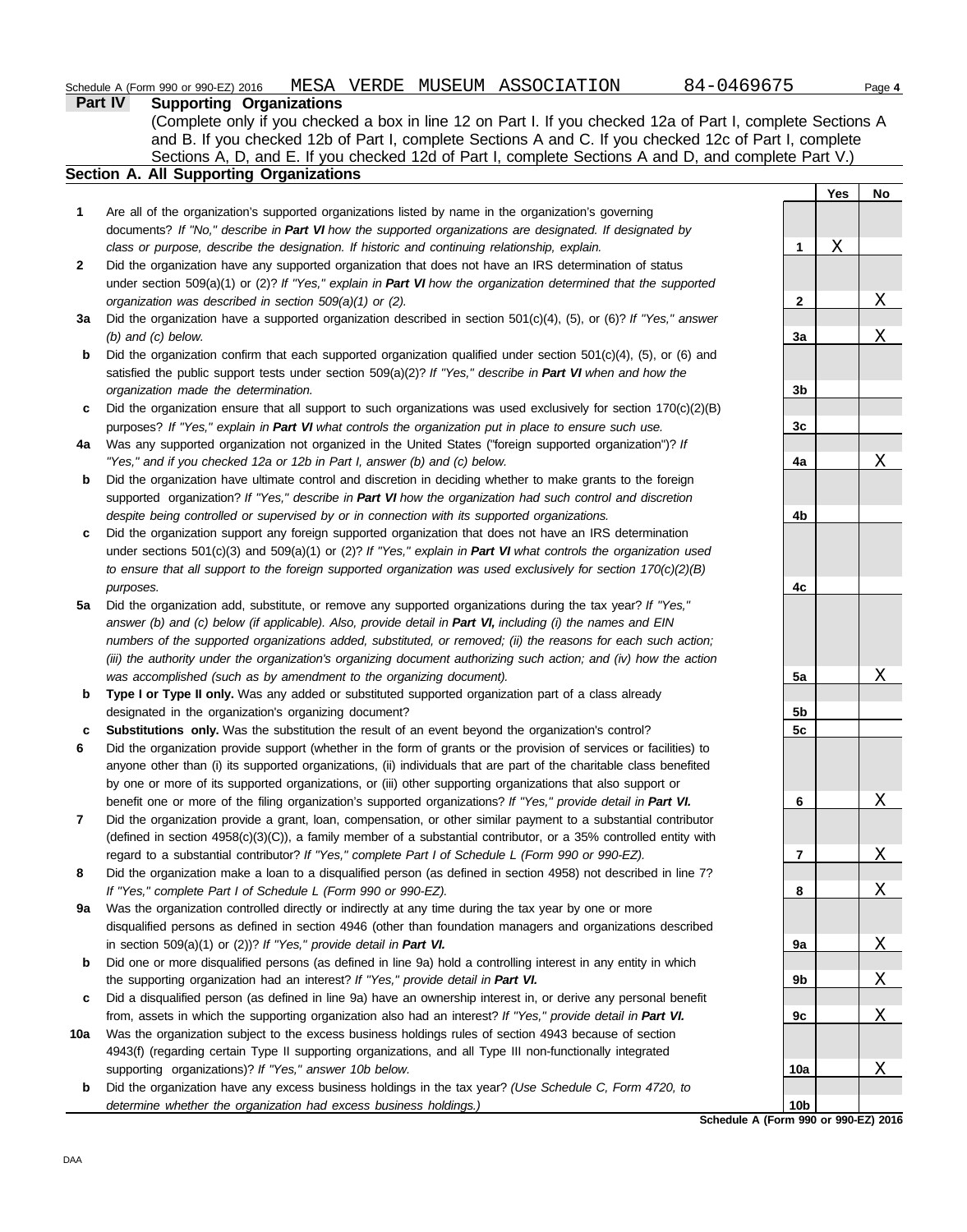|              | 84-0469675<br>MESA VERDE MUSEUM ASSOCIATION<br>Schedule A (Form 990 or 990-EZ) 2016                                               |                 |            | Page 5    |
|--------------|-----------------------------------------------------------------------------------------------------------------------------------|-----------------|------------|-----------|
|              | <b>Supporting Organizations (continued)</b><br>Part IV                                                                            |                 |            |           |
|              |                                                                                                                                   |                 | <b>Yes</b> | No        |
| 11           | Has the organization accepted a gift or contribution from any of the following persons?                                           |                 |            |           |
|              | a A person who directly or indirectly controls, either alone or together with persons described in (b) and (c)                    |                 |            |           |
|              | below, the governing body of a supported organization?                                                                            | 11a             |            | Χ         |
|              | <b>b</b> A family member of a person described in (a) above?                                                                      | 11 <sub>b</sub> |            | Χ         |
|              | c A 35% controlled entity of a person described in (a) or (b) above? If "Yes" to a, b, or c, provide detail in Part VI.           | 11c             |            | Χ         |
|              | Section B. Type I Supporting Organizations                                                                                        |                 |            |           |
|              |                                                                                                                                   |                 | <b>Yes</b> | No        |
| 1            | Did the directors, trustees, or membership of one or more supported organizations have the power to                               |                 |            |           |
|              | regularly appoint or elect at least a majority of the organization's directors or trustees at all times during the                |                 |            |           |
|              | tax year? If "No," describe in Part VI how the supported organization(s) effectively operated, supervised, or                     |                 |            |           |
|              | controlled the organization's activities. If the organization had more than one supported organization,                           |                 |            |           |
|              | describe how the powers to appoint and/or remove directors or trustees were allocated among the supported                         |                 |            |           |
|              | organizations and what conditions or restrictions, if any, applied to such powers during the tax year.                            | 1               | Χ          |           |
| $\mathbf{2}$ | Did the organization operate for the benefit of any supported organization other than the supported                               |                 |            |           |
|              | organization(s) that operated, supervised, or controlled the supporting organization? If "Yes," explain in Part                   |                 |            |           |
|              | VI how providing such benefit carried out the purposes of the supported organization(s) that operated,                            |                 |            |           |
|              | supervised, or controlled the supporting organization.                                                                            | $\mathbf{2}$    |            | X         |
|              | Section C. Type II Supporting Organizations                                                                                       |                 |            |           |
|              |                                                                                                                                   |                 | Yes        | No        |
| 1            | Were a majority of the organization's directors or trustees during the tax year also a majority of the directors                  |                 |            |           |
|              | or trustees of each of the organization's supported organization(s)? If "No," describe in Part VI how control                     |                 |            |           |
|              | or management of the supporting organization was vested in the same persons that controlled or managed                            |                 |            |           |
|              | the supported organization(s).                                                                                                    | 1               |            |           |
|              | Section D. All Type III Supporting Organizations                                                                                  |                 |            |           |
|              |                                                                                                                                   |                 | Yes        | No        |
| 1            | Did the organization provide to each of its supported organizations, by the last day of the fifth month of the                    |                 |            |           |
|              | organization's tax year, (i) a written notice describing the type and amount of support provided during the prior tax             |                 |            |           |
|              | year, (ii) a copy of the Form 990 that was most recently filed as of the date of notification, and (iii) copies of the            |                 |            |           |
|              | organization's governing documents in effect on the date of notification, to the extent not previously provided?                  | 1               |            |           |
| $\mathbf{2}$ | Were any of the organization's officers, directors, or trustees either (i) appointed or elected by the supported                  |                 |            |           |
|              | organization(s) or (ii) serving on the governing body of a supported organization? If "No," explain in Part VI how                |                 |            |           |
|              | the organization maintained a close and continuous working relationship with the supported organization(s).                       | 2               |            |           |
|              | By reason of the relationship described in (2), did the organization's supported organizations have a                             |                 |            |           |
| 3            | significant voice in the organization's investment policies and in directing the use of the organization's                        |                 |            |           |
|              |                                                                                                                                   |                 |            |           |
|              | income or assets at all times during the tax year? If "Yes," describe in Part VI the role the organization's                      |                 |            |           |
|              | supported organizations played in this regard.<br>Section E. Type III Functionally-Integrated Supporting Organizations            | 3               |            |           |
|              |                                                                                                                                   |                 |            |           |
| 1            | Check the box next to the method that the organization used to satisfy the Integral Part Test during the year (see instructions). |                 |            |           |
| a            | The organization satisfied the Activities Test. Complete line 2 below.                                                            |                 |            |           |
| b            | The organization is the parent of each of its supported organizations. Complete line 3 below.                                     |                 |            |           |
| C            | The organization supported a governmental entity. Describe in Part VI how you supported a government entity (see instructions).   |                 |            |           |
|              |                                                                                                                                   |                 |            |           |
|              | 2 Activities Test. Answer (a) and (b) below.                                                                                      |                 | Yes        | <b>No</b> |
| a            | Did substantially all of the organization's activities during the tax year directly further the exempt purposes of                |                 |            |           |
|              | the supported organization(s) to which the organization was responsive? If "Yes," then in Part VI identify                        |                 |            |           |
|              | those supported organizations and explain how these activities directly furthered their exempt purposes,                          |                 |            |           |
|              | how the organization was responsive to those supported organizations, and how the organization determined                         |                 |            |           |

- **b** Did the activities described in (a) constitute activities that, but for the organization's involvement, one or more *that these activities constituted substantially all of its activities.* of the organization's supported organization(s) would have been engaged in? *If "Yes," explain in Part VI the reasons for the organization's position that its supported organization(s) would have engaged in these activities but for the organization's involvement.*
- **3** Parent of Supported Organizations. *Answer (a) and (b) below.*
	- **a** Did the organization have the power to regularly appoint or elect a majority of the officers, directors, or trustees of each of the supported organizations? *Provide details in Part VI.*
- **b** Did the organization exercise a substantial degree of direction over the policies, programs, and activities of each of its supported organizations? *If "Yes," describe in Part VI the role played by the organization in this regard.*

**2a 2b 3a 3b**

DAA **SChedule A (Form 990 or 990-EZ) 2016**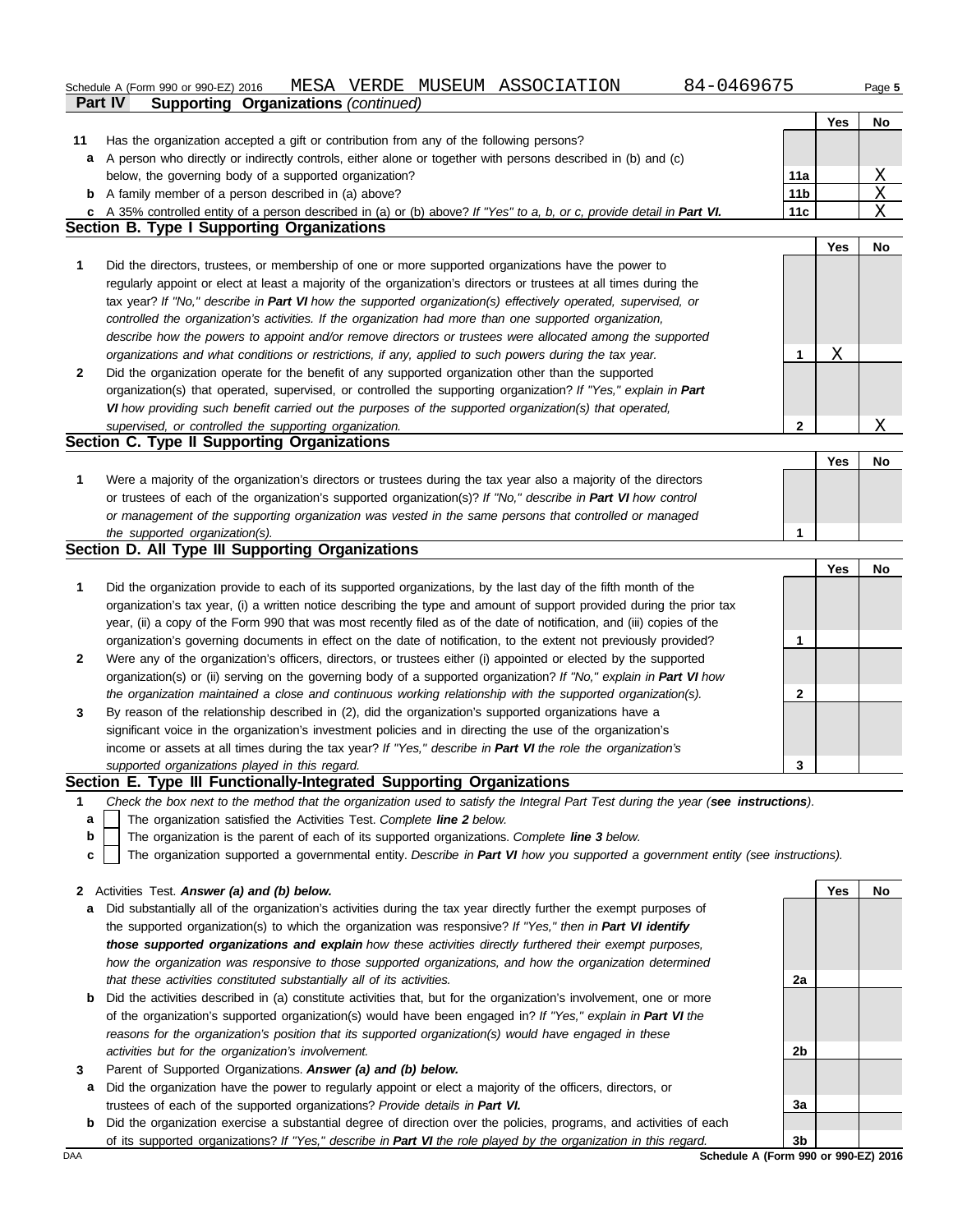#### Schedule A (Form 990 or 990-EZ) 2016 MESA VERDE MUSEUM ASSOCIATION 84-0469675 Page **6**

**Part V Type III Non-Functionally Integrated 509(a)(3) Supporting Organizations 1** Check here if the organization satisfied the Integral Part Test as a qualifying trust on Nov. 20, 1970 (explain in Part VI).**See instructions.** All other Type III non-functionally integrated supporting organizations must complete Sections A through E.

| Section A - Adjusted Net Income                                                                                                                     | (A) Prior Year | (B) Current Year<br>(optional) |                                |
|-----------------------------------------------------------------------------------------------------------------------------------------------------|----------------|--------------------------------|--------------------------------|
| Net short-term capital gain<br>1                                                                                                                    | 1              |                                |                                |
| $\mathbf{2}$<br>Recoveries of prior-year distributions                                                                                              | $\mathbf{2}$   |                                |                                |
| 3<br>Other gross income (see instructions)                                                                                                          | 3              |                                |                                |
| Add lines 1 through 3.<br>4                                                                                                                         | 4              |                                |                                |
| 5.<br>Depreciation and depletion                                                                                                                    | 5              |                                |                                |
| Portion of operating expenses paid or incurred for production or<br>6                                                                               |                |                                |                                |
| collection of gross income or for management, conservation, or                                                                                      |                |                                |                                |
| maintenance of property held for production of income (see instructions)                                                                            | 6              |                                |                                |
| Other expenses (see instructions)<br>7                                                                                                              | $\overline{7}$ |                                |                                |
| Adjusted Net Income (subtract lines 5, 6 and 7 from line 4).<br>8                                                                                   | 8              |                                |                                |
| <b>Section B - Minimum Asset Amount</b>                                                                                                             |                | (A) Prior Year                 | (B) Current Year<br>(optional) |
| Aggregate fair market value of all non-exempt-use assets (see<br>1.                                                                                 |                |                                |                                |
| instructions for short tax year or assets held for part of year):                                                                                   |                |                                |                                |
| a Average monthly value of securities                                                                                                               | 1a             |                                |                                |
| <b>b</b> Average monthly cash balances                                                                                                              | 1b             |                                |                                |
| <b>c</b> Fair market value of other non-exempt-use assets                                                                                           | 1 <sub>c</sub> |                                |                                |
| <b>d</b> Total (add lines 1a, 1b, and 1c)                                                                                                           | 1d             |                                |                                |
| Discount claimed for blockage or other<br>e                                                                                                         |                |                                |                                |
| factors (explain in detail in <b>Part VI)</b> :                                                                                                     |                |                                |                                |
| $\mathbf{2}$<br>Acquisition indebtedness applicable to non-exempt-use assets                                                                        | $\overline{2}$ |                                |                                |
| Subtract line 2 from line 1d.<br>3                                                                                                                  | 3              |                                |                                |
| Cash deemed held for exempt use. Enter 1-1/2% of line 3 (for greater amount,<br>4                                                                   |                |                                |                                |
| see instructions).                                                                                                                                  | 4              |                                |                                |
| 5.<br>Net value of non-exempt-use assets (subtract line 4 from line 3)                                                                              | 5              |                                |                                |
| Multiply line 5 by .035.<br>6                                                                                                                       | 6              |                                |                                |
| 7<br>Recoveries of prior-year distributions                                                                                                         | $\overline{7}$ |                                |                                |
| Minimum Asset Amount (add line 7 to line 6)<br>8                                                                                                    | 8              |                                |                                |
| Section C - Distributable Amount                                                                                                                    |                |                                | <b>Current Year</b>            |
| Adjusted net income for prior year (from Section A, line 8, Column A)<br>1                                                                          | 1              |                                |                                |
| Enter 85% of line 1.<br>$\mathbf{2}$                                                                                                                | $\mathbf{2}$   |                                |                                |
| 3<br>Minimum asset amount for prior year (from Section B, line 8, Column A)                                                                         | 3              |                                |                                |
| 4<br>Enter greater of line 2 or line 3.                                                                                                             | 4              |                                |                                |
| 5<br>Income tax imposed in prior year                                                                                                               | 5              |                                |                                |
| 6<br><b>Distributable Amount.</b> Subtract line 5 from line 4, unless subject to                                                                    |                |                                |                                |
| emergency temporary reduction (see instructions).                                                                                                   | 6              |                                |                                |
| $\overline{7}$<br>Check here if the current year is the organization's first as a non-functionally integrated Type III supporting organization (see |                |                                |                                |
| instructions).                                                                                                                                      |                |                                |                                |

**Schedule A (Form 990 or 990-EZ) 2016**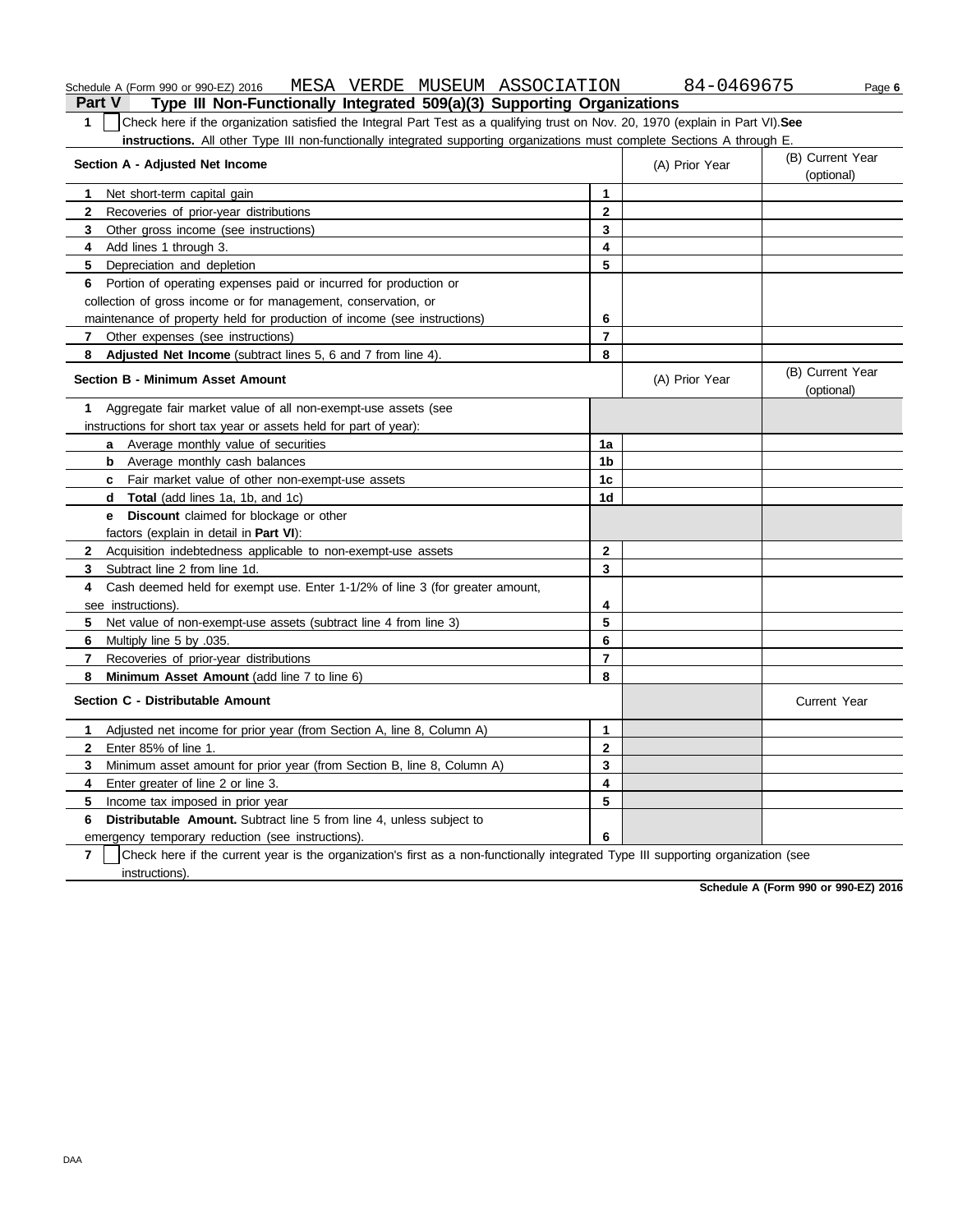#### Schedule A (Form 990 or 990-EZ) 2016 MESA VERDE MUSEUM ASSOCIATION 84-0469675 Page **7 Part V Type III Non-Functionally Integrated 509(a)(3) Supporting Organizations** *(continued)* **Section D - Distributions Current Year**

|                | <b>Section D - Distributions</b>                                                           |                             |                           |                      |  |  |  |
|----------------|--------------------------------------------------------------------------------------------|-----------------------------|---------------------------|----------------------|--|--|--|
| 1              | Amounts paid to supported organizations to accomplish exempt purposes                      |                             |                           |                      |  |  |  |
| $\mathbf{2}$   | Amounts paid to perform activity that directly furthers exempt purposes of supported       |                             |                           |                      |  |  |  |
|                | organizations, in excess of income from activity                                           |                             |                           |                      |  |  |  |
| 3              | Administrative expenses paid to accomplish exempt purposes of supported organizations      |                             |                           |                      |  |  |  |
| 4              | Amounts paid to acquire exempt-use assets                                                  |                             |                           |                      |  |  |  |
| 5              | Qualified set-aside amounts (prior IRS approval required)                                  |                             |                           |                      |  |  |  |
| 6              | Other distributions (describe in Part VI). See instructions.                               |                             |                           |                      |  |  |  |
| 7              | Total annual distributions. Add lines 1 through 6.                                         |                             |                           |                      |  |  |  |
| 8              | Distributions to attentive supported organizations to which the organization is responsive |                             |                           |                      |  |  |  |
|                | (provide details in Part VI). See instructions.                                            |                             |                           |                      |  |  |  |
| 9              | Distributable amount for 2016 from Section C, line 6                                       |                             |                           |                      |  |  |  |
| 10             | Line 8 amount divided by Line 9 amount                                                     |                             |                           |                      |  |  |  |
|                |                                                                                            | (i)                         | (ii)                      | (iii)                |  |  |  |
|                | Section E - Distribution Allocations (see instructions)                                    | <b>Excess Distributions</b> | <b>Underdistributions</b> | <b>Distributable</b> |  |  |  |
|                |                                                                                            |                             | Pre-2016                  | Amount for 2016      |  |  |  |
| 1              | Distributable amount for 2016 from Section C, line 6                                       |                             |                           |                      |  |  |  |
|                | Underdistributions, if any, for years prior to 2016                                        |                             |                           |                      |  |  |  |
| 2              | (reasonable cause required-explain in Part VI). See                                        |                             |                           |                      |  |  |  |
|                | instructions.                                                                              |                             |                           |                      |  |  |  |
| 3.             | Excess distributions carryover, if any, to 2016:                                           |                             |                           |                      |  |  |  |
| a              |                                                                                            |                             |                           |                      |  |  |  |
| b              |                                                                                            |                             |                           |                      |  |  |  |
|                | <b>c</b> From 2013                                                                         |                             |                           |                      |  |  |  |
|                |                                                                                            |                             |                           |                      |  |  |  |
|                |                                                                                            |                             |                           |                      |  |  |  |
|                | f Total of lines 3a through e                                                              |                             |                           |                      |  |  |  |
|                | g Applied to underdistributions of prior years                                             |                             |                           |                      |  |  |  |
|                | h Applied to 2016 distributable amount                                                     |                             |                           |                      |  |  |  |
|                | <i>i</i> Carryover from 2011 not applied (see instructions)                                |                             |                           |                      |  |  |  |
|                | Remainder. Subtract lines 3g, 3h, and 3i from 3f.                                          |                             |                           |                      |  |  |  |
| 4              | Distributions for 2016 from                                                                |                             |                           |                      |  |  |  |
|                | Section D, line 7:<br>\$                                                                   |                             |                           |                      |  |  |  |
|                | a Applied to underdistributions of prior years                                             |                             |                           |                      |  |  |  |
|                | <b>b</b> Applied to 2016 distributable amount                                              |                             |                           |                      |  |  |  |
|                | c Remainder. Subtract lines 4a and 4b from 4.                                              |                             |                           |                      |  |  |  |
| 5.             | Remaining underdistributions for years prior to 2016, if                                   |                             |                           |                      |  |  |  |
|                | any. Subtract lines 3g and 4a from line 2. For result                                      |                             |                           |                      |  |  |  |
|                | greater than zero, explain in Part VI. See instructions.                                   |                             |                           |                      |  |  |  |
|                | Remaining underdistributions for 2016. Subtract lines 3h<br>6                              |                             |                           |                      |  |  |  |
|                | and 4b from line 1. For result greater than zero, explain in                               |                             |                           |                      |  |  |  |
|                | Part VI. See instructions.                                                                 |                             |                           |                      |  |  |  |
| $\overline{7}$ | Excess distributions carryover to 2017. Add lines 3j                                       |                             |                           |                      |  |  |  |
|                | and 4c.                                                                                    |                             |                           |                      |  |  |  |
| 8              | Breakdown of line 7:                                                                       |                             |                           |                      |  |  |  |
| a              | <b>b</b> Excess from 2013                                                                  |                             |                           |                      |  |  |  |
|                |                                                                                            |                             |                           |                      |  |  |  |
|                |                                                                                            |                             |                           |                      |  |  |  |
|                | e Excess from 2016                                                                         |                             |                           |                      |  |  |  |
|                |                                                                                            |                             |                           |                      |  |  |  |

**Schedule A (Form 990 or 990-EZ) 2016**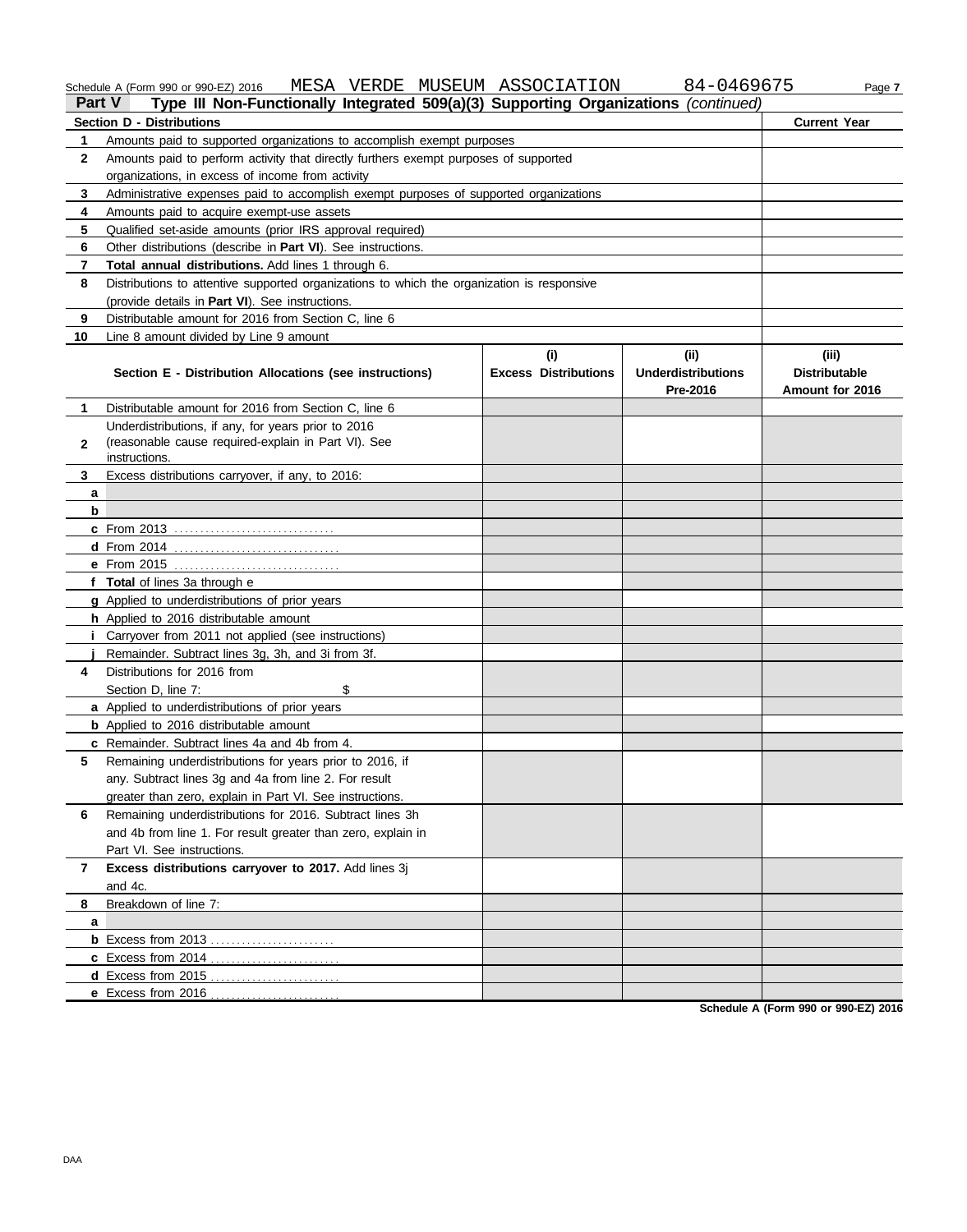| Schedule A (Form 990 or 990-EZ) 2016 |  |  |
|--------------------------------------|--|--|
|                                      |  |  |

|         | Schedule A (Form 990 or 990-EZ) 2016                                                                                   |  |  |  |  |
|---------|------------------------------------------------------------------------------------------------------------------------|--|--|--|--|
| Part VI |                                                                                                                        |  |  |  |  |
|         | III, line 12; Part IV, Section A, lines 1, 2, 3b, 3c, 4b, 4c, 5a, 6, 9a, 9b, 9c, 11a, 11b, and 11c; Part IV, Section   |  |  |  |  |
|         | B, lines 1 and 2; Part IV, Section C, line 1; Part IV, Section D, lines 2 and 3; Part IV, Section E, lines 1c, 2a, 2b, |  |  |  |  |
|         | 3a and 3b; Part V, line 1; Part V, Section B, line 1e; Part V, Section D, lines 5, 6, and 8; and Part V, Section E,    |  |  |  |  |
|         | lines 2, 5, and 6. Also complete this part for any additional information. (See instructions.)                         |  |  |  |  |
|         |                                                                                                                        |  |  |  |  |
|         |                                                                                                                        |  |  |  |  |
|         |                                                                                                                        |  |  |  |  |
|         |                                                                                                                        |  |  |  |  |
|         |                                                                                                                        |  |  |  |  |
|         |                                                                                                                        |  |  |  |  |
|         |                                                                                                                        |  |  |  |  |
|         |                                                                                                                        |  |  |  |  |
|         |                                                                                                                        |  |  |  |  |
|         |                                                                                                                        |  |  |  |  |
|         |                                                                                                                        |  |  |  |  |
|         |                                                                                                                        |  |  |  |  |
|         |                                                                                                                        |  |  |  |  |
|         |                                                                                                                        |  |  |  |  |
|         |                                                                                                                        |  |  |  |  |
|         |                                                                                                                        |  |  |  |  |
|         |                                                                                                                        |  |  |  |  |
|         |                                                                                                                        |  |  |  |  |
|         |                                                                                                                        |  |  |  |  |
|         |                                                                                                                        |  |  |  |  |
|         |                                                                                                                        |  |  |  |  |
|         |                                                                                                                        |  |  |  |  |
|         |                                                                                                                        |  |  |  |  |
|         |                                                                                                                        |  |  |  |  |
|         |                                                                                                                        |  |  |  |  |
|         |                                                                                                                        |  |  |  |  |
|         |                                                                                                                        |  |  |  |  |
|         |                                                                                                                        |  |  |  |  |
|         |                                                                                                                        |  |  |  |  |
|         |                                                                                                                        |  |  |  |  |
|         |                                                                                                                        |  |  |  |  |
|         |                                                                                                                        |  |  |  |  |
|         |                                                                                                                        |  |  |  |  |
|         |                                                                                                                        |  |  |  |  |
|         |                                                                                                                        |  |  |  |  |
|         |                                                                                                                        |  |  |  |  |
|         |                                                                                                                        |  |  |  |  |
|         |                                                                                                                        |  |  |  |  |
|         |                                                                                                                        |  |  |  |  |
|         |                                                                                                                        |  |  |  |  |
|         |                                                                                                                        |  |  |  |  |
|         |                                                                                                                        |  |  |  |  |
|         |                                                                                                                        |  |  |  |  |
|         |                                                                                                                        |  |  |  |  |
|         |                                                                                                                        |  |  |  |  |
|         |                                                                                                                        |  |  |  |  |
|         |                                                                                                                        |  |  |  |  |
|         |                                                                                                                        |  |  |  |  |
|         |                                                                                                                        |  |  |  |  |
|         |                                                                                                                        |  |  |  |  |
|         |                                                                                                                        |  |  |  |  |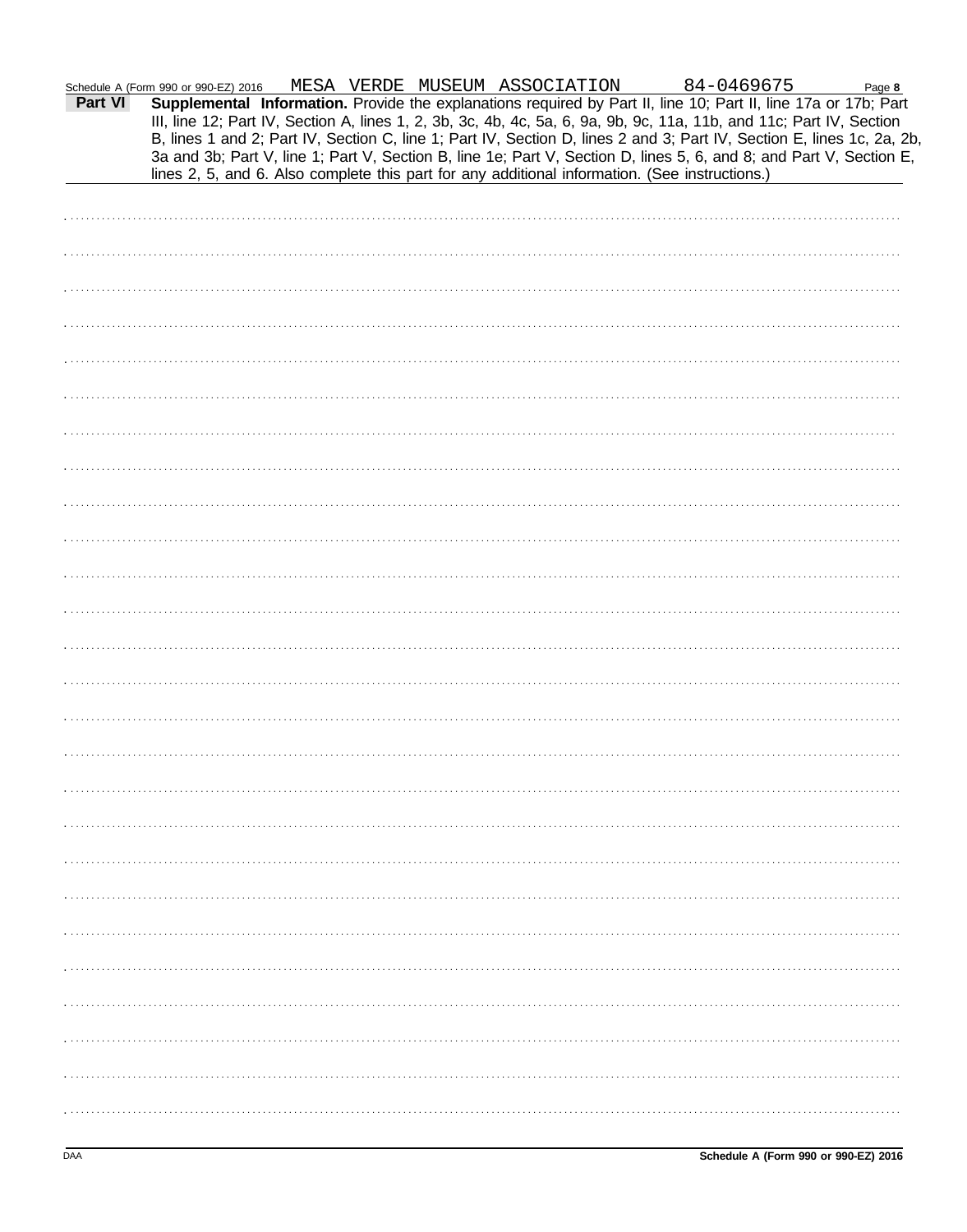|              | <b>SCHEDULE D</b>                                                     | <b>Supplemental Financial Statements</b>                                                                                                                                                                                     |                       |                                                    |                                | OMB No. 1545-0047               |  |  |
|--------------|-----------------------------------------------------------------------|------------------------------------------------------------------------------------------------------------------------------------------------------------------------------------------------------------------------------|-----------------------|----------------------------------------------------|--------------------------------|---------------------------------|--|--|
|              | (Form 990)                                                            | u Complete if the organization answered "Yes" on Form 990,                                                                                                                                                                   |                       |                                                    | 6                              |                                 |  |  |
|              | Department of the Treasury                                            | Part IV, line 6, 7, 8, 9, 10, 11a, 11b, 11c, 11d, 11e, 11f, 12a, or 12b.                                                                                                                                                     | u Attach to Form 990. |                                                    |                                | <b>Open to Public</b>           |  |  |
|              | Internal Revenue Service                                              | <b>u Information about Schedule D (Form 990) and its instructions is at www.irs.gov/form990.</b>                                                                                                                             |                       |                                                    |                                | <b>Inspection</b>               |  |  |
|              | Name of the organization                                              |                                                                                                                                                                                                                              |                       |                                                    | Employer identification number |                                 |  |  |
|              |                                                                       |                                                                                                                                                                                                                              |                       |                                                    |                                |                                 |  |  |
|              | Part I                                                                | MESA VERDE MUSEUM ASSOCIATION<br>Organizations Maintaining Donor Advised Funds or Other Similar Funds or Accounts.                                                                                                           |                       |                                                    | 84-0469675                     |                                 |  |  |
|              |                                                                       | Complete if the organization answered "Yes" on Form 990, Part IV, line 6.                                                                                                                                                    |                       |                                                    |                                |                                 |  |  |
|              |                                                                       |                                                                                                                                                                                                                              |                       | (a) Donor advised funds                            |                                | (b) Funds and other accounts    |  |  |
| 1            |                                                                       |                                                                                                                                                                                                                              |                       |                                                    |                                |                                 |  |  |
| 2            |                                                                       | Aggregate value of contributions to (during year)                                                                                                                                                                            |                       |                                                    |                                |                                 |  |  |
| 3            |                                                                       | Aggregate value of grants from (during year)                                                                                                                                                                                 |                       | <u> La Carlo de la Carlo de la Carlo de la Ca</u>  |                                |                                 |  |  |
| 4            |                                                                       |                                                                                                                                                                                                                              |                       |                                                    |                                |                                 |  |  |
| 5            |                                                                       | Did the organization inform all donors and donor advisors in writing that the assets held in donor advised                                                                                                                   |                       |                                                    |                                |                                 |  |  |
|              |                                                                       |                                                                                                                                                                                                                              |                       |                                                    |                                | Yes<br>No                       |  |  |
| 6            |                                                                       | Did the organization inform all grantees, donors, and donor advisors in writing that grant funds can be used<br>only for charitable purposes and not for the benefit of the donor or donor advisor, or for any other purpose |                       |                                                    |                                |                                 |  |  |
|              |                                                                       |                                                                                                                                                                                                                              |                       |                                                    |                                | <b>Yes</b><br>No                |  |  |
|              | Part II                                                               | <b>Conservation Easements.</b>                                                                                                                                                                                               |                       |                                                    |                                |                                 |  |  |
|              |                                                                       | Complete if the organization answered "Yes" on Form 990, Part IV, line 7.                                                                                                                                                    |                       |                                                    |                                |                                 |  |  |
| 1            |                                                                       | Purpose(s) of conservation easements held by the organization (check all that apply).                                                                                                                                        |                       |                                                    |                                |                                 |  |  |
|              |                                                                       | Preservation of land for public use (e.g., recreation or education)                                                                                                                                                          |                       | Preservation of a historically important land area |                                |                                 |  |  |
|              | Protection of natural habitat                                         |                                                                                                                                                                                                                              |                       | Preservation of a certified historic structure     |                                |                                 |  |  |
|              | Preservation of open space                                            |                                                                                                                                                                                                                              |                       |                                                    |                                |                                 |  |  |
| $\mathbf{2}$ |                                                                       | Complete lines 2a through 2d if the organization held a qualified conservation contribution in the form of a conservation                                                                                                    |                       |                                                    |                                |                                 |  |  |
|              | easement on the last day of the tax year.                             |                                                                                                                                                                                                                              |                       |                                                    |                                | Held at the End of the Tax Year |  |  |
|              |                                                                       |                                                                                                                                                                                                                              |                       |                                                    | 2a                             |                                 |  |  |
|              |                                                                       | Number of conservation easements on a certified historic structure included in (a) <i>[[[[[[[[[[[[[[[]]]</i> ]]                                                                                                              |                       |                                                    | 2b<br>2c                       |                                 |  |  |
|              |                                                                       | d Number of conservation easements included in (c) acquired after 8/17/06, and not on a                                                                                                                                      |                       |                                                    |                                |                                 |  |  |
|              |                                                                       |                                                                                                                                                                                                                              |                       |                                                    | 2d                             |                                 |  |  |
| 3            |                                                                       | Number of conservation easements modified, transferred, released, extinguished, or terminated by the organization during the                                                                                                 |                       |                                                    |                                |                                 |  |  |
|              | tax year $\mathbf{u}$                                                 |                                                                                                                                                                                                                              |                       |                                                    |                                |                                 |  |  |
|              |                                                                       | Number of states where property subject to conservation easement is located $\mathbf{u}$                                                                                                                                     |                       |                                                    |                                |                                 |  |  |
|              |                                                                       | Does the organization have a written policy regarding the periodic monitoring, inspection, handling of                                                                                                                       |                       |                                                    |                                |                                 |  |  |
|              |                                                                       | violations, and enforcement of the conservation easements it holds?                                                                                                                                                          |                       |                                                    |                                | Yes<br>No                       |  |  |
| 6            |                                                                       | Staff and volunteer hours devoted to monitoring, inspecting, handling of violations, and enforcing conservation easements during the year                                                                                    |                       |                                                    |                                |                                 |  |  |
|              | $\mathbf{u}$                                                          |                                                                                                                                                                                                                              |                       |                                                    |                                |                                 |  |  |
| 7            |                                                                       | Amount of expenses incurred in monitoring, inspecting, handling of violations, and enforcing conservation easements during the year                                                                                          |                       |                                                    |                                |                                 |  |  |
| 8            | $\mathbf{u}$ \$ $\ldots$ $\ldots$ $\ldots$ $\ldots$ $\ldots$ $\ldots$ | Does each conservation easement reported on line 2(d) above satisfy the requirements of section 170(h)(4)(B)(i)                                                                                                              |                       |                                                    |                                |                                 |  |  |
|              |                                                                       |                                                                                                                                                                                                                              |                       |                                                    |                                | Yes<br>No                       |  |  |
| 9            |                                                                       | In Part XIII, describe how the organization reports conservation easements in its revenue and expense statement, and                                                                                                         |                       |                                                    |                                |                                 |  |  |
|              |                                                                       | balance sheet, and include, if applicable, the text of the footnote to the organization's financial statements that describes the                                                                                            |                       |                                                    |                                |                                 |  |  |
|              |                                                                       | organization's accounting for conservation easements.                                                                                                                                                                        |                       |                                                    |                                |                                 |  |  |
|              | Part III                                                              | Organizations Maintaining Collections of Art, Historical Treasures, or Other Similar Assets.<br>Complete if the organization answered "Yes" on Form 990, Part IV, line 8.                                                    |                       |                                                    |                                |                                 |  |  |
|              |                                                                       | 1a If the organization elected, as permitted under SFAS 116 (ASC 958), not to report in its revenue statement and balance sheet                                                                                              |                       |                                                    |                                |                                 |  |  |
|              |                                                                       | works of art, historical treasures, or other similar assets held for public exhibition, education, or research in furtherance of                                                                                             |                       |                                                    |                                |                                 |  |  |
|              |                                                                       | public service, provide, in Part XIII, the text of the footnote to its financial statements that describes these items.                                                                                                      |                       |                                                    |                                |                                 |  |  |
|              |                                                                       | <b>b</b> If the organization elected, as permitted under SFAS 116 (ASC 958), to report in its revenue statement and balance sheet                                                                                            |                       |                                                    |                                |                                 |  |  |
|              |                                                                       | works of art, historical treasures, or other similar assets held for public exhibition, education, or research in furtherance of                                                                                             |                       |                                                    |                                |                                 |  |  |
|              |                                                                       | public service, provide the following amounts relating to these items:                                                                                                                                                       |                       |                                                    |                                |                                 |  |  |
|              |                                                                       |                                                                                                                                                                                                                              |                       |                                                    |                                | $\mathbf{u}$ \$                 |  |  |
|              |                                                                       |                                                                                                                                                                                                                              |                       |                                                    |                                | $\mathbf{u}$ \$                 |  |  |
| 2            |                                                                       | If the organization received or held works of art, historical treasures, or other similar assets for financial gain, provide the                                                                                             |                       |                                                    |                                |                                 |  |  |
|              |                                                                       | following amounts required to be reported under SFAS 116 (ASC 958) relating to these items:                                                                                                                                  |                       |                                                    |                                |                                 |  |  |
|              |                                                                       | <b>a</b> Revenue included on Form 990, Part VIII, line 1 $\ldots$ $\ldots$ $\ldots$ $\ldots$ $\ldots$ $\ldots$ $\ldots$ $\ldots$ $\ldots$ $\ldots$                                                                           |                       |                                                    |                                |                                 |  |  |
|              |                                                                       |                                                                                                                                                                                                                              |                       |                                                    |                                |                                 |  |  |

**For Paperwork Reduction Act Notice, see the Instructions for Form 990.**<br><sub>DAA</sub>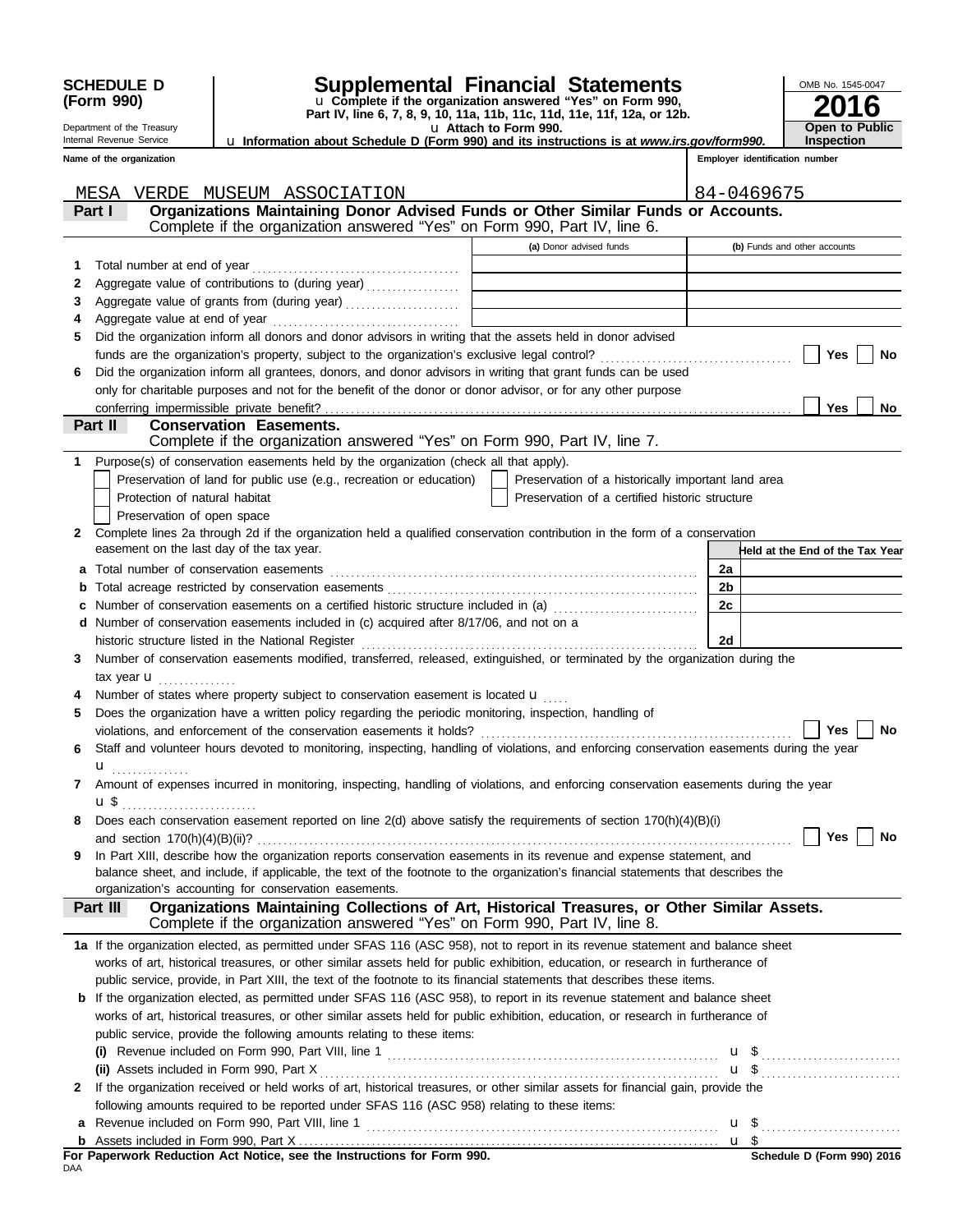|    | Schedule D (Form 990) 2016 MESA VERDE MUSEUM ASSOCIATION 84-0469675                                                                                                                                                                                            |                         |                           |                    |                 |                      | Page 2                  |
|----|----------------------------------------------------------------------------------------------------------------------------------------------------------------------------------------------------------------------------------------------------------------|-------------------------|---------------------------|--------------------|-----------------|----------------------|-------------------------|
| 3  | Organizations Maintaining Collections of Art, Historical Treasures, or Other Similar Assets (continued)<br><b>Part III</b><br>Using the organization's acquisition, accession, and other records, check any of the following that are a significant use of its |                         |                           |                    |                 |                      |                         |
|    | collection items (check all that apply):                                                                                                                                                                                                                       |                         |                           |                    |                 |                      |                         |
| a  | Public exhibition                                                                                                                                                                                                                                              | d                       | Loan or exchange programs |                    |                 |                      |                         |
| b  | Scholarly research                                                                                                                                                                                                                                             | е                       |                           |                    |                 |                      |                         |
| c  | Preservation for future generations                                                                                                                                                                                                                            |                         |                           |                    |                 |                      |                         |
| 4  | Provide a description of the organization's collections and explain how they further the organization's exempt purpose in Part                                                                                                                                 |                         |                           |                    |                 |                      |                         |
|    | XIII.                                                                                                                                                                                                                                                          |                         |                           |                    |                 |                      |                         |
| 5. | During the year, did the organization solicit or receive donations of art, historical treasures, or other similar                                                                                                                                              |                         |                           |                    |                 |                      | Yes<br><b>No</b>        |
|    | <b>Part IV</b><br><b>Escrow and Custodial Arrangements.</b>                                                                                                                                                                                                    |                         |                           |                    |                 |                      |                         |
|    | Complete if the organization answered "Yes" on Form 990, Part IV, line 9, or reported an amount on Form                                                                                                                                                        |                         |                           |                    |                 |                      |                         |
|    | 990, Part X, line 21.                                                                                                                                                                                                                                          |                         |                           |                    |                 |                      |                         |
|    | 1a Is the organization an agent, trustee, custodian or other intermediary for contributions or other assets not<br>included on Form 990, Part X?                                                                                                               |                         |                           |                    |                 |                      | <b>Yes</b><br><b>No</b> |
|    | <b>b</b> If "Yes," explain the arrangement in Part XIII and complete the following table:                                                                                                                                                                      |                         |                           |                    |                 |                      |                         |
|    |                                                                                                                                                                                                                                                                |                         |                           |                    |                 |                      | Amount                  |
| c  | Beginning balance                                                                                                                                                                                                                                              |                         |                           |                    |                 | 1c                   |                         |
|    |                                                                                                                                                                                                                                                                |                         |                           |                    |                 | 1 <sub>d</sub>       |                         |
|    |                                                                                                                                                                                                                                                                |                         |                           |                    |                 | 1е                   |                         |
| f  |                                                                                                                                                                                                                                                                |                         |                           |                    |                 | 1f                   |                         |
|    | 2a Did the organization include an amount on Form 990, Part X, line 21, for escrow or custodial account liability?                                                                                                                                             |                         |                           |                    |                 |                      | Yes<br>No               |
|    |                                                                                                                                                                                                                                                                |                         |                           |                    |                 |                      |                         |
|    | Part V<br><b>Endowment Funds.</b>                                                                                                                                                                                                                              |                         |                           |                    |                 |                      |                         |
|    | Complete if the organization answered "Yes" on Form 990, Part IV, line 10.                                                                                                                                                                                     |                         |                           |                    |                 |                      |                         |
|    |                                                                                                                                                                                                                                                                | (a) Current year        | (b) Prior year            | (c) Two years back |                 | (d) Three years back | (e) Four years back     |
|    | 1a Beginning of year balance                                                                                                                                                                                                                                   |                         |                           |                    |                 |                      |                         |
|    | <b>b</b> Contributions <b>contributions</b>                                                                                                                                                                                                                    |                         |                           |                    |                 |                      |                         |
|    | c Net investment earnings, gains, and                                                                                                                                                                                                                          |                         |                           |                    |                 |                      |                         |
|    | d Grants or scholarships                                                                                                                                                                                                                                       |                         |                           |                    |                 |                      |                         |
|    | e Other expenditures for facilities and                                                                                                                                                                                                                        |                         |                           |                    |                 |                      |                         |
|    | programs                                                                                                                                                                                                                                                       |                         |                           |                    |                 |                      |                         |
|    | f Administrative expenses                                                                                                                                                                                                                                      |                         |                           |                    |                 |                      |                         |
| a  | End of year balance                                                                                                                                                                                                                                            |                         |                           |                    |                 |                      |                         |
|    | 2 Provide the estimated percentage of the current year end balance (line 1g, column (a)) held as:                                                                                                                                                              |                         |                           |                    |                 |                      |                         |
|    | a Board designated or quasi-endowment u                                                                                                                                                                                                                        |                         |                           |                    |                 |                      |                         |
| b  | Permanent endowment <b>u</b> %                                                                                                                                                                                                                                 |                         |                           |                    |                 |                      |                         |
| c  | Temporarily restricted endowment u                                                                                                                                                                                                                             | %                       |                           |                    |                 |                      |                         |
|    | The percentages on lines 2a, 2b, and 2c should equal 100%.                                                                                                                                                                                                     |                         |                           |                    |                 |                      |                         |
|    | 3a Are there endowment funds not in the possession of the organization that are held and administered for the                                                                                                                                                  |                         |                           |                    |                 |                      |                         |
|    | organization by:                                                                                                                                                                                                                                               |                         |                           |                    |                 |                      | Yes<br>No               |
|    |                                                                                                                                                                                                                                                                |                         |                           |                    |                 |                      | 3a(i)                   |
|    | (ii) related organizations                                                                                                                                                                                                                                     |                         |                           |                    |                 |                      | 3a(ii)                  |
|    |                                                                                                                                                                                                                                                                |                         |                           |                    |                 |                      | 3b                      |
|    | Describe in Part XIII the intended uses of the organization's endowment funds.<br>Land, Buildings, and Equipment.<br><b>Part VI</b>                                                                                                                            |                         |                           |                    |                 |                      |                         |
|    | Complete if the organization answered "Yes" on Form 990, Part IV, line 11a. See Form 990, Part X, line 10.                                                                                                                                                     |                         |                           |                    |                 |                      |                         |
|    | Description of property                                                                                                                                                                                                                                        | (a) Cost or other basis | (b) Cost or other basis   |                    | (c) Accumulated |                      | (d) Book value          |
|    |                                                                                                                                                                                                                                                                | (investment)            | (other)                   |                    | depreciation    |                      |                         |
|    |                                                                                                                                                                                                                                                                |                         |                           |                    |                 |                      |                         |
|    |                                                                                                                                                                                                                                                                |                         |                           |                    |                 |                      |                         |
|    | c Leasehold improvements                                                                                                                                                                                                                                       |                         |                           |                    |                 |                      |                         |
|    |                                                                                                                                                                                                                                                                |                         |                           | 154,898            |                 | 142,291              | <u>12,607</u>           |
|    | e Other                                                                                                                                                                                                                                                        |                         |                           |                    |                 |                      |                         |
|    |                                                                                                                                                                                                                                                                |                         |                           |                    |                 | u                    | <u>12,607</u>           |

**Schedule D (Form 990) 2016**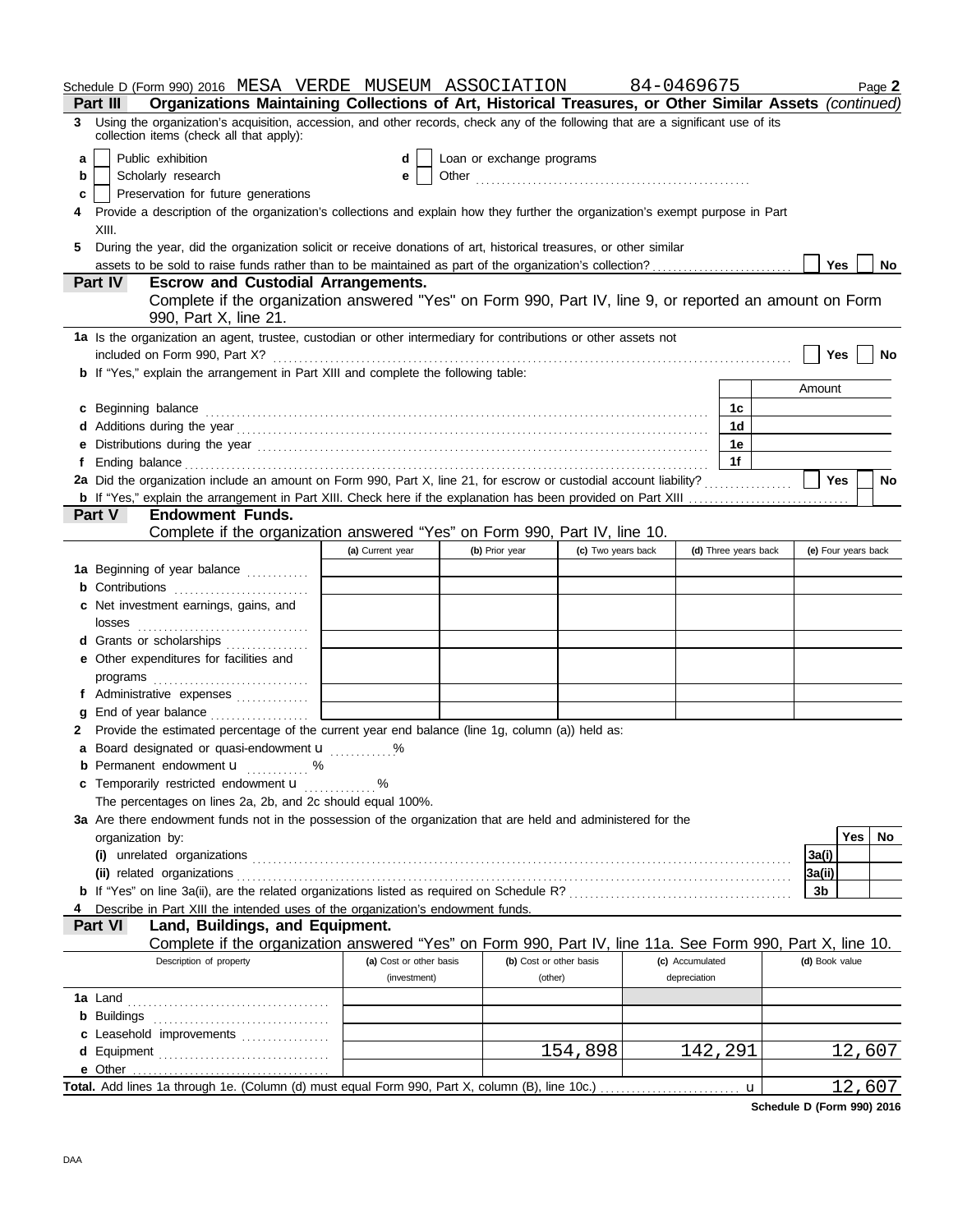| Schedule D (Form 990) 2016 | MESA | VERDE | MUSEUM | ASSOCIATION | 04696<br>ולכ | ს age ა |
|----------------------------|------|-------|--------|-------------|--------------|---------|
|                            |      |       |        |             |              |         |

## **Part VII Investments—Other Securities.**<br>Complete if the organization answer

Complete if the organization answered "Yes" on Form 990, Part IV, line 11b. See Form 990, Part X, line 12.

| Complete if the organization answered "Yes" on Form 990, Part IV, line 11b. See Form 990, Part X, line 12.                                                                                                                           |                |                                                              |
|--------------------------------------------------------------------------------------------------------------------------------------------------------------------------------------------------------------------------------------|----------------|--------------------------------------------------------------|
| (a) Description of security or category<br>(including name of security)                                                                                                                                                              | (b) Book value | (c) Method of valuation:<br>Cost or end-of-year market value |
|                                                                                                                                                                                                                                      |                |                                                              |
| (1) Financial derivatives                                                                                                                                                                                                            |                |                                                              |
|                                                                                                                                                                                                                                      |                |                                                              |
| (3) Other <b>contract and the contract of the contract of the contract of the contract of the contract of the contract of the contract of the contract of the contract of the contract of the contract of the contract of the co</b> |                |                                                              |
|                                                                                                                                                                                                                                      |                |                                                              |
|                                                                                                                                                                                                                                      |                |                                                              |
|                                                                                                                                                                                                                                      |                |                                                              |
|                                                                                                                                                                                                                                      |                |                                                              |
|                                                                                                                                                                                                                                      |                |                                                              |
| (F)                                                                                                                                                                                                                                  |                |                                                              |
| (G)                                                                                                                                                                                                                                  |                |                                                              |
| (H)                                                                                                                                                                                                                                  |                |                                                              |
| Total. (Column (b) must equal Form 990, Part X, col. (B) line 12.) $\mathbf u$                                                                                                                                                       |                |                                                              |
| Investments-Program Related.<br><b>Part VIII</b>                                                                                                                                                                                     |                |                                                              |
| Complete if the organization answered "Yes" on Form 990, Part IV, line 11c. See Form 990, Part X, line 13.                                                                                                                           |                |                                                              |
| (a) Description of investment                                                                                                                                                                                                        | (b) Book value | (c) Method of valuation:                                     |
|                                                                                                                                                                                                                                      |                | Cost or end-of-year market value                             |
| (1)                                                                                                                                                                                                                                  |                |                                                              |
| (2)                                                                                                                                                                                                                                  |                |                                                              |
| (3)                                                                                                                                                                                                                                  |                |                                                              |
| (4)                                                                                                                                                                                                                                  |                |                                                              |
| (5)                                                                                                                                                                                                                                  |                |                                                              |
| (6)                                                                                                                                                                                                                                  |                |                                                              |
| (7)                                                                                                                                                                                                                                  |                |                                                              |
| (8)                                                                                                                                                                                                                                  |                |                                                              |
| (9)                                                                                                                                                                                                                                  |                |                                                              |
| Total. (Column (b) must equal Form 990, Part X, col. (B) line 13.) $\mathbf u$                                                                                                                                                       |                |                                                              |
| Part IX<br>Other Assets.                                                                                                                                                                                                             |                |                                                              |
| Complete if the organization answered "Yes" on Form 990, Part IV, line 11d. See Form 990, Part X, line 15.                                                                                                                           |                |                                                              |
| (a) Description                                                                                                                                                                                                                      |                | (b) Book value                                               |
| (1)                                                                                                                                                                                                                                  |                |                                                              |
| (2)                                                                                                                                                                                                                                  |                |                                                              |
| (3)                                                                                                                                                                                                                                  |                |                                                              |
| (4)                                                                                                                                                                                                                                  |                |                                                              |
| (5)                                                                                                                                                                                                                                  |                |                                                              |
| (6)                                                                                                                                                                                                                                  |                |                                                              |
| (7)                                                                                                                                                                                                                                  |                |                                                              |
| (8)                                                                                                                                                                                                                                  |                |                                                              |
| (9)                                                                                                                                                                                                                                  |                |                                                              |
| Total. (Column (b) must equal Form 990, Part X, col. (B) line 15.)                                                                                                                                                                   |                | u                                                            |
| <b>Other Liabilities.</b><br>Part X                                                                                                                                                                                                  |                |                                                              |
| Complete if the organization answered "Yes" on Form 990, Part IV, line 11e or 11f. See Form 990, Part X,                                                                                                                             |                |                                                              |
| line 25.                                                                                                                                                                                                                             |                |                                                              |
| (a) Description of liability<br>1.                                                                                                                                                                                                   | (b) Book value |                                                              |
| (1)<br>Federal income taxes                                                                                                                                                                                                          |                |                                                              |
| (2)                                                                                                                                                                                                                                  |                |                                                              |
| (3)                                                                                                                                                                                                                                  |                |                                                              |
| (4)                                                                                                                                                                                                                                  |                |                                                              |
| (5)                                                                                                                                                                                                                                  |                |                                                              |
| (6)                                                                                                                                                                                                                                  |                |                                                              |
| (7)                                                                                                                                                                                                                                  |                |                                                              |
| (8)                                                                                                                                                                                                                                  |                |                                                              |
| (9)                                                                                                                                                                                                                                  |                |                                                              |
| Total. (Column (b) must equal Form 990, Part X, col. (B) line 25.) $\mathbf u$                                                                                                                                                       |                |                                                              |
| 2. Liability for uncertain tax positions. In Part XIII, provide the text of the footnote to the organization's financial statements that reports the                                                                                 |                |                                                              |

organization's liability for uncertain tax positions under FIN 48 (ASC 740). Check here if the text of the footnote has been provided in Part XIII ...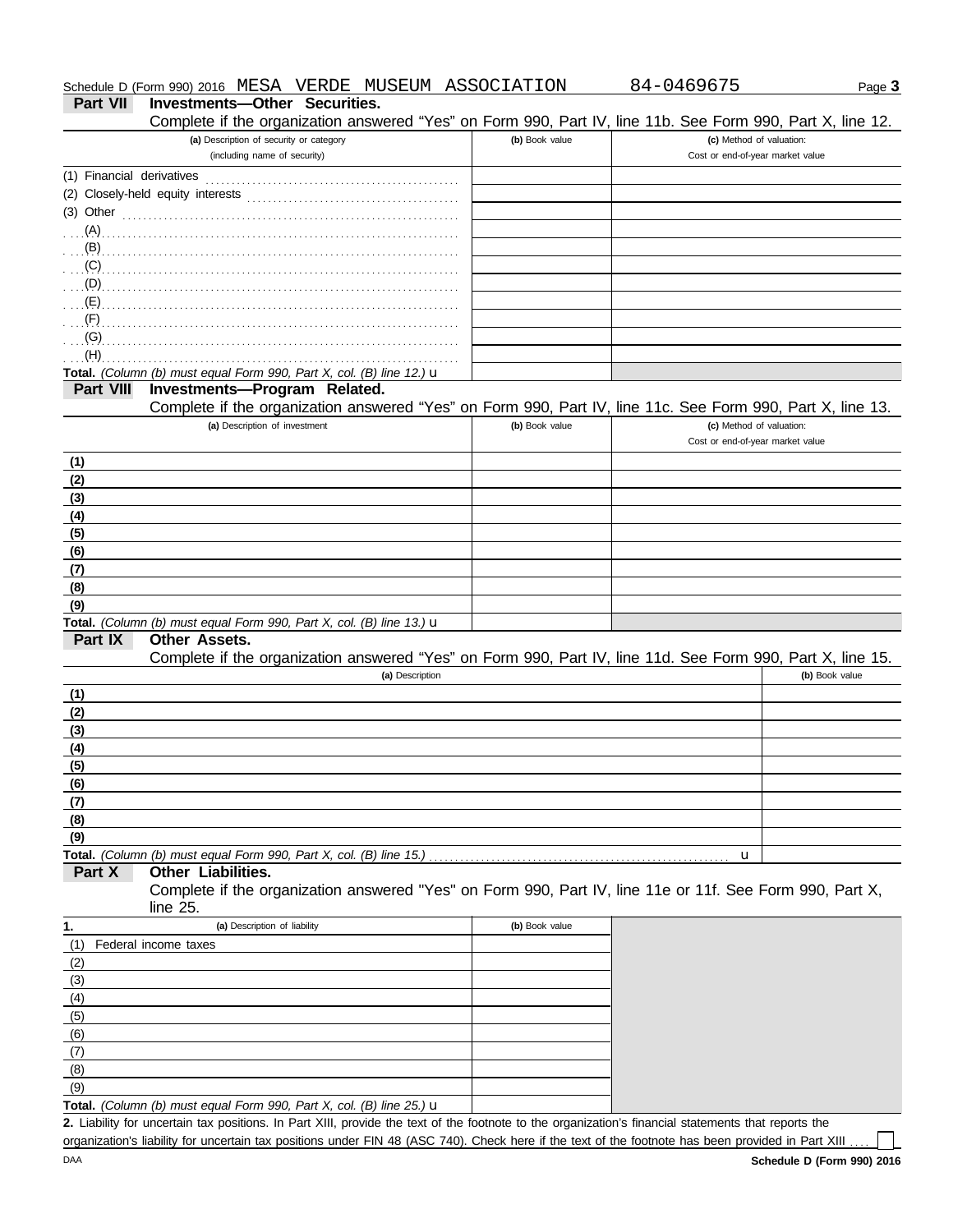|        | Schedule D (Form 990) 2016 MESA VERDE MUSEUM ASSOCIATION 84-0469675                                                                                                                                                           |                |         |                      | Page 4    |
|--------|-------------------------------------------------------------------------------------------------------------------------------------------------------------------------------------------------------------------------------|----------------|---------|----------------------|-----------|
|        | Reconciliation of Revenue per Audited Financial Statements With Revenue per Return.<br>Part XI                                                                                                                                |                |         |                      |           |
|        | Complete if the organization answered "Yes" on Form 990, Part IV, line 12a.                                                                                                                                                   |                |         |                      |           |
| 1.     |                                                                                                                                                                                                                               |                |         | $\blacktriangleleft$ | 1,759,930 |
| 2      | Amounts included on line 1 but not on Form 990, Part VIII, line 12:                                                                                                                                                           |                |         |                      |           |
| a      |                                                                                                                                                                                                                               | 2a             |         |                      |           |
| b      |                                                                                                                                                                                                                               | 2 <sub>b</sub> |         |                      |           |
| c      |                                                                                                                                                                                                                               | 2c             |         |                      |           |
| d      |                                                                                                                                                                                                                               | 2d             | 798,777 |                      |           |
| е      |                                                                                                                                                                                                                               |                |         | 2e                   | 798,777   |
| 3      |                                                                                                                                                                                                                               |                |         | $\mathbf{3}$         | 961,153   |
| 4      | Amounts included on Form 990, Part VIII, line 12, but not on line 1:                                                                                                                                                          |                |         |                      |           |
| a      | Investment expenses not included on Form 990, Part VIII, line 7b                                                                                                                                                              | 4a             |         |                      |           |
| b      |                                                                                                                                                                                                                               | 4 <sub>b</sub> |         |                      |           |
| c      | Add lines 4a and 4b                                                                                                                                                                                                           |                |         | 4c<br>5              |           |
| 5      | Reconciliation of Expenses per Audited Financial Statements With Expenses per Return.<br><b>Part XII</b>                                                                                                                      |                |         |                      | 961,153   |
|        | Complete if the organization answered "Yes" on Form 990, Part IV, line 12a.                                                                                                                                                   |                |         |                      |           |
| 1.     | Total expenses and losses per audited financial statements                                                                                                                                                                    |                |         | 1                    | 1,538,425 |
| 2      | Amounts included on line 1 but not on Form 990, Part IX, line 25:                                                                                                                                                             |                |         |                      |           |
| a      |                                                                                                                                                                                                                               | 2a             |         |                      |           |
| b      |                                                                                                                                                                                                                               | 2 <sub>b</sub> |         |                      |           |
|        |                                                                                                                                                                                                                               | 2c             |         |                      |           |
| С      |                                                                                                                                                                                                                               | 2d             | 798,777 |                      |           |
| d      |                                                                                                                                                                                                                               |                |         | 2e                   | 798,777   |
| е<br>3 |                                                                                                                                                                                                                               |                |         | 3                    | 739,648   |
|        | Amounts included on Form 990, Part IX, line 25, but not on line 1:                                                                                                                                                            |                |         |                      |           |
| 4      |                                                                                                                                                                                                                               | 4a             |         |                      |           |
|        |                                                                                                                                                                                                                               | 4 <sub>b</sub> |         |                      |           |
| b      |                                                                                                                                                                                                                               |                |         |                      |           |
|        | c Add lines 4a and 4b (a) and the contract of the contract of the contract of the contract of the contract of the contract of the contract of the contract of the contract of the contract of the contract of the contract of |                |         | 4c<br>5              | 739,648   |
|        | Part XIII Supplemental Information.                                                                                                                                                                                           |                |         |                      |           |
|        | Provide the descriptions required for Part II, lines 3, 5, and 9; Part III, lines 1a and 4; Part IV, lines 1b and 2b; Part V, line 4; Part X, line                                                                            |                |         |                      |           |
|        | 2; Part XI, lines 2d and 4b; and Part XII, lines 2d and 4b. Also complete this part to provide any additional information.                                                                                                    |                |         |                      |           |
|        | PART XI, LINE 2D - REVENUE AMOUNTS INCLUDED IN FINANCIALS - OTHER                                                                                                                                                             |                |         |                      |           |
|        |                                                                                                                                                                                                                               |                |         |                      |           |
|        | COST OF GOODS SOLD, AS REPORTED ON 990 PART VIII, LINE 10B \$ 777                                                                                                                                                             |                |         |                      |           |
|        |                                                                                                                                                                                                                               |                |         |                      |           |
|        |                                                                                                                                                                                                                               |                |         |                      |           |
|        |                                                                                                                                                                                                                               |                |         |                      |           |
|        | PART XII, LINE 2D - EXPENSE AMOUNTS INCLUDED IN FINANCIALS - OTHER                                                                                                                                                            |                |         |                      |           |
|        |                                                                                                                                                                                                                               |                |         |                      |           |
|        | COST OF GOODS SOLD, AS REPORTED ON 990 PART VIII, LINE 10B \$ 798,777                                                                                                                                                         |                |         |                      |           |
|        |                                                                                                                                                                                                                               |                |         |                      |           |
|        |                                                                                                                                                                                                                               |                |         |                      |           |
|        |                                                                                                                                                                                                                               |                |         |                      |           |
|        |                                                                                                                                                                                                                               |                |         |                      |           |
|        |                                                                                                                                                                                                                               |                |         |                      |           |
|        |                                                                                                                                                                                                                               |                |         |                      |           |
|        |                                                                                                                                                                                                                               |                |         |                      |           |
|        |                                                                                                                                                                                                                               |                |         |                      |           |
|        |                                                                                                                                                                                                                               |                |         |                      |           |
|        |                                                                                                                                                                                                                               |                |         |                      |           |
|        |                                                                                                                                                                                                                               |                |         |                      |           |
|        |                                                                                                                                                                                                                               |                |         |                      |           |
|        |                                                                                                                                                                                                                               |                |         |                      |           |
|        |                                                                                                                                                                                                                               |                |         |                      |           |
|        |                                                                                                                                                                                                                               |                |         |                      |           |
|        |                                                                                                                                                                                                                               |                |         |                      |           |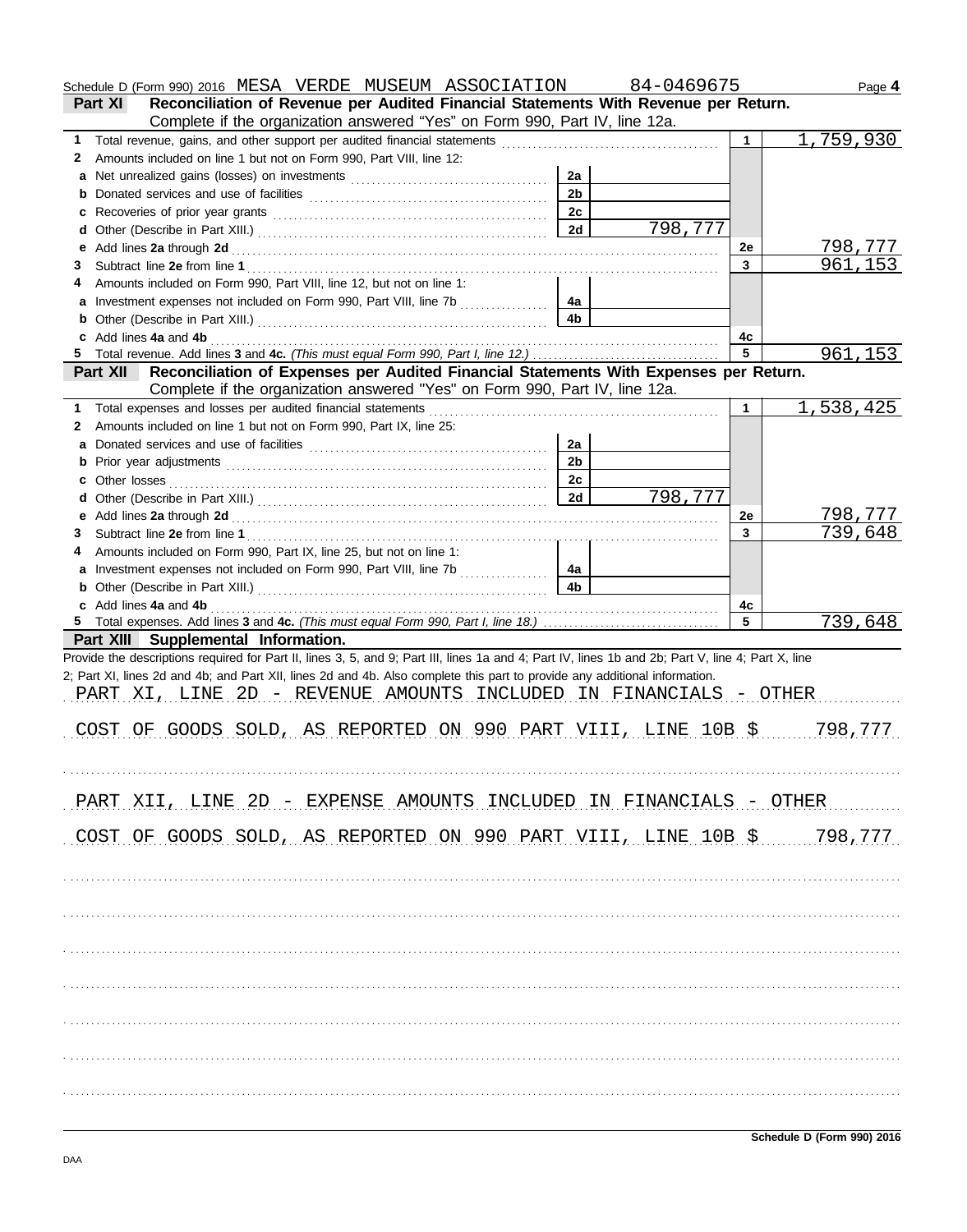$\ddotsc$ 

 $\ddot{\phantom{a}}$ 

 $\ddotsc$ 

 $\ddot{\phantom{a}}$ 

 $\ddotsc$ 

 $\ddot{\phantom{a}}$ 

 $\ddot{\phantom{a}}$ 

 $\ddotsc$ 

 $\ddotsc$ 

 $\ddot{\phantom{0}}$ 

 $\ddot{\phantom{a}}$ 

 $\ddotsc$ 

 $\ddotsc$ 

84-0469675

Schedule D (Form 990) 2016 MESA VERDE MUSEUM ASSOCIATION

**Part XIII** Supplemental Information (continued)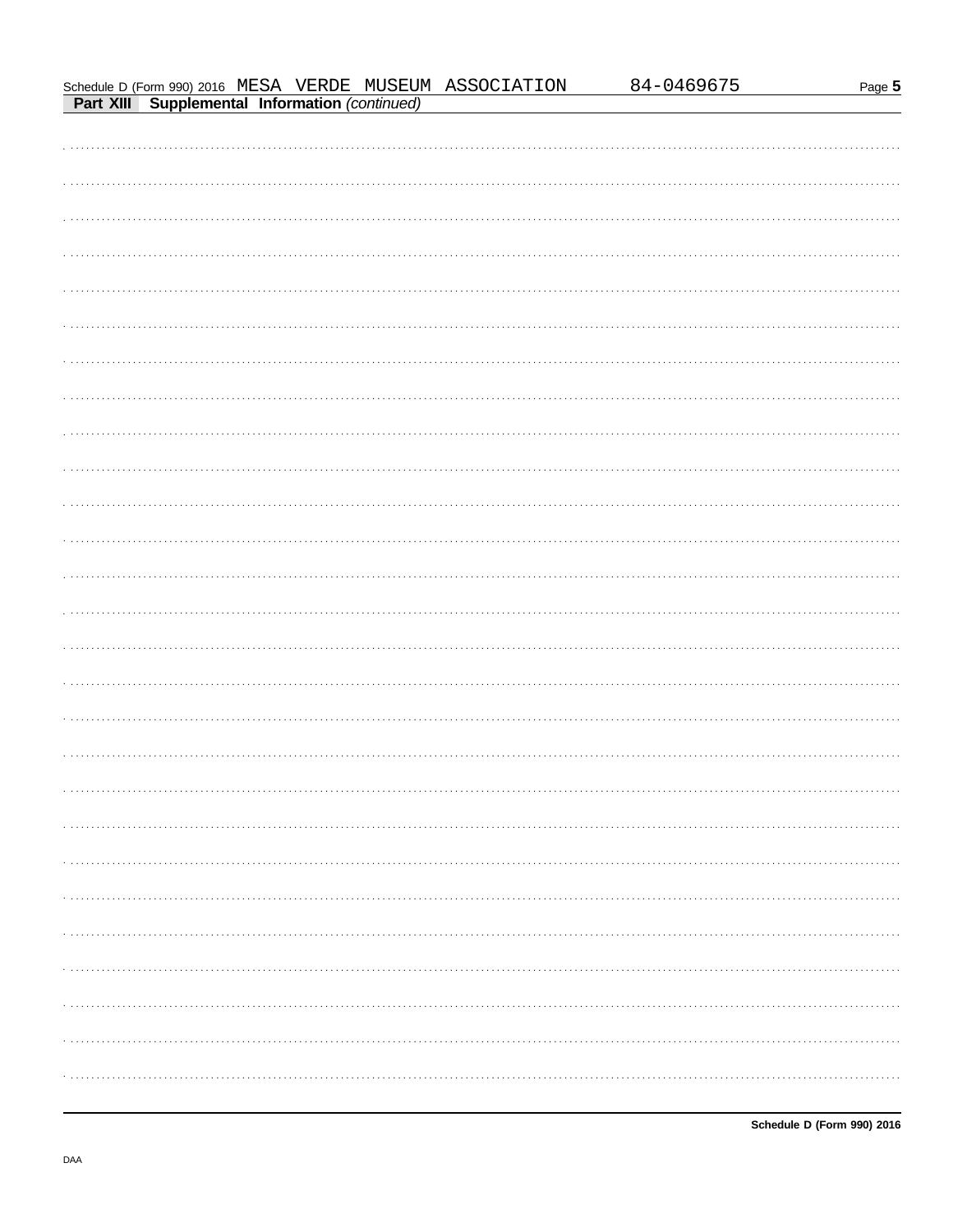| <b>SCHEDULE I</b><br>(Form 990) |                                                                                                                                                     |                                                                                                                                                                                                                                                                               | Grants and Other Assistance to Organizations,<br>Governments, and Individuals in the United States |                                         | OMB No. 1545-0047                                                                                         |                                       |                                                             |                                          |            |                                       |
|---------------------------------|-----------------------------------------------------------------------------------------------------------------------------------------------------|-------------------------------------------------------------------------------------------------------------------------------------------------------------------------------------------------------------------------------------------------------------------------------|----------------------------------------------------------------------------------------------------|-----------------------------------------|-----------------------------------------------------------------------------------------------------------|---------------------------------------|-------------------------------------------------------------|------------------------------------------|------------|---------------------------------------|
|                                 |                                                                                                                                                     |                                                                                                                                                                                                                                                                               |                                                                                                    |                                         | Complete if the organization answered "Yes" on Form 990, Part IV, line 21 or 22.<br>u Attach to Form 990. |                                       |                                                             |                                          |            | <b>Open to Public</b>                 |
|                                 | Department of the Treasury<br>u Information about Schedule I (Form 990) and its instructions is at www.irs.gov/form990.<br>Internal Revenue Service |                                                                                                                                                                                                                                                                               |                                                                                                    |                                         |                                                                                                           |                                       |                                                             |                                          | Inspection |                                       |
|                                 | Name of the organization                                                                                                                            |                                                                                                                                                                                                                                                                               |                                                                                                    |                                         |                                                                                                           |                                       | Employer identification number                              |                                          |            |                                       |
| Part I                          |                                                                                                                                                     | MESA VERDE MUSEUM ASSOCIATION<br><b>General Information on Grants and Assistance</b>                                                                                                                                                                                          |                                                                                                    |                                         |                                                                                                           |                                       |                                                             |                                          | 84-0469675 |                                       |
| $\mathbf 1$                     |                                                                                                                                                     | Does the organization maintain records to substantiate the amount of the grants or assistance, the grantees' eligibility for the grants or assistance, and<br>2 Describe in Part IV the organization's procedures for monitoring the use of grant funds in the United States. |                                                                                                    |                                         |                                                                                                           |                                       |                                                             |                                          |            | $ X $ Yes<br>No                       |
| Part II                         |                                                                                                                                                     | Grants and Other Assistance to Domestic Organizations and Domestic Governments. Complete if the organization answered "Yes" on Form<br>990, Part IV, line 21, for any recipient that received more than \$5,000. Part II can be duplicated if additional space is needed.     |                                                                                                    |                                         |                                                                                                           |                                       |                                                             |                                          |            |                                       |
|                                 |                                                                                                                                                     | (a) Name and address of organization<br>or government                                                                                                                                                                                                                         | $(b)$ EIN                                                                                          | $(c)$ IRC<br>section<br>(if applicable) | (d) Amount of cash<br>grant                                                                               | (e) Amount of non-<br>cash assistance | (f) Method of valuation<br>(book, FMV, appraisal,<br>other) | (q) Description of<br>noncash assistance |            | (h) Purpose of grant<br>or assistance |
| MESA VERDE                      | (1) NATIONAL PARK SERVICE                                                                                                                           | MESA VERDE NATIONAL PARK<br>CO 81330                                                                                                                                                                                                                                          | 53-0197094  GOV                                                                                    |                                         | 155,155                                                                                                   |                                       |                                                             |                                          | SUPPORT    |                                       |
| (2)                             |                                                                                                                                                     |                                                                                                                                                                                                                                                                               |                                                                                                    |                                         |                                                                                                           |                                       |                                                             |                                          |            |                                       |
|                                 |                                                                                                                                                     |                                                                                                                                                                                                                                                                               |                                                                                                    |                                         |                                                                                                           |                                       |                                                             |                                          |            |                                       |
| (3)                             |                                                                                                                                                     |                                                                                                                                                                                                                                                                               |                                                                                                    |                                         |                                                                                                           |                                       |                                                             |                                          |            |                                       |
|                                 |                                                                                                                                                     |                                                                                                                                                                                                                                                                               |                                                                                                    |                                         |                                                                                                           |                                       |                                                             |                                          |            |                                       |
| (4)                             |                                                                                                                                                     |                                                                                                                                                                                                                                                                               |                                                                                                    |                                         |                                                                                                           |                                       |                                                             |                                          |            |                                       |
|                                 |                                                                                                                                                     |                                                                                                                                                                                                                                                                               |                                                                                                    |                                         |                                                                                                           |                                       |                                                             |                                          |            |                                       |
| (5)                             |                                                                                                                                                     |                                                                                                                                                                                                                                                                               |                                                                                                    |                                         |                                                                                                           |                                       |                                                             |                                          |            |                                       |
|                                 |                                                                                                                                                     |                                                                                                                                                                                                                                                                               |                                                                                                    |                                         |                                                                                                           |                                       |                                                             |                                          |            |                                       |
| (6)                             |                                                                                                                                                     |                                                                                                                                                                                                                                                                               |                                                                                                    |                                         |                                                                                                           |                                       |                                                             |                                          |            |                                       |
|                                 |                                                                                                                                                     |                                                                                                                                                                                                                                                                               |                                                                                                    |                                         |                                                                                                           |                                       |                                                             |                                          |            |                                       |
| (7)                             |                                                                                                                                                     |                                                                                                                                                                                                                                                                               |                                                                                                    |                                         |                                                                                                           |                                       |                                                             |                                          |            |                                       |
|                                 |                                                                                                                                                     |                                                                                                                                                                                                                                                                               |                                                                                                    |                                         |                                                                                                           |                                       |                                                             |                                          |            |                                       |
| (8)                             |                                                                                                                                                     |                                                                                                                                                                                                                                                                               |                                                                                                    |                                         |                                                                                                           |                                       |                                                             |                                          |            |                                       |
|                                 |                                                                                                                                                     |                                                                                                                                                                                                                                                                               |                                                                                                    |                                         |                                                                                                           |                                       |                                                             |                                          |            |                                       |
| (9)                             |                                                                                                                                                     |                                                                                                                                                                                                                                                                               |                                                                                                    |                                         |                                                                                                           |                                       |                                                             |                                          |            |                                       |
|                                 |                                                                                                                                                     |                                                                                                                                                                                                                                                                               |                                                                                                    |                                         |                                                                                                           |                                       |                                                             |                                          |            |                                       |
| $\mathbf{2}$                    |                                                                                                                                                     | Enter total number of section 501(c)(3) and government organizations listed in the line 1 table<br>Enter total number of other organizations listed in the line 1 table                                                                                                       |                                                                                                    |                                         |                                                                                                           |                                       |                                                             |                                          | u l        |                                       |
|                                 |                                                                                                                                                     | For Paperwork Reduction Act Notice, see the Instructions for Form 990.                                                                                                                                                                                                        |                                                                                                    |                                         |                                                                                                           |                                       |                                                             |                                          | u          | Schedule I (Form 990) (2016)          |
| DAA                             |                                                                                                                                                     |                                                                                                                                                                                                                                                                               |                                                                                                    |                                         |                                                                                                           |                                       |                                                             |                                          |            |                                       |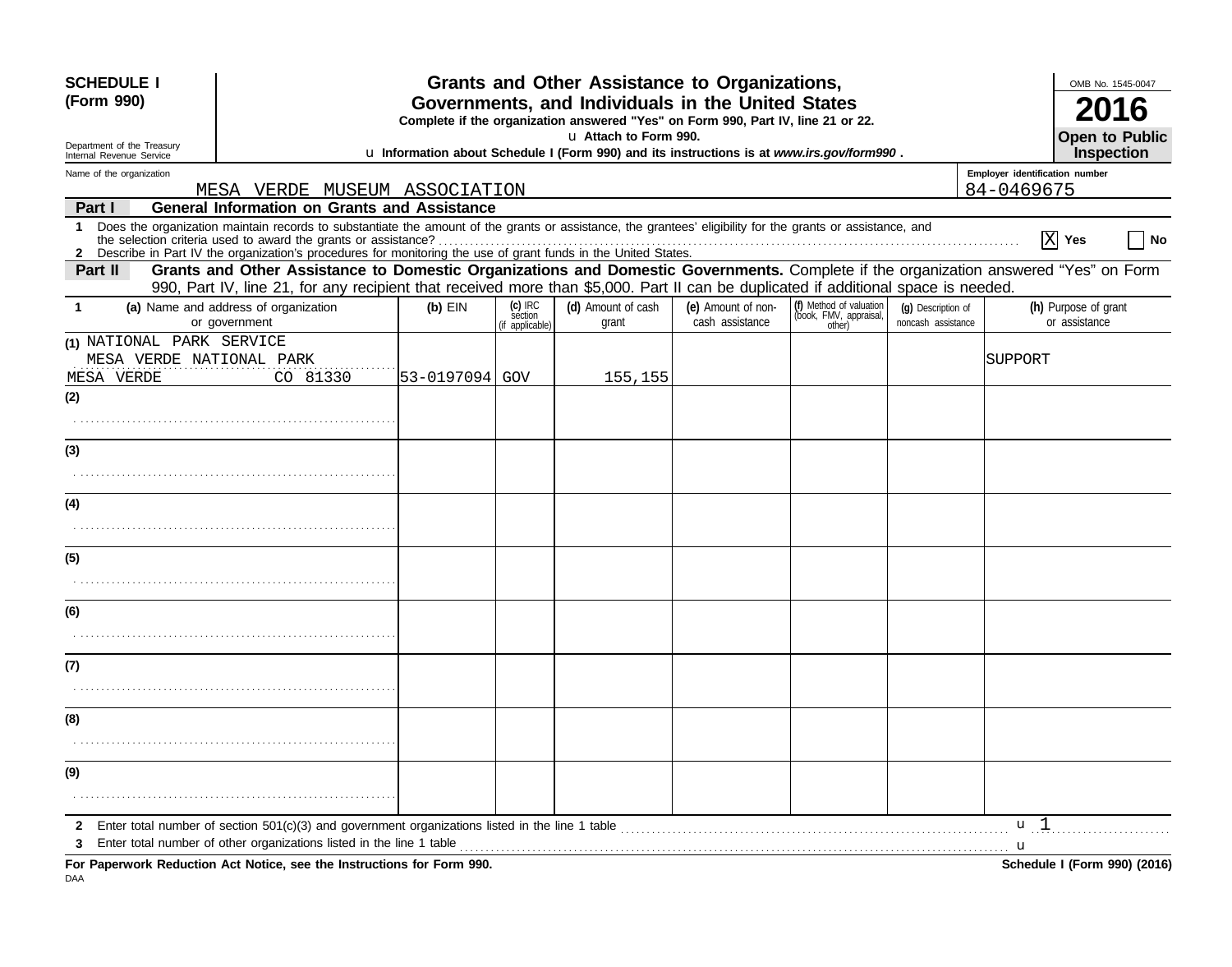Part III can be duplicated if additional space is needed. (a) Type of grant or assistance (b) Number of (d) Amount of (e) Method of valuation (book, (f) Description of noncash assistance (c) Amount of recipients cash grant noncash assistance FMV, appraisal, other)  $\overline{\mathbf{1}}$  $\mathbf{2}$  $\overline{\mathbf{3}}$  $\overline{4}$ 5 6  $\overline{7}$ Part IV Supplemental Information. Provide the information required in Part I, line 2; Part III, column (b); and any other additional information. PART I, LINE 2 - PROCEDURES FOR MONITORING THE USE OF GRANT FUNDS MONITOR CONTRACTOR'S PERIODIC PROGRESS REPORTS; REVIEW CONTRACTOR DELIVERABLES BEFORE SUBMITTING TO GRANTOR; REVIEW FINANCIAL PROGRESS REPORTS FOR CONSISTENCY WITH BUDGETED RATES AND EFFORTS SHOWN IN THE ORIGINAL GRANT PROPOSAL. FOR CASH AID, THE NPS PROPOSES USES CONSISTENT WITH THE ASSOCIATION'S MISSION. PAYMENTS AND REIMBURSEMENTS ARE APPROVED BY BOTH THE NPS AND THE ASSOCIATION'S EXECUTIVE DIRECTOR.

Part III

Page 2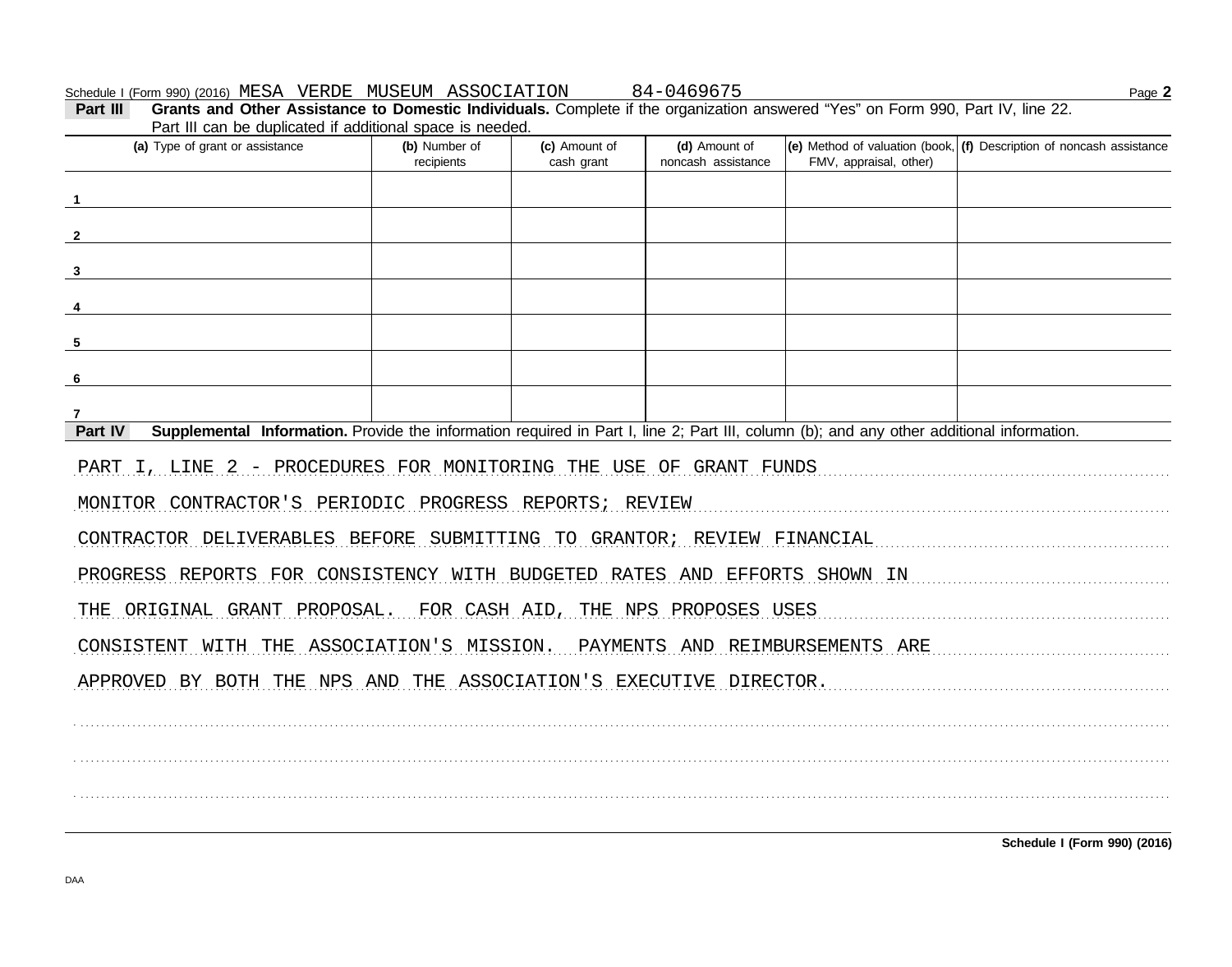#### **SCHEDULE L Transactions With Interested Persons**

anization answered "Yes" on Form 990, Part IV, line 25a, 25b, 26, 27, 28a,<br>28b, or 28c, or Form 990-EZ, Part V, line 38a or 40b.<br>**u** Attach to Form 990 or Form 990-EZ. **(Form 990 or 990-EZ)** u **Complete if the organization answered "Yes" on Form 990, Part IV, line 25a, 25b, 26, 27, 28a,**

Department of the Treasury Internal Revenue Service

**(7) (8) (9)**

## u **Information about Schedule L (Form 990 or 990-EZ) and its instructions is at** *www.irs.gov/form990.*

| Open To Public |
|----------------|
| Inspection     |

OMB No. 1545-0047

|              | Name of the organization                                                                                                                                                                                                                        |                   |                                                                    |                      |                          |                                |                        |  | Employer identification number |    |     |                                |                |             |
|--------------|-------------------------------------------------------------------------------------------------------------------------------------------------------------------------------------------------------------------------------------------------|-------------------|--------------------------------------------------------------------|----------------------|--------------------------|--------------------------------|------------------------|--|--------------------------------|----|-----|--------------------------------|----------------|-------------|
|              | MESA VERDE MUSEUM ASSOCIATION                                                                                                                                                                                                                   |                   |                                                                    |                      |                          |                                |                        |  | 84-0469675                     |    |     |                                |                |             |
|              | Part I<br><b>Excess Benefit Transactions</b> (section 501(c)(3), section 501(c)(4), and 501(c)(29) organizations only).<br>Complete if the organization answered "Yes" on Form 990, Part IV, line 25a or 25b, or Form 990-EZ, Part V, line 40b. |                   |                                                                    |                      |                          |                                |                        |  |                                |    |     |                                |                |             |
|              |                                                                                                                                                                                                                                                 |                   | (b) Relationship between disqualified person and                   |                      |                          |                                |                        |  |                                |    |     |                                | (d) Corrected? |             |
| 1            | (a) Name of disqualified person                                                                                                                                                                                                                 |                   | organization                                                       |                      |                          | (c) Description of transaction |                        |  |                                |    |     | Yes                            |                | No          |
| (1)          |                                                                                                                                                                                                                                                 |                   |                                                                    |                      |                          |                                |                        |  |                                |    |     |                                |                |             |
| (2)          |                                                                                                                                                                                                                                                 |                   |                                                                    |                      |                          |                                |                        |  |                                |    |     |                                |                |             |
| (3)          |                                                                                                                                                                                                                                                 |                   |                                                                    |                      |                          |                                |                        |  |                                |    |     |                                |                |             |
| (4)          |                                                                                                                                                                                                                                                 |                   |                                                                    |                      |                          |                                |                        |  |                                |    |     |                                |                |             |
| (5)          |                                                                                                                                                                                                                                                 |                   |                                                                    |                      |                          |                                |                        |  |                                |    |     |                                |                |             |
| (6)          |                                                                                                                                                                                                                                                 |                   |                                                                    |                      |                          |                                |                        |  |                                |    |     |                                |                |             |
| $\mathbf{2}$ | Enter the amount of tax incurred by the organization managers or disqualified persons during the year                                                                                                                                           |                   |                                                                    |                      |                          |                                |                        |  |                                |    |     |                                |                |             |
| 3            |                                                                                                                                                                                                                                                 |                   |                                                                    |                      |                          |                                |                        |  |                                |    |     |                                |                |             |
|              | Part II<br>Loans to and/or From Interested Persons.                                                                                                                                                                                             |                   |                                                                    |                      |                          |                                |                        |  |                                |    |     |                                |                |             |
|              | Complete if the organization answered "Yes" on Form 990-EZ, Part V, line 38a or Form 990, Part IV, line 26; or if the<br>organization reported an amount on Form 990, Part X, line 5, 6, or 22.                                                 |                   |                                                                    |                      |                          |                                |                        |  |                                |    |     |                                |                |             |
|              | (a) Name of interested person                                                                                                                                                                                                                   | (b) Relationship  | (c) Purpose of                                                     | (d) Loan to          | (e) Original             |                                | (f) Balance due        |  |                                |    |     | $(g)$ In default? (h) Approved |                | (i) Written |
|              |                                                                                                                                                                                                                                                 | with organization | loan                                                               | or from the<br>org.? | principal amount         |                                |                        |  |                                |    |     | by board or<br>committee?      |                | agreement?  |
|              |                                                                                                                                                                                                                                                 |                   |                                                                    | To From              |                          |                                |                        |  | Yes                            | No | Yes | No                             | Yes            | No          |
|              |                                                                                                                                                                                                                                                 |                   |                                                                    |                      |                          |                                |                        |  |                                |    |     |                                |                |             |
|              | (1)                                                                                                                                                                                                                                             |                   |                                                                    |                      |                          |                                |                        |  |                                |    |     |                                |                |             |
|              | (2)                                                                                                                                                                                                                                             |                   |                                                                    |                      |                          |                                |                        |  |                                |    |     |                                |                |             |
| (3)          | <u> 1980 - Andrea Station, amerikansk politik (</u>                                                                                                                                                                                             |                   |                                                                    |                      |                          |                                |                        |  |                                |    |     |                                |                |             |
| (4)          | <u> 1980 - Johann Barbara, martxa alemaniar a</u>                                                                                                                                                                                               |                   |                                                                    |                      |                          |                                |                        |  |                                |    |     |                                |                |             |
| (5)          | <u> 1989 - Johann Barbara, martxa alemaniar a</u>                                                                                                                                                                                               |                   |                                                                    |                      |                          |                                |                        |  |                                |    |     |                                |                |             |
| (6)          |                                                                                                                                                                                                                                                 |                   |                                                                    |                      |                          |                                |                        |  |                                |    |     |                                |                |             |
| (7)          |                                                                                                                                                                                                                                                 |                   |                                                                    |                      |                          |                                |                        |  |                                |    |     |                                |                |             |
| (8)          |                                                                                                                                                                                                                                                 |                   |                                                                    |                      |                          |                                |                        |  |                                |    |     |                                |                |             |
| (9)          |                                                                                                                                                                                                                                                 |                   |                                                                    |                      |                          |                                |                        |  |                                |    |     |                                |                |             |
| (10)         |                                                                                                                                                                                                                                                 |                   |                                                                    |                      |                          |                                |                        |  |                                |    |     |                                |                |             |
| <b>Total</b> |                                                                                                                                                                                                                                                 |                   |                                                                    |                      |                          | $\mathbf{u}$                   |                        |  |                                |    |     |                                |                |             |
|              | Part III<br><b>Grants or Assistance Benefiting Interested Persons.</b><br>Complete if the organization answered "Yes" on Form 990, Part IV, line 27.                                                                                            |                   |                                                                    |                      |                          |                                |                        |  |                                |    |     |                                |                |             |
|              | (a) Name of interested person                                                                                                                                                                                                                   |                   | (b) Relationship between interested<br>person and the organization |                      | (c) Amount of assistance |                                | (d) Type of assistance |  |                                |    |     | (e) Purpose of assistance      |                |             |
| (1)          |                                                                                                                                                                                                                                                 |                   |                                                                    |                      |                          |                                |                        |  |                                |    |     |                                |                |             |
| (2)          |                                                                                                                                                                                                                                                 |                   |                                                                    |                      |                          |                                |                        |  |                                |    |     |                                |                |             |
| (3)          |                                                                                                                                                                                                                                                 |                   |                                                                    |                      |                          |                                |                        |  |                                |    |     |                                |                |             |
| (4)          |                                                                                                                                                                                                                                                 |                   |                                                                    |                      |                          |                                |                        |  |                                |    |     |                                |                |             |
| (5)          |                                                                                                                                                                                                                                                 |                   |                                                                    |                      |                          |                                |                        |  |                                |    |     |                                |                |             |
| (6)          |                                                                                                                                                                                                                                                 |                   |                                                                    |                      |                          |                                |                        |  |                                |    |     |                                |                |             |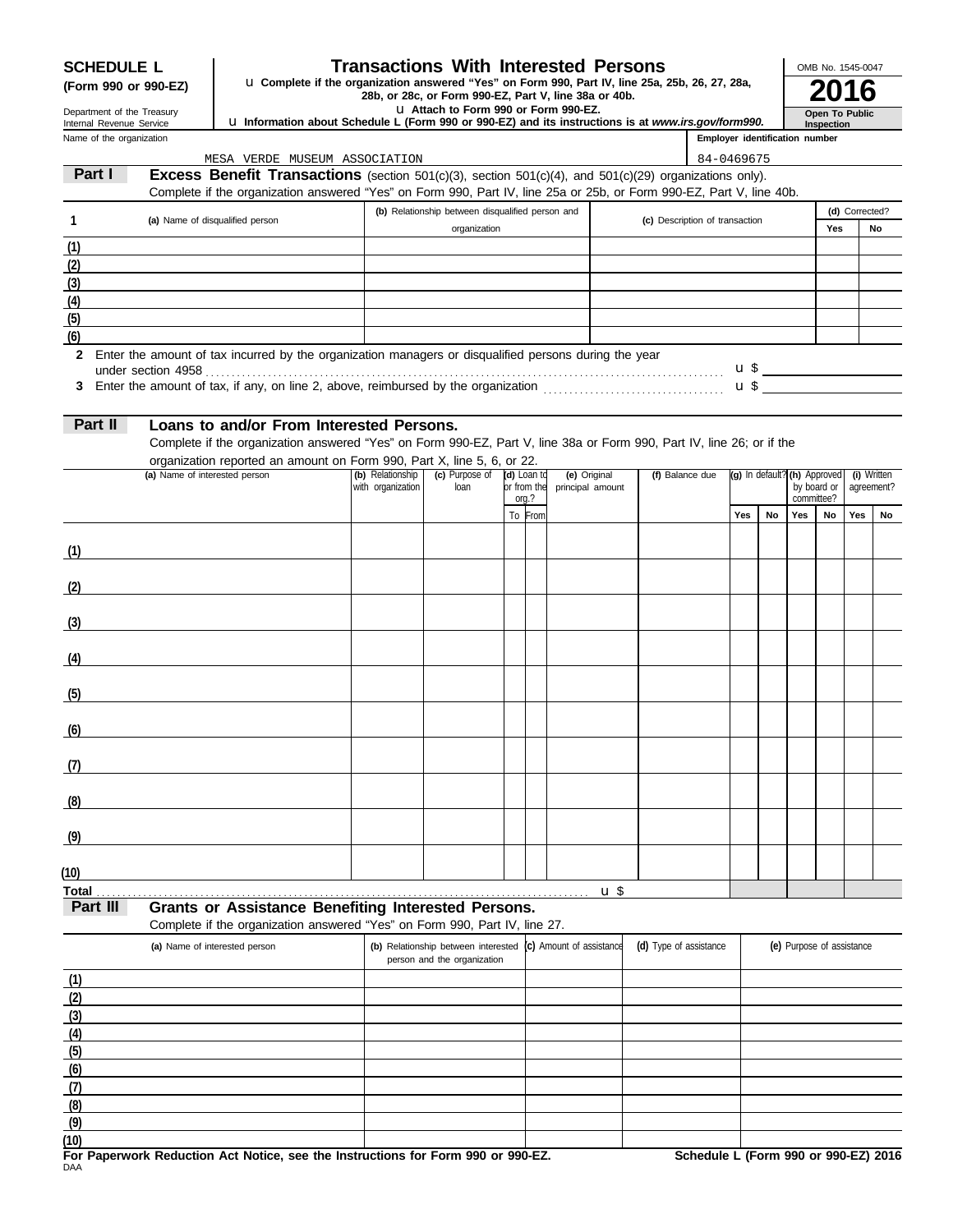#### Schedule L (Form 990 or 990-EZ) 2016 MESA VERDE MUSEUM ASSOCIATION 84-0469675 Page 2

Part IV Business Transactions Involving Interested Persons.

Complete if the organization answered "Yes" on Form 990, Part IV, line 28a, 28b, or 28c.

| (a) Name of interested person          | (b) Relationship between<br>interested person and the | (c) Amount of<br>transaction | (d) Description of transaction |     | (e) Sharing<br>of org.<br>revenues? |
|----------------------------------------|-------------------------------------------------------|------------------------------|--------------------------------|-----|-------------------------------------|
|                                        | organization                                          |                              |                                | Yes | No                                  |
| (1) TIME TRAVELER MAPS                 | FORMER BOD                                            | 4,724                        | MERCHANDISE                    | Χ   |                                     |
| (2)                                    |                                                       |                              |                                |     |                                     |
| (3)                                    |                                                       |                              |                                |     |                                     |
| (4)                                    |                                                       |                              |                                |     |                                     |
| (5)                                    |                                                       |                              |                                |     |                                     |
| (6)                                    |                                                       |                              |                                |     |                                     |
| (7)                                    |                                                       |                              |                                |     |                                     |
| (8)                                    |                                                       |                              |                                |     |                                     |
| (9)                                    |                                                       |                              |                                |     |                                     |
| (10)                                   |                                                       |                              |                                |     |                                     |
| $Dout$ $V$<br>Cupulamental Information |                                                       |                              |                                |     |                                     |

#### **Part V** Supplemental Information

Provide additional information for responses to questions on Schedule L (see instructions).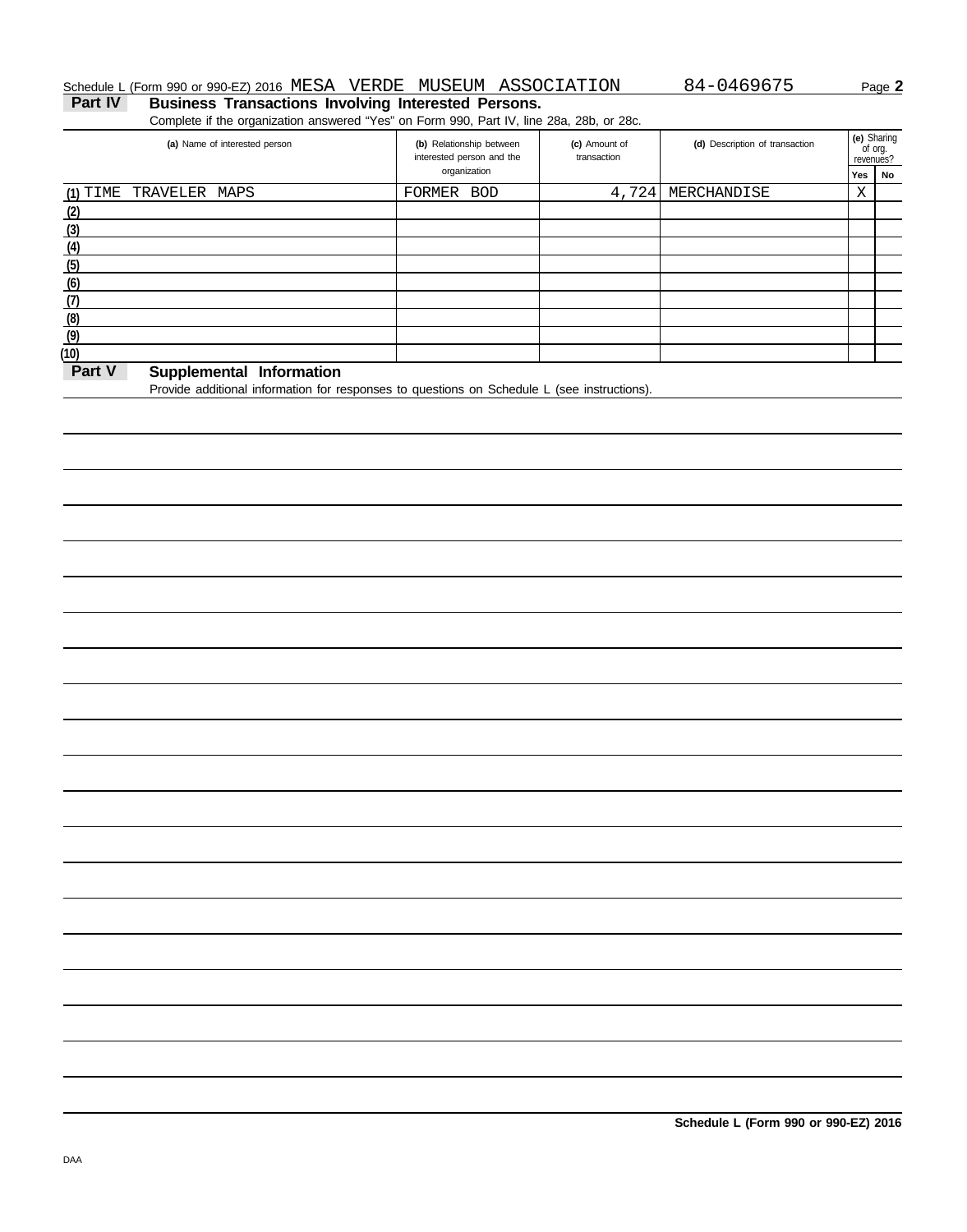| <b>SCHEDULE O</b>                                    | Supplemental Information to Form 990 or 990-EZ                                                                        |                                | OMB No. 1545-0047    |
|------------------------------------------------------|-----------------------------------------------------------------------------------------------------------------------|--------------------------------|----------------------|
| (Form 990 or 990-EZ)                                 | 2016                                                                                                                  |                                |                      |
| Department of the Treasury                           | <b>Open to Public</b>                                                                                                 |                                |                      |
| Internal Revenue Service<br>Name of the organization | <b>u</b> Information about Schedule O (Form 990 or 990-EZ) and its instructions is at www.irs.gov/form990. Inspection | Employer identification number |                      |
|                                                      | MESA<br>MUSEUM ASSOCIATION<br><b>VERDE</b>                                                                            | 84-0469675                     |                      |
| FORM 990, PART VI, LINE                              | 11B<br>ORGANIZATION'S PROCESS<br>$\overline{\phantom{m}}$                                                             | TO.<br>REVIEW                  | FORM 990             |
| APPROPRIATE                                          | PERSONNEL REVIEW<br>THE<br>TAX RETURN PRIOR TO FILING.                                                                |                                |                      |
| FORM 990,                                            | 12C - ENFORCEMENT<br>ΟF<br>PART VI, LINE                                                                              | CONFLICTS POLICY               |                      |
| ALL BOARD                                            | REQUIRED<br>MEMBERS<br>ARE<br>TО<br>COMPLETE<br>A                                                                     | CONFLICT<br>ΟF<br>INTEREST     |                      |
| <b>DISCLOSURE</b>                                    | DISCLOSURES ARE<br>STATEMENT<br>ANNUALLY<br>THE                                                                       | REVIEWED<br>BY                 | BOARD<br>THE         |
| AND<br>AUDIT                                         | DETERMINE<br>ANY REAL,<br>COMMITTEE<br>TO<br>ΙF                                                                       | PERCEIVED                      | OR POTENTIAL         |
| CONFLICT<br>OF                                       | INTEREST<br>EXISTS,<br>THE<br>AND<br>AUDIT                                                                            | COMMITTEE RECOMMENDS           | TO<br>THE FULL       |
|                                                      |                                                                                                                       |                                |                      |
| BOARD ANY APPROPRIATE                                | ACTION.                                                                                                               |                                |                      |
| FORM 990,                                            | 15A - COMPENSATION PROCESS FOR TOP<br>PART VI, LINE                                                                   |                                | OFFICIAL             |
| THE<br>COMPENSATION                                  | THEIR ASSESSMENT<br>COMMITTEE<br>DOCUMENTED                                                                           | ΟF                             | CURRENT<br>EMPLOYEES |
|                                                      | COMPENSATION AND ADJUSTED<br>THE<br>PAY ACCORDINGLY.                                                                  |                                |                      |
|                                                      |                                                                                                                       |                                |                      |
|                                                      | FORM 990, PART VI, LINE 19 - GOVERNING DOCUMENTS                                                                      | DISCLOSURE EXPLANATION         |                      |
|                                                      | GOVERNING DOCUMENTS ARE AVAILABLE UPON REQUEST.                                                                       |                                |                      |
|                                                      | FORM 990, PART XI, LINE 9 - OTHER CHANGES IN NET ASSETS EXPLANATION                                                   |                                |                      |
|                                                      | COST OF GOODS SOLD, AS REPORTED ON 990 PART VIII, LINE 10B \$ 798,777                                                 |                                |                      |
|                                                      | COST OF GOODS SOLD, AS REPORTED ON 990 PART VIII, LINE 10B $$$ -798,777                                               |                                |                      |
|                                                      |                                                                                                                       |                                |                      |
|                                                      |                                                                                                                       |                                |                      |
|                                                      |                                                                                                                       |                                |                      |
|                                                      |                                                                                                                       |                                |                      |
|                                                      |                                                                                                                       |                                |                      |
|                                                      |                                                                                                                       |                                |                      |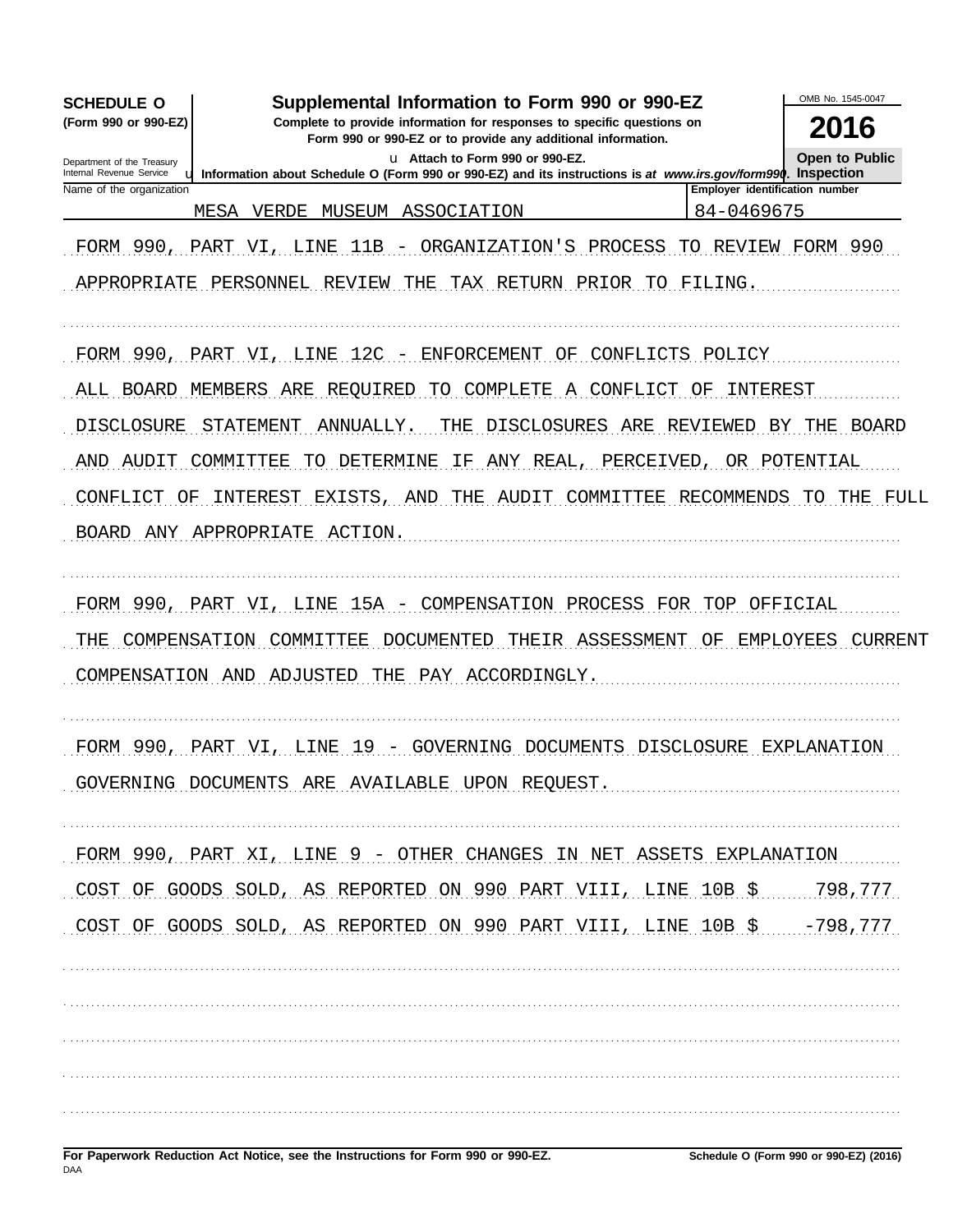| Form 8879-EO                                                                                                                                 |                                                                | <b>IRS</b> e-file Signature Authorization<br>for an Exempt Organization                                                                                                                                                                                                                                                                                                                                                                                                                                                                                                                                                                                                                                                                                                                                                                                                                                                                                    |                 |                                                            | OMB No. 1545-1878                     |
|----------------------------------------------------------------------------------------------------------------------------------------------|----------------------------------------------------------------|------------------------------------------------------------------------------------------------------------------------------------------------------------------------------------------------------------------------------------------------------------------------------------------------------------------------------------------------------------------------------------------------------------------------------------------------------------------------------------------------------------------------------------------------------------------------------------------------------------------------------------------------------------------------------------------------------------------------------------------------------------------------------------------------------------------------------------------------------------------------------------------------------------------------------------------------------------|-----------------|------------------------------------------------------------|---------------------------------------|
|                                                                                                                                              |                                                                |                                                                                                                                                                                                                                                                                                                                                                                                                                                                                                                                                                                                                                                                                                                                                                                                                                                                                                                                                            |                 |                                                            |                                       |
| Department of the Treasury                                                                                                                   |                                                                | u Do not send to the IRS. Keep for your records.                                                                                                                                                                                                                                                                                                                                                                                                                                                                                                                                                                                                                                                                                                                                                                                                                                                                                                           |                 |                                                            | 2016                                  |
| Internal Revenue Service<br>Name of exempt organization                                                                                      |                                                                | u Information about Form 8879-EO and its instructions is at www.irs.gov/form8879eo.                                                                                                                                                                                                                                                                                                                                                                                                                                                                                                                                                                                                                                                                                                                                                                                                                                                                        |                 | Employer identification number                             |                                       |
|                                                                                                                                              |                                                                |                                                                                                                                                                                                                                                                                                                                                                                                                                                                                                                                                                                                                                                                                                                                                                                                                                                                                                                                                            |                 |                                                            |                                       |
| Name and title of officer                                                                                                                    | TERI PAUL                                                      | MESA VERDE MUSEUM ASSOCIATION                                                                                                                                                                                                                                                                                                                                                                                                                                                                                                                                                                                                                                                                                                                                                                                                                                                                                                                              |                 | 84-0469675                                                 |                                       |
|                                                                                                                                              | EXECUTIVE DIRECTOR                                             |                                                                                                                                                                                                                                                                                                                                                                                                                                                                                                                                                                                                                                                                                                                                                                                                                                                                                                                                                            |                 |                                                            |                                       |
| Part I                                                                                                                                       |                                                                | Type of Return and Return Information (Whole Dollars Only)                                                                                                                                                                                                                                                                                                                                                                                                                                                                                                                                                                                                                                                                                                                                                                                                                                                                                                 |                 |                                                            |                                       |
|                                                                                                                                              |                                                                | Check the box for the return for which you are using this Form 8879-EO and enter the applicable amount, if any, from the return. If you                                                                                                                                                                                                                                                                                                                                                                                                                                                                                                                                                                                                                                                                                                                                                                                                                    |                 |                                                            |                                       |
|                                                                                                                                              |                                                                | check the box on line 1a, 2a, 3a, 4a, or 5a, below, and the amount on that line for the return being filed with this form was blank, then                                                                                                                                                                                                                                                                                                                                                                                                                                                                                                                                                                                                                                                                                                                                                                                                                  |                 |                                                            |                                       |
|                                                                                                                                              |                                                                | leave line 1b, 2b, 3b, 4b, or 5b, whichever is applicable, blank (do not enter -0-). But, if you entered -0- on the return, then enter -0- on                                                                                                                                                                                                                                                                                                                                                                                                                                                                                                                                                                                                                                                                                                                                                                                                              |                 |                                                            |                                       |
| the applicable line below. Do not complete more than 1 line in Part I.                                                                       |                                                                |                                                                                                                                                                                                                                                                                                                                                                                                                                                                                                                                                                                                                                                                                                                                                                                                                                                                                                                                                            |                 |                                                            |                                       |
| 1a Form 990 check here $\blacktriangleright$ $\mathbb{X}$                                                                                    |                                                                | $\mu$ Total revenue, if any (Form 990, Part VIII, column (A), line 12) $\mu$ , $\mu$ 15 $\mu$ 15 $\mu$                                                                                                                                                                                                                                                                                                                                                                                                                                                                                                                                                                                                                                                                                                                                                                                                                                                     |                 |                                                            |                                       |
| 2a Form 990-EZ check here $\blacktriangleright$                                                                                              |                                                                |                                                                                                                                                                                                                                                                                                                                                                                                                                                                                                                                                                                                                                                                                                                                                                                                                                                                                                                                                            |                 |                                                            |                                       |
| 3a Form 1120-POL check here ▶                                                                                                                |                                                                |                                                                                                                                                                                                                                                                                                                                                                                                                                                                                                                                                                                                                                                                                                                                                                                                                                                                                                                                                            |                 |                                                            |                                       |
| 4a Form 990-PF check here ▶                                                                                                                  |                                                                |                                                                                                                                                                                                                                                                                                                                                                                                                                                                                                                                                                                                                                                                                                                                                                                                                                                                                                                                                            |                 |                                                            |                                       |
|                                                                                                                                              |                                                                |                                                                                                                                                                                                                                                                                                                                                                                                                                                                                                                                                                                                                                                                                                                                                                                                                                                                                                                                                            |                 |                                                            |                                       |
| <b>Part II</b>                                                                                                                               |                                                                | Declaration and Signature Authorization of Officer                                                                                                                                                                                                                                                                                                                                                                                                                                                                                                                                                                                                                                                                                                                                                                                                                                                                                                         |                 |                                                            |                                       |
|                                                                                                                                              |                                                                | Under penalties of perjury, I declare that I am an officer of the above organization and that I have examined a copy of the                                                                                                                                                                                                                                                                                                                                                                                                                                                                                                                                                                                                                                                                                                                                                                                                                                |                 |                                                            |                                       |
|                                                                                                                                              |                                                                | authorize the U.S. Treasury and its designated Financial Agent to initiate an electronic funds withdrawal (direct debit) entry to the<br>financial institution account indicated in the tax preparation software for payment of the organization's federal taxes owed on this<br>return, and the financial institution to debit the entry to this account. To revoke a payment, I must contact the U.S. Treasury Financial<br>Agent at 1-888-353-4537 no later than 2 business days prior to the payment (settlement) date. I also authorize the financial institutions<br>involved in the processing of the electronic payment of taxes to receive confidential information necessary to answer inquiries and<br>resolve issues related to the payment. I have selected a personal identification number (PIN) as my signature for the organization's<br>electronic return and, if applicable, the organization's consent to electronic funds withdrawal. |                 |                                                            |                                       |
| Officer's PIN: check one box only                                                                                                            |                                                                |                                                                                                                                                                                                                                                                                                                                                                                                                                                                                                                                                                                                                                                                                                                                                                                                                                                                                                                                                            |                 |                                                            |                                       |
|                                                                                                                                              |                                                                |                                                                                                                                                                                                                                                                                                                                                                                                                                                                                                                                                                                                                                                                                                                                                                                                                                                                                                                                                            |                 |                                                            |                                       |
| lxl                                                                                                                                          | I authorize HINTONBURDICK,<br>ERO firm name                    | PLLC                                                                                                                                                                                                                                                                                                                                                                                                                                                                                                                                                                                                                                                                                                                                                                                                                                                                                                                                                       | to enter my PIN | 54321<br>Enter five numbers, but<br>do not enter all zeros | as my signature                       |
|                                                                                                                                              | ERO to enter my PIN on the return's disclosure consent screen. | on the organization's tax year 2016 electronically filed return. If I have indicated within this return that a copy of the return is<br>being filed with a state agency(ies) regulating charities as part of the IRS Fed/State program, I also authorize the aforementioned                                                                                                                                                                                                                                                                                                                                                                                                                                                                                                                                                                                                                                                                                |                 |                                                            |                                       |
|                                                                                                                                              |                                                                | As an officer of the organization, I will enter my PIN as my signature on the organization's tax year 2016 electronically filed return.<br>If I have indicated within this return that a copy of the return is being filed with a state agency(ies) regulating charities as part of<br>the IRS Fed/State program, I will enter my PIN on the return's disclosure consent screen.                                                                                                                                                                                                                                                                                                                                                                                                                                                                                                                                                                           |                 |                                                            |                                       |
| Officer's signature                                                                                                                          |                                                                |                                                                                                                                                                                                                                                                                                                                                                                                                                                                                                                                                                                                                                                                                                                                                                                                                                                                                                                                                            | Date            | 05/01/17                                                   |                                       |
| Part III                                                                                                                                     | <b>Certification and Authentication</b>                        |                                                                                                                                                                                                                                                                                                                                                                                                                                                                                                                                                                                                                                                                                                                                                                                                                                                                                                                                                            |                 |                                                            |                                       |
| <b>ERO's EFIN/PIN.</b> Enter your six-digit electronic filing identification<br>number (EFIN) followed by your five-digit self-selected PIN. |                                                                |                                                                                                                                                                                                                                                                                                                                                                                                                                                                                                                                                                                                                                                                                                                                                                                                                                                                                                                                                            |                 |                                                            | 87154354321<br>do not enter all zeros |
| Information for Authorized IRS e-file Providers for Business Returns.                                                                        |                                                                | I certify that the above numeric entry is my PIN, which is my signature on the 2016 electronically filed return for the organization<br>indicated above. I confirm that I am submitting this return in accordance with the requirements of Pub. 4163, Modernized e-File (MeF)                                                                                                                                                                                                                                                                                                                                                                                                                                                                                                                                                                                                                                                                              |                 |                                                            |                                       |
| ERO's signature                                                                                                                              | MORRIS J.<br>PEACOCK,                                          | CPA                                                                                                                                                                                                                                                                                                                                                                                                                                                                                                                                                                                                                                                                                                                                                                                                                                                                                                                                                        | Date }          | 05/01/17                                                   |                                       |
|                                                                                                                                              |                                                                | <b>ERO Must Retain This Form - See Instructions</b><br>Do Not Submit This Form To the IRS Unless Requested To Do So                                                                                                                                                                                                                                                                                                                                                                                                                                                                                                                                                                                                                                                                                                                                                                                                                                        |                 |                                                            |                                       |
|                                                                                                                                              |                                                                |                                                                                                                                                                                                                                                                                                                                                                                                                                                                                                                                                                                                                                                                                                                                                                                                                                                                                                                                                            |                 |                                                            | r                                     |

**For Paperwork Reduction Act Notice, see back of form.**

Form **8879-EO** (2016)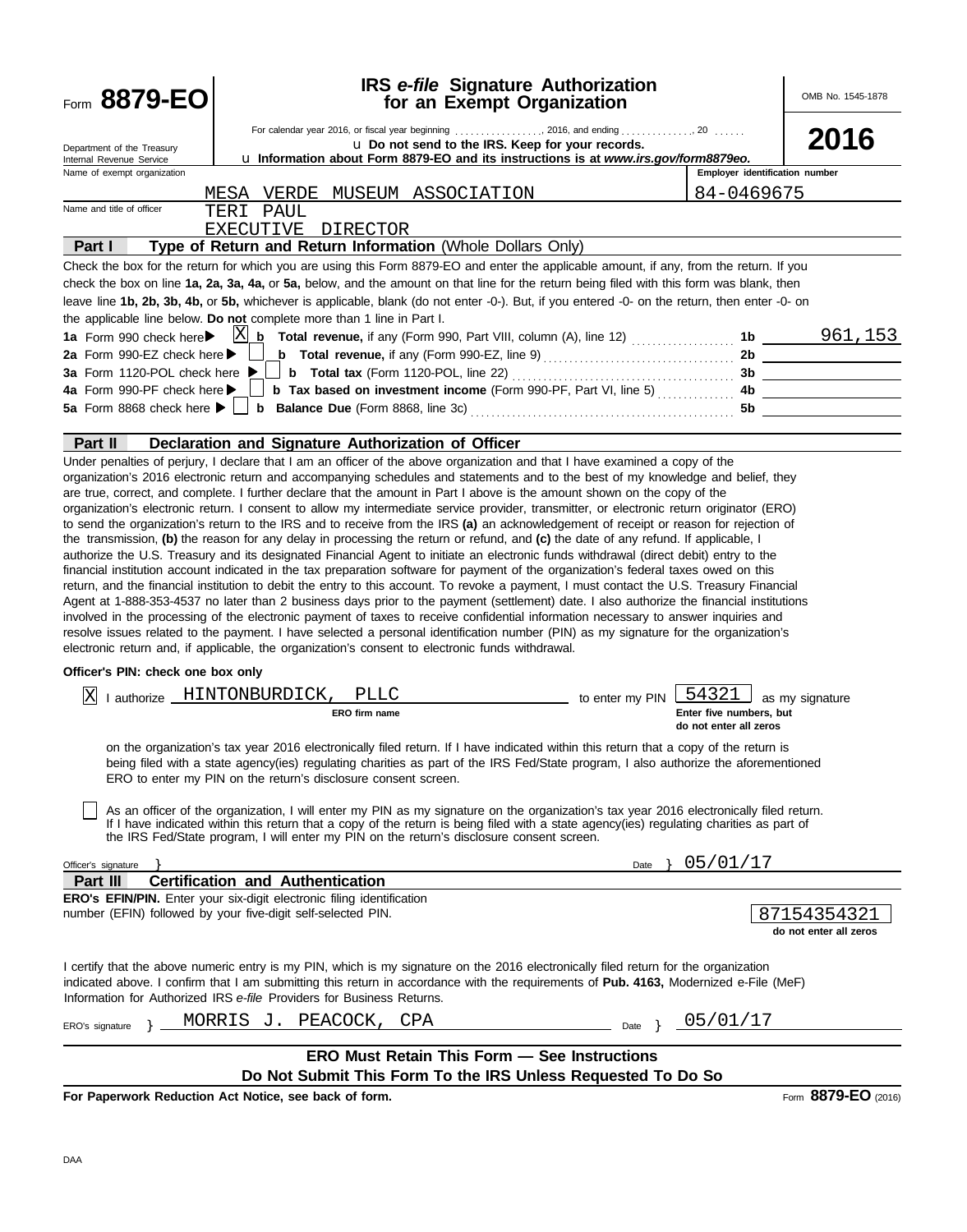# **Two Year Comparison Report**<br> **2015 & 2016**<br> **2016**<br> **2016**

|                                       | Form JJU                                                       |                                                                            |                  |          |         |                      | ZUIJ U ZUIU                    |
|---------------------------------------|----------------------------------------------------------------|----------------------------------------------------------------------------|------------------|----------|---------|----------------------|--------------------------------|
|                                       |                                                                | For calendar year 2016, or tax year beginning                              |                  | endina   |         |                      |                                |
| Name                                  |                                                                |                                                                            |                  |          |         |                      | Taxpayer Identification Number |
|                                       |                                                                | MESA VERDE MUSEUM ASSOCIATION                                              |                  |          |         |                      | 84-0469675                     |
|                                       |                                                                |                                                                            |                  | 2015     | 2016    |                      | <b>Differences</b>             |
|                                       |                                                                |                                                                            | 1.               | 70,536   |         | $\overline{6}$ 7,642 | $-2,894$                       |
|                                       |                                                                |                                                                            | 2.               |          |         |                      |                                |
|                                       | 3. Government contributions and grants                         |                                                                            | $\overline{3}$ . | 4,750    |         |                      | $-4,750$                       |
| Φ<br>$\Rightarrow$                    |                                                                |                                                                            | 4.               | 64,904   | 75,279  |                      | 10,375                         |
| $\mathbf{C}$<br>Φ<br>><br>œ           |                                                                |                                                                            | 5.               | 73       | 105     |                      | 32                             |
|                                       |                                                                |                                                                            | 6.               |          |         |                      |                                |
|                                       | 7. Net gain or (loss) from sale of assets other than inventory |                                                                            | $\overline{7}$ . |          |         |                      |                                |
|                                       |                                                                |                                                                            | 8.               |          |         |                      |                                |
|                                       |                                                                |                                                                            |                  |          |         |                      |                                |
|                                       |                                                                |                                                                            |                  | 651,396  | 801,112 |                      | 149,716                        |
|                                       |                                                                |                                                                            |                  | 12,244   | 17,015  |                      | 4,771                          |
|                                       |                                                                | 12. Total revenue. Add lines 1 through 11                                  |                  | 803,903  | 961,153 |                      | 157,250                        |
|                                       |                                                                | 13. Grants and similar amounts paid                                        | 13.              | 158,260  |         | 155,155              | $-3,105$                       |
|                                       |                                                                | 14. Benefits paid to or for members                                        |                  |          |         |                      |                                |
| w<br>w<br>$\mathbf{C}$<br>Φ<br>௨<br>× | 15. Compensation of officers, directors, trustees, etc.        |                                                                            | 15.              | 83,284   |         | 100,365              | 17,081                         |
|                                       |                                                                | 16. Salaries, other compensation, and employee benefits                    |                  | 344,588  |         | 314,072              | $-30,516$                      |
|                                       |                                                                | 17. Professional fundraising fees                                          |                  |          |         |                      |                                |
|                                       |                                                                | 18. Other professional fees                                                | 18.              | 15,606   |         | 16,035               | 429                            |
| ш                                     |                                                                | 19. Occupancy, rent, utilities, and maintenance <i>[[[[[[[[[[[[[[[]]]]</i> | 19.              | 11,824   |         | 11,599               | $-225$                         |
|                                       |                                                                |                                                                            |                  | 20,575   | 9.119   |                      | $-11,456$                      |
|                                       |                                                                | 21. Other expenses                                                         |                  | 129,540  | 133,303 |                      | 3,763                          |
|                                       |                                                                | 22. Total expenses. Add lines 13 through 21                                | 22.              | 763,677  |         | 739,648              | $-24,029$                      |
|                                       |                                                                | 23. Excess or (Deficit). Subtract line 22 from line 12                     | 23.              | 40,226   |         | 221,505              | 181,279                        |
|                                       |                                                                |                                                                            | 24.              | 803,903  |         | 961,153              | 157,250                        |
|                                       |                                                                |                                                                            | 25.              |          |         |                      |                                |
|                                       |                                                                |                                                                            | 26.              | 728,617  |         | 893,511              | 164,894                        |
| Information                           |                                                                |                                                                            | 27.              | 331,132  |         | 545,050              | 213,918                        |
|                                       | 28. Total liabilities                                          |                                                                            | 28.              | 40,945   |         | 33,358               | <u>-7,587</u>                  |
| Other                                 | 29. Retained earnings                                          |                                                                            | 29.              | 290,187  |         | 511,692              | 221,505                        |
|                                       |                                                                | 30. Number of voting members of governing body                             | 30.              | 9        | 11      |                      |                                |
|                                       |                                                                | 31. Number of independent voting members of governing body                 | 31.              | 9        | 11      |                      |                                |
|                                       | 32. Number of employees                                        |                                                                            | 32.              | 28       | 28      |                      |                                |
|                                       | 33. Number of volunteers                                       |                                                                            | 33.              | $\Omega$ | 0       |                      |                                |